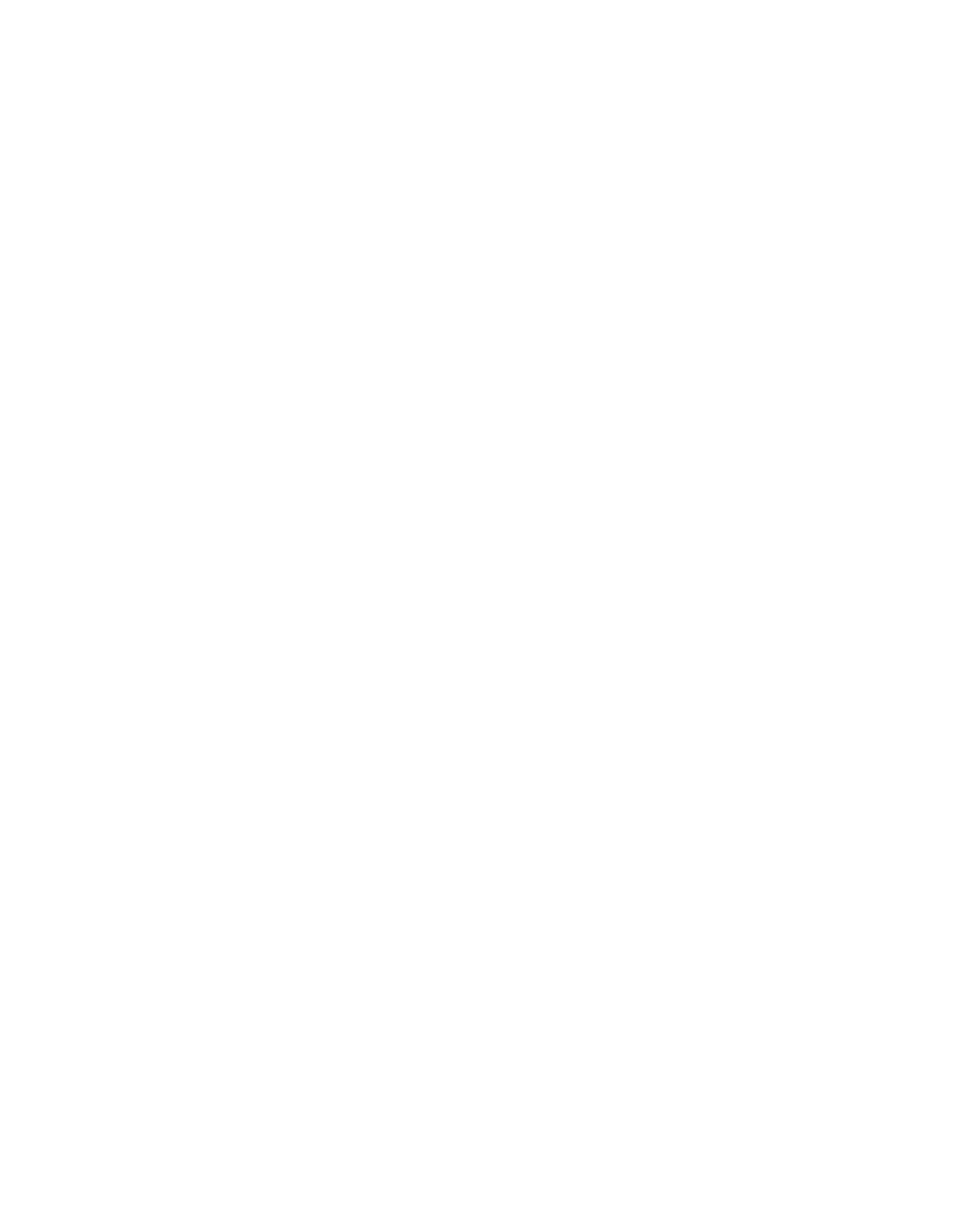

| Governmental Acknowledgement of Wine Industry as Agriculture 9    |
|-------------------------------------------------------------------|
|                                                                   |
| Suitability Mapping Project  12                                   |
| Germ-Plasm Repository/Clean-Vine Project 13                       |
| Grape and Wine Industry Support from the University of MD  14     |
| University of MD Cooperative Extension Support  15                |
|                                                                   |
| Governmental and Institutional Support  17                        |
|                                                                   |
| Legislative Changes to Foster Industry Growth 18                  |
|                                                                   |
| Regulatory Changes to Foster Industry Growth  20                  |
|                                                                   |
|                                                                   |
|                                                                   |
|                                                                   |
| Economic Development & Support  24                                |
|                                                                   |
| Industry Education & Cooperative Opportunities  26                |
|                                                                   |
|                                                                   |
|                                                                   |
|                                                                   |
|                                                                   |
|                                                                   |
|                                                                   |
| Appendix D: Washington County, MD - Draft Site Suitability Map 35 |
| Appendix E: Advisory Board Recommendations - by Agency  36        |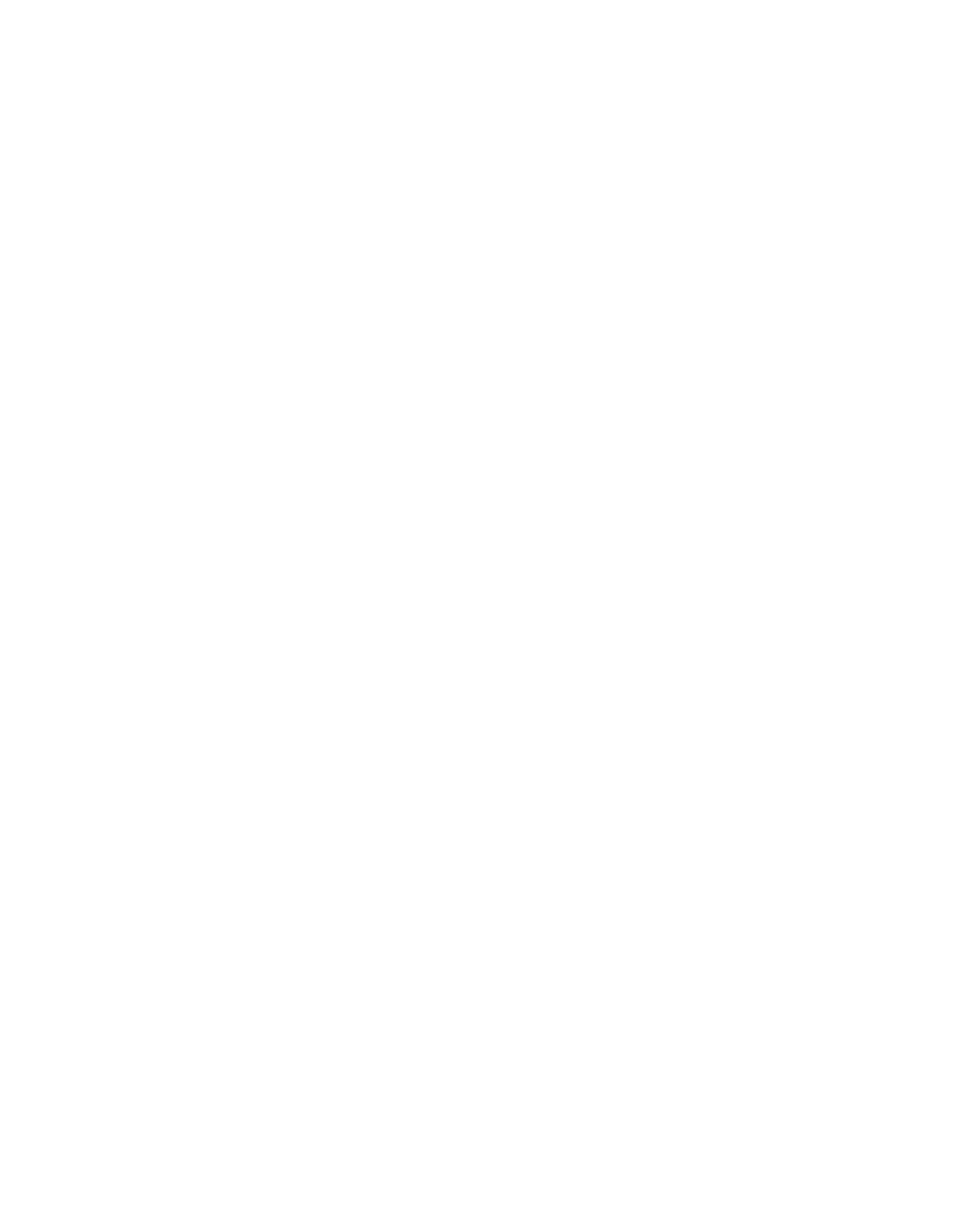

At the request of Maryland Governor Robert L. Ehrlich, Jr., Secretary of Agriculture Lewis R. Riley appointed the Maryland Wine and Grape Advisory Committee to identify strategies to facilitate the growth of Maryland's commercial vineyards and wineries and to offer recommendations to strengthen and expand Maryland's grape and wine economics and their markets. This report outlines a series of recommendations that – when implemented – will encourage and assist the continued expansion of Maryland's wine industry as expressed by the growth in the number of vineyards, the acreage planted to wine grapes, the number of Maryland wineries, the gallons of wine produced in the State, the quality of that wine, and the economic benefit to the State.

There is compelling evidence that the Maryland wine industry lags behind the nation – and most notably its northern and southern neighbors (Pennsylvania and Virginia) – in both grape and wine production. Even when calculated on a per capita or per square mile basis, Pennsylvania and Virginia out-produce Maryland in grapes and wine.

The good news is that the Maryland wine industry is showing definite signs of growth. With the assistance of the State through investment in the industry, this growth can be not only sustained but also increased dramatically.

The recommendations contained in this report seek to make Maryland a welcome and attractive state for investors to plant vineyards and open wineries. They seek to modernize liquor laws related to wine making and marketing that were enacted in the thirties following the repeal of prohibition. They suggest strategies for state agencies to improve the image of Maryland wines and the location of Maryland wineries. They recommend to the Governor that he include modest increases in his budget to enable the University of Maryland Cooperative Extension to hire a full-time viticulturalist, a plant pathologist, and an enologist. They offer concrete suggestions to the Maryland Grape Growers Association and the Maryland Win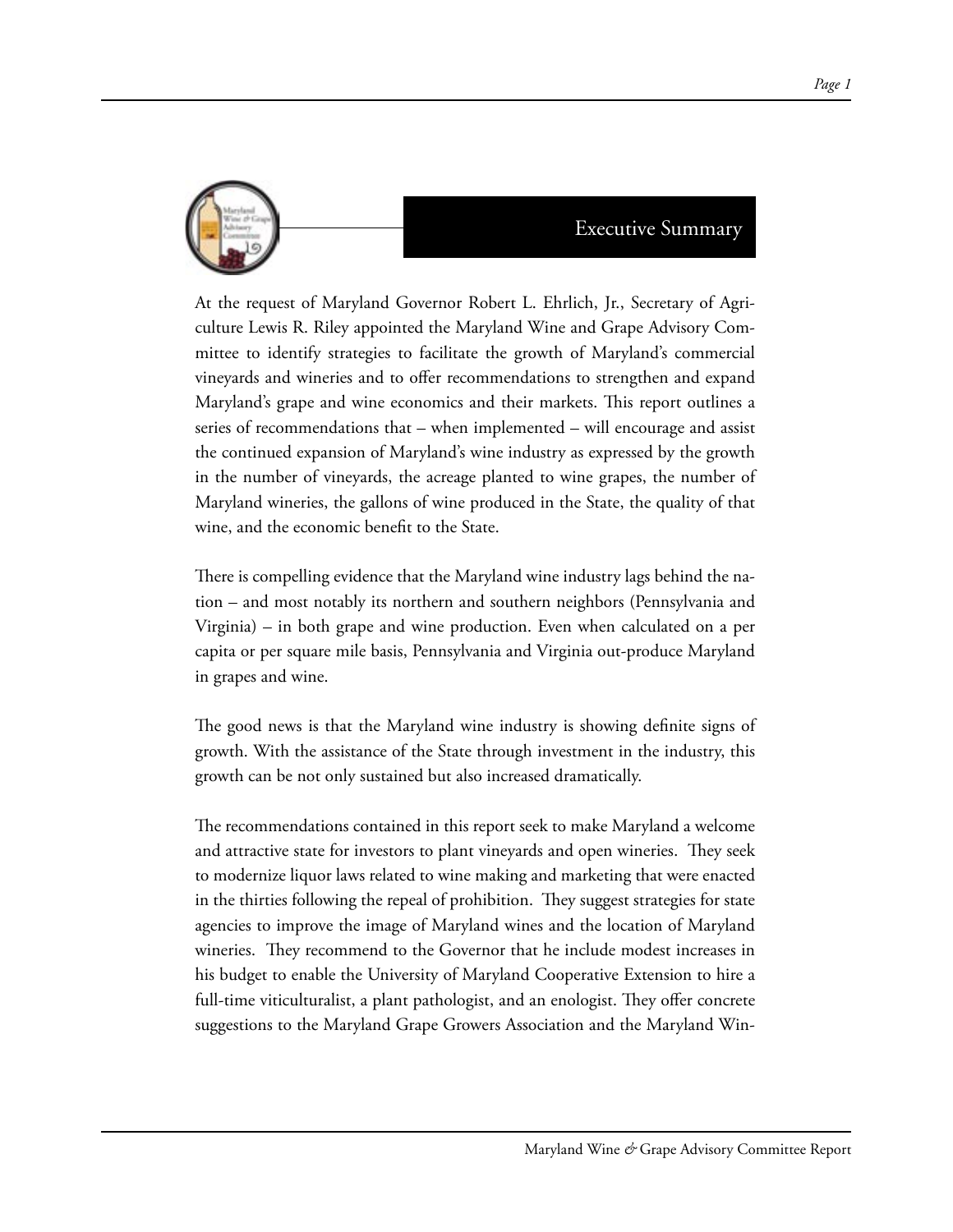eries Association, the industry's professional and trade organizations, to upgrade their services to both the industry and the public.

The experience of other states has shown that where states invest modestly in their wine industries, the return in the growth of that industry as measured in volume of wine grapes produced, gallons of wine produced, economic return to the states, and tax income has been substantial.

The Advisory Committee's recommendations listed in Appendix E are organized by responsible agency.

#### *For more information about this report, please contact:*

Mr. Richard Penna, Chairperson Wine & Grape Advisory Committee Antietam Vineyards 19706 Frog Eye Road Knoxville, Maryland 21758 Telephone: 301-432-2338 Cell: 703-403-7210 Email: dickaacp@aol.com

Ms. Theresa Brophy International Marketing Specialist Wine Industry Liaison Maryland Department of Agriculture 50 Harry S Truman Parkway Annapolis, Maryland 21401 Telephone: 410-841-5780 Fax: 410-841-5987 Email: brophyt@mda.state.md.us

#### *For more information about the industry, visit* MarylandWine.com*, or contact:*

Dr. Kevin Atticks, Executive Director Maryland Wineries Association PO Box 173 Timonium, Maryland 21094-0173 Telephone: 410-528-0027 Telephone: 800-237 WINE Fax: 240-525-7438 Email: kevin@marylandwine.com

Mr. William Rohrer, President Maryland Grape Growers Association 17411 Cool Spring Road Marydel, MD 21649 Telephone: 410-482-8158 Cell: 302-632-7977 Email: rohrer17411@hotmail.com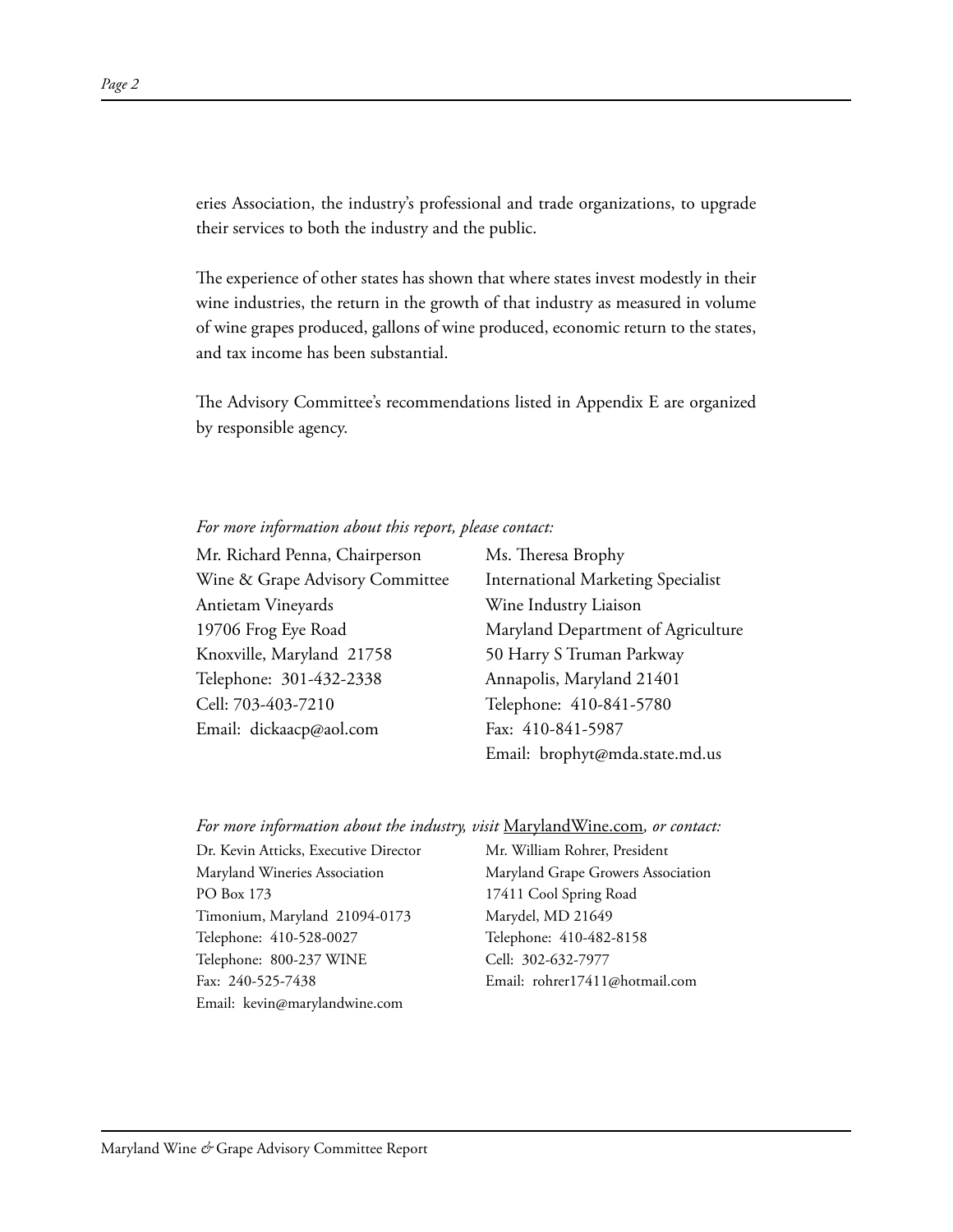

# Introduction

At the request of Maryland Governor Robert L. Ehrlich, Jr., Secretary of Agriculture Lewis R. Riley appointed the Maryland Wine and Grape Advisory Committee to identify strategies to facilitate the growth of Maryland's commercial vineyards and wineries and to offer recommendations to strengthen and expand Maryland's grape and wine economics and their markets. Secretary Riley formed the committee (see Appendix A), which began meeting on November 3. The committee met weekly for seven weeks. It heard of the successful experience of the Virginia wine industry, listened to the expressed needs of the Maryland wineries as stated by the Maryland Wineries Association, heard the concerns of the wine grape growers from the Maryland Grape Growers Association, and listened to the needs of the University of Maryland.

This report outlines a series of recommendations that – when implemented – will encourage and assist the continued expansion of Maryland's wine industry as shown by the growth in the number of vineyards, the acreage planted to wine grapes, the number of Maryland wineries, the gallons of wine produced in the State, the quality of that wine, and the economic benefit to the State.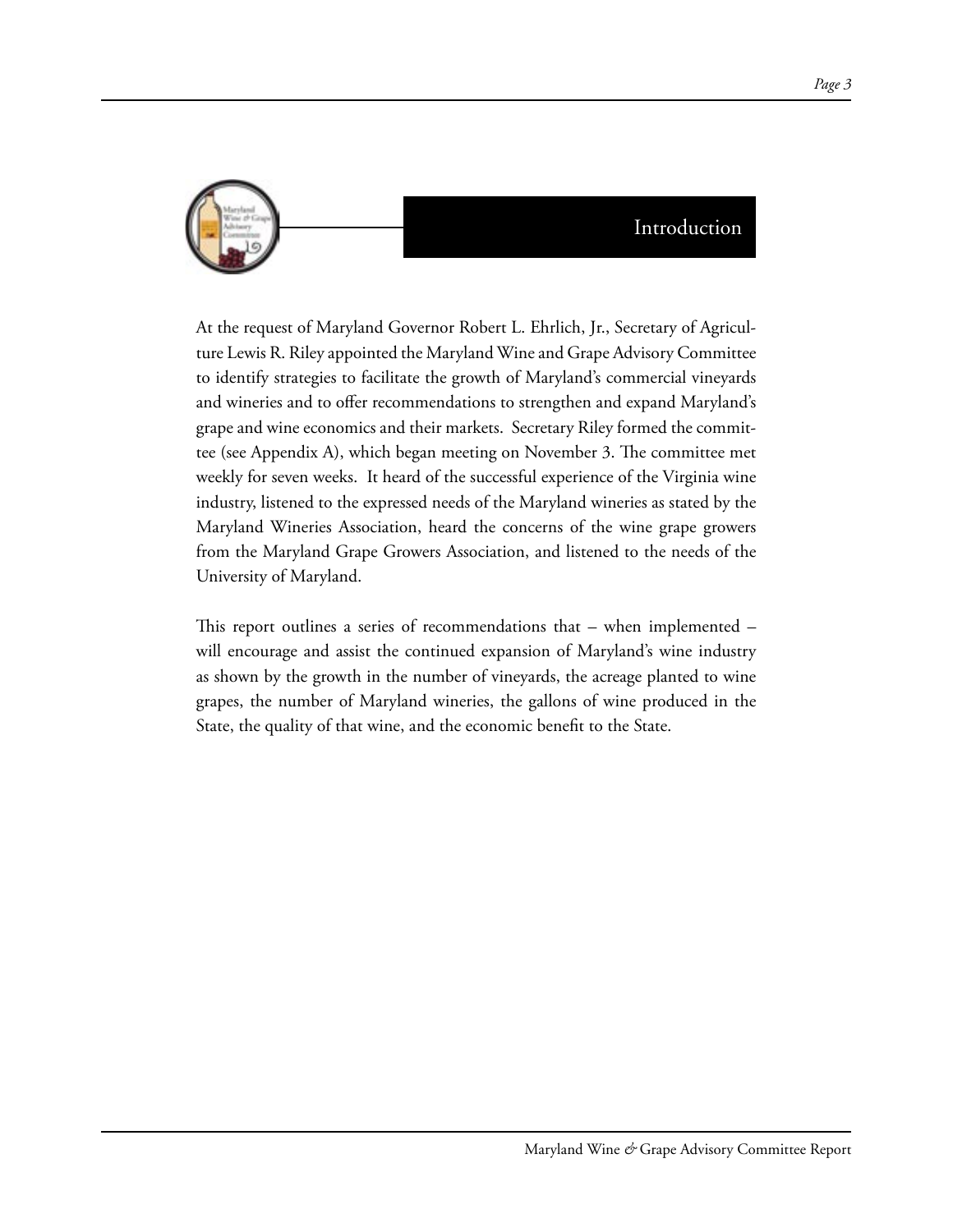

*(The following has been excerpted with permission from an article by Bill Nelson and Cary Greene published in Vineyard and Winery Management May/June 2003).* 

In the past three decades, there has been an explosion of new winery development throughout the country. From nearly 600 wineries in 34 states 1975, the number of wineries has grown to over 3,700 in all 50 states in 2004. Since 1990 the number of wineries has more than doubled. The primary driver of this growth has been the formation of relatively small wineries located on family farms. These wineries produce a significant proportion of their own fruit and take responsibility for marketing their wine primarily through their tasting rooms, direct sales to customers, and selling to a limited number of nearby retail and restaurant outlets.

Investment in wine production and government support for it has expanded in large part because of the economic benefits that the industry represents. A typical wine grape vineyard will produce a gross value of between \$3,000 and \$15,000 per acre each year, with minimum inputs of fertilizer, pesticides and other non-capital, non-labor products. The process of making wine and the on-site marketing of wine adds additional value. For smaller wineries selling most of their product at retail, this often leads to gross sales of between \$15,000 and \$75,000 per acre. A 20-acre vineyard-winery combined unit can easily produce gross yearly sales of between \$200,000 and \$1.5 million. Such an enterprise can support a family farm and additional year round employees.

Capital investment needs are high, typically \$20,000 to \$50,000 per acre for the winery operation and about the same for working capital costs such as labor, insurance, and other expenses during the first year of operation. For vineyard development – exclusive of land costs – investment needs fall between \$9,000 and \$15,000 per acre. But while these costs and the risks associated with them represent a major burden on the gross income of a winery, much of the investment is spent locally.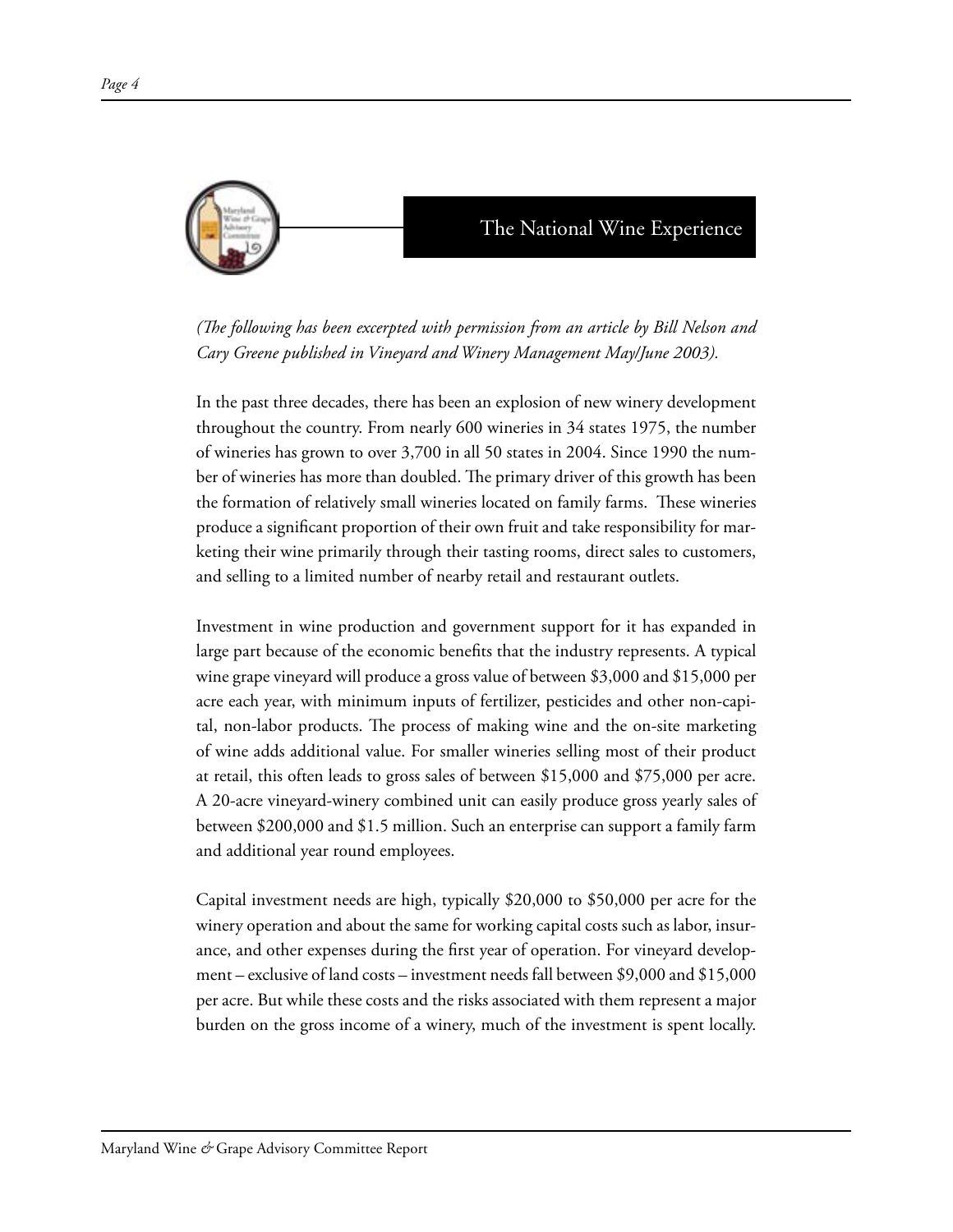And while some winery equipment, such as tanks and barrels representing about \$15,000 per acre, are often sourced out of state, about two-thirds of the winery's investment is poured back into the local economy.

In their initial phases, rural wineries bring with them investments exceeding \$1 million. However, in the long term, they produce stable rural employment of between five to 10 employees per unit. In addition, there is significant tourism generated by their presence. Wineries enable the growth of business in rural communities. Roughly estimated, for every \$3 spent in wineries, tourists will add \$1 additional to the local economy. In rural areas where wineries are successful, restaurants, bed and breakfasts, and boutiques are all given greater visibility. By enriching the cultural diversity of rural areas, states become better able to entice urban visitors. In the long term, encouraging such growth produces healthier rural economics, and promotes the preservation of the State's rural landscape.

In the last three decades, states have been actively revising their state winery laws – most of which were drafted in the 1930s – to be more accommodating to the changing nature of the wine industry.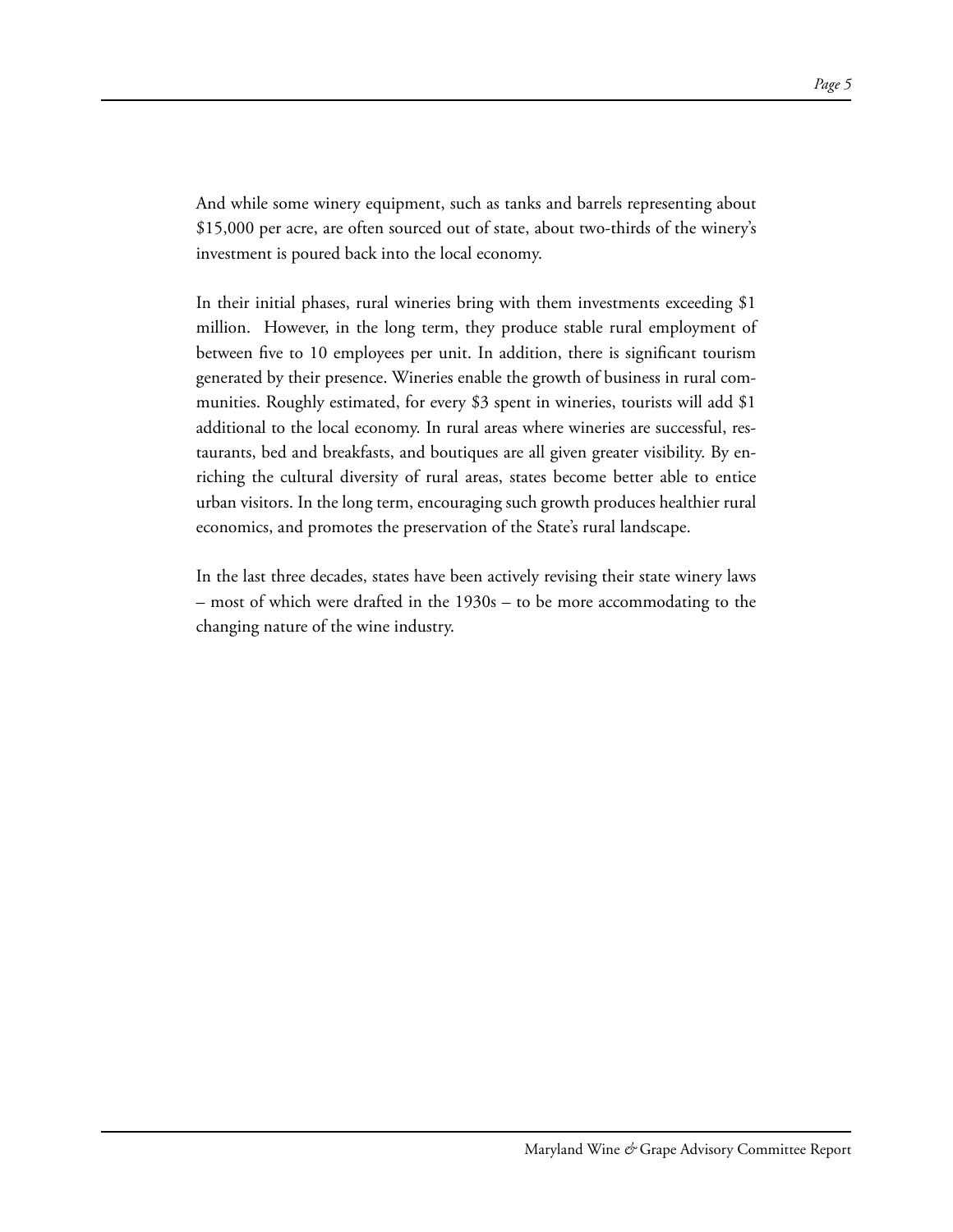

# Virginia *&* Pennsylvania Experiences

#### **Virginia**

The Virginia wine industry is one of the fastest growing agricultural sectors in the state. In 1979, there were six wineries. By 1995, the number had grown to 46. Today, there are 94 wineries and 300 vineyards in the Commonwealth. Virginia's wineries produced just over 700,000 gallons of wine in 2004. The state's wine industry is the fifth largest producer of wine in the U.S. In 2004, it generated \$95.7 million for the state's economy producing over \$8 million in state and local taxes, providing over 1,000 full and part-time jobs and attracting more than 500,000 tourists to the state.

Virginia Tech University maintains a full-time enologist in Blacksburg who does research, maintains a graduate program, trains enologists, conducts vineyard and winery educational programs, and consults with Virginia wineries and wine makers. The University employs a full-time viticulturist at the Virginia Tech experimental agricultural station in Winchester, Virginia, who conducts viticultural research, maintains a graduate program, consults with grape growers in the state, and conducts educational programs.

#### **Pennsylvania**

There are 88 licensed and bonded wineries in Pennsylvania, up from 52 in 1995. They produce over 600,000 gallons of wine annually. The number of wineries has been growing by five to ten new wineries each year for the past five years. Approximately 1,300 acres in Pennsylvania are planted to wine grapes by approximately 200 vineyards. The state ranks eighth in the U.S. in the production of wine. The Pennsylvania legislature has provided annual increases in funding for wine marketing and wine and grape research. The current level of funding is \$200,000 up from zero five years ago. Penn State University provides significant technical and research support for the wine industry in that state. Five faculty members are involved in wine grape related research funded by a variety of external sources in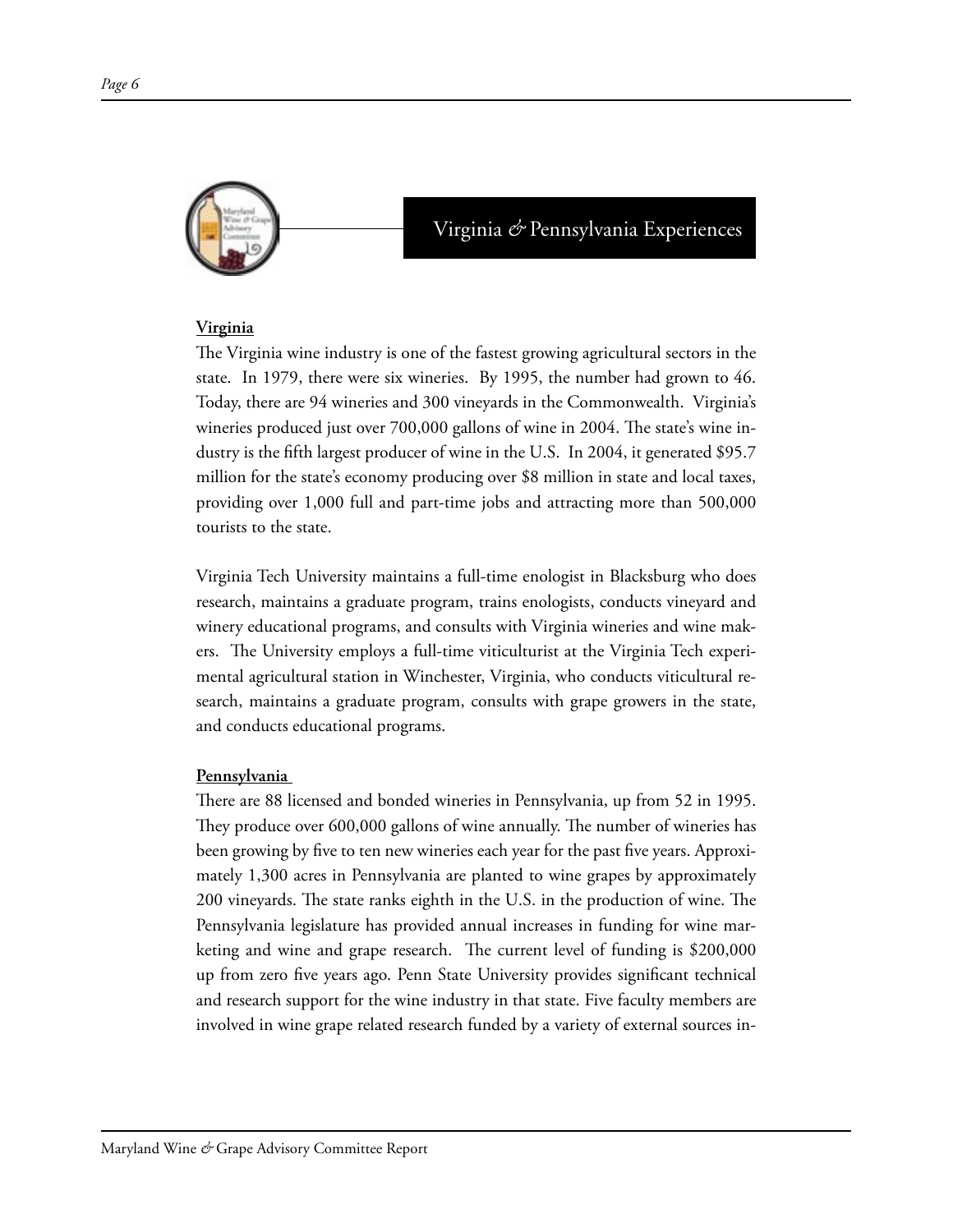cluding the Pennsylvania Department of Agriculture, the U.S. Department of Agriculture, and state wine and grape associations. In 1999, the Penn State Cooperative Extension created a full-time wine grape extension position to serve the needs of wine grape growers in a 16 county region in southeast Pennsylvania, and the Penn State College of Agricultural Sciences appointed a new extension enologist to provide state-wide education, research, and technical assistance to wineries.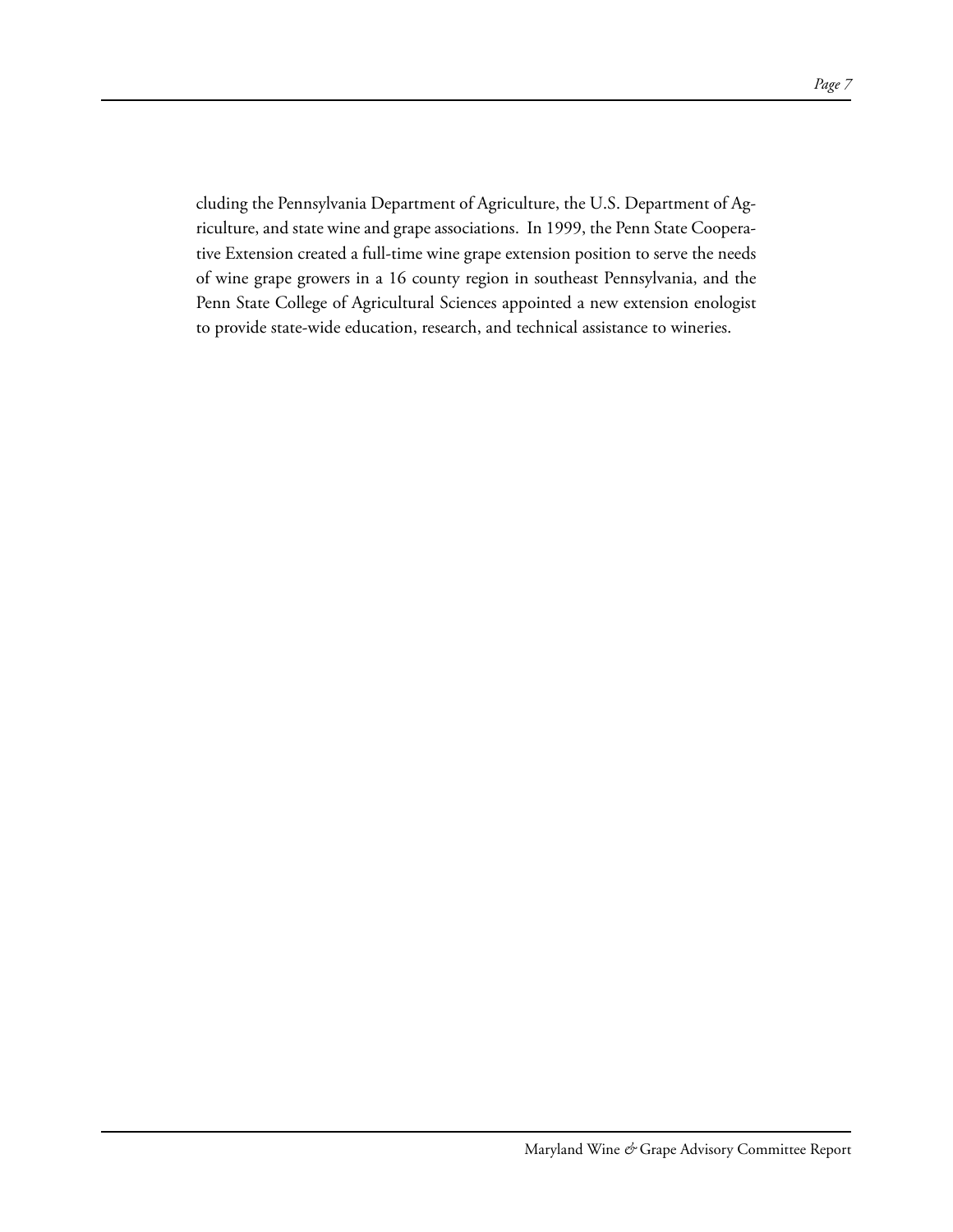

Maryland is behind the national curve in the expansion of its wine industry. Clearly it is behind its northern and southern neighbors. In 1979, Maryland and Virginia had the same number of wineries. Today, Virginia has 94 wineries and Maryland has 15. The good news is that the Maryland wine industry is showing definite signs of growth. Three wineries opened in 2004, and several more are in the development stages. According to the Comptroller of Maryland, these 15 wineries sold over 139,000 gallons of wine in 2004, an increase of 23 percent over 2003. In 2002 and 2003, the production of wine increased by 14.6 and 13 percent respectively. This is compared to the wine industry's 5% rate of growth nationally. The location of Maryland wineries in the State is shown in Appendix B.

In 2001, Maryland had 75 vineyards which had over 200 acres planted to wine grapes. The location of the vineyards in the State is shown in Appendix C. Currently, the Maryland wine industry consisting of growing grapes and making wine contributes over \$7 million to the State's economy.

This brief review provides compelling evidence that the Maryland wine industry has lagged behind its northern and southern neighbors. Even when calculated on a per capita or per square mile basis, Pennsylvania and Virginia out-produce Maryland in grapes and wine.

With the assistance of the State through investment in the industry, this growth can be not only sustained but also increased dramatically. The recommendations contained in this report are directed to the growth of Maryland's wine industry.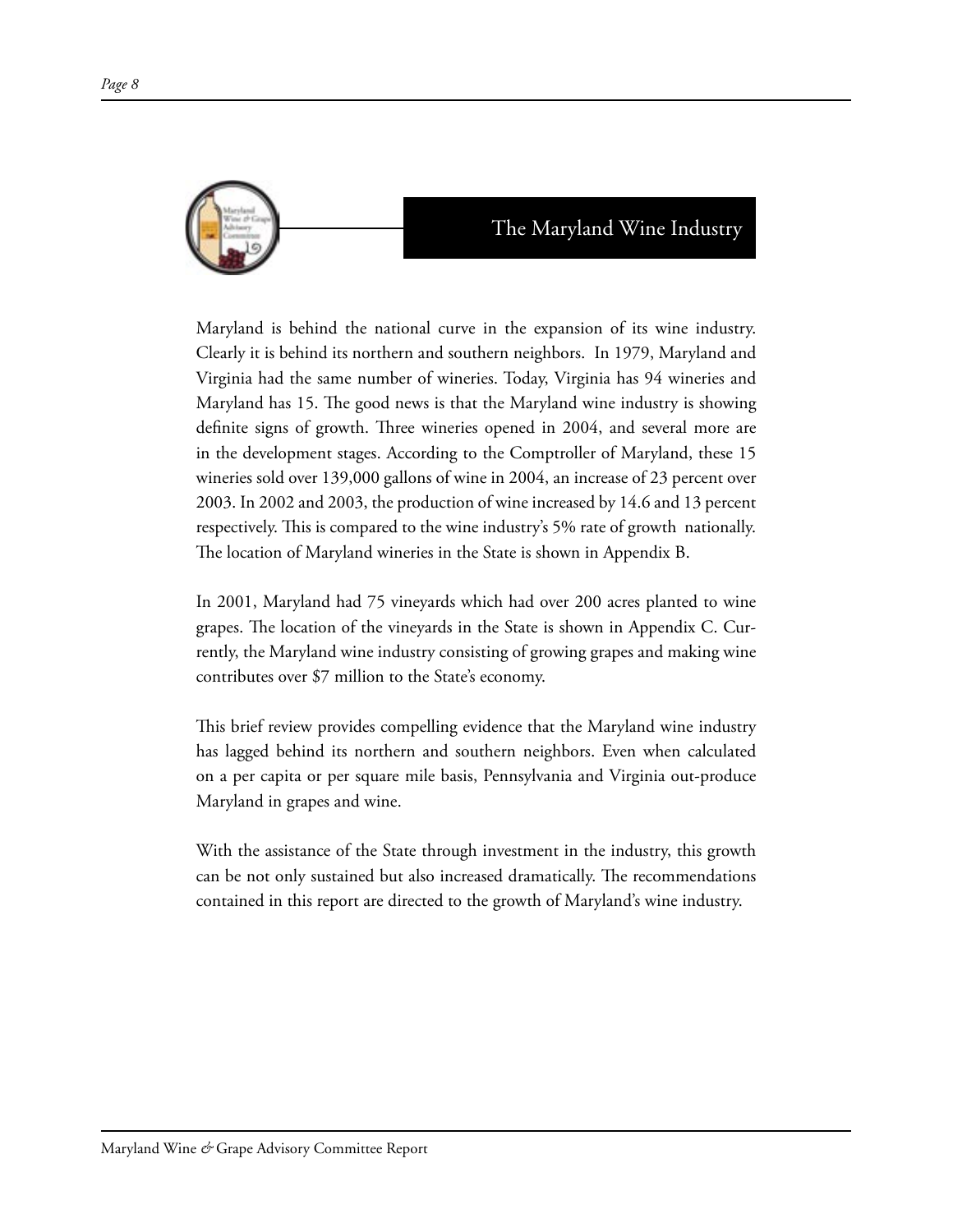

# *Needs and Recommendations* Maryland Grape *&* Wine Industry

## **INITIAL RECOMMENDATIONS–––––––––––––––––––––––**

*Governmental Acknowledgement of Wine Industry as Agriculture:* The Advisory Committee thanks Governor Ehrlich for his continued support of the industry, and believes the implementation of these recommendations begin with a proclamation of support by the Governor that Maryland's grape and wine industry are clearly important agricultural industries in the State. This should be followed by the General Assembly's passing of legislation stating that the grape and wine industries – and their related activities – are agriculture. The Maryland Department of Agriculture and the Maryland Agricultural Land Preservation Foundation should state clearly that vineyards and wineries are approved commercial uses on agricultural land through the State. Focusing State support on the grape/wine industry must start with the Governor. His policies are what State agencies rely on when formulating their programs and initiatives. However, the General Assembly has a significant responsibility to assure that grape growing, making wine, and selling wine are agricultural activities. The General Assembly must make it clear to all jurisdictions in the State that wineries and vineyards have been deemed a vertically integrated agricultural activity by the State.

RECOMMENDATION 1: The Governor should issue a public proclamation and a directive to all State Agencies declaring the grape/wine industry to be an important part of the Agriculture and Tourism sectors of Maryland's economy, worthy of the State's support.

RECOMMENDATION 2: The General Assembly should define vineyards and grape processing, and wineries and wine processing and related activities as agricultural businesses in appropriate sections of the law.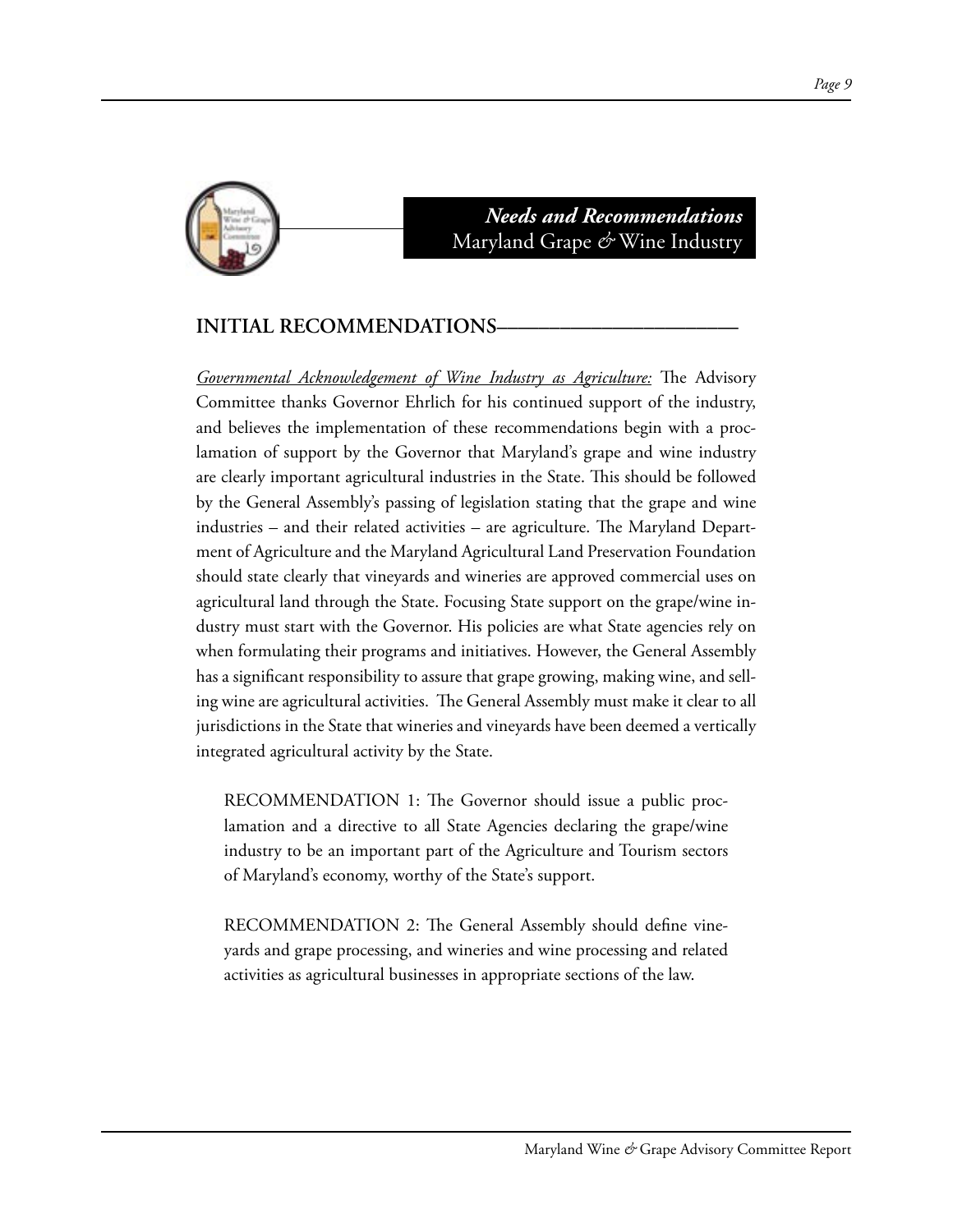RECOMMENDATION 3: Maryland Agricultural Land Preservation Foundation and Maryland Department of Agriculture should add the Maryland wine and grape industries to the list of approved commercial activities on agricultural land, including: vineyards and grape production; wineries and wine production, storage and sales; and all related activities.

Licensed beverage industry support must then be earned through an initial summit meeting of representatives from Maryland's grape, wine, wholesale and retail industries. The Governor should request this summit and that the vineyard and wine industry undergo a strategic planning process – much like the Virginia industry's successful effort in 2004.

RECOMMENDATION 4: The Governor should assemble one representative each from the wine retailers, wine wholesalers and the Restaurant Association of Maryland to meet with Maryland wine and grape industry representatives to consider issues related to improving relationships among these entities, review recommendations of this Committee and determine which of them the retailers and wholesalers can support.

RECOMMENDATION 5: The Governor should support the development of a strategic plan for the Maryland wine industry.

# **NEEDS** *&* **RECOMMENDATIONS––––––––––––––––––––––– Maryland Vineyard Industry**

A sustainable wine industry in any state is based on production of sufficient quantities of quality wine grapes in that state. Currently the production of quality wine grapes in Maryland is far below what is needed and will not sustain a growing wine industry. In a 2004 survey, eight Maryland wineries reported that they purchased 538 tons of wine grapes from vineyards outside of Maryland because the grapes were not available from in-state vineyards. While most Maryland wineries have their own vineyards, the production from their vines is generally not sufficient to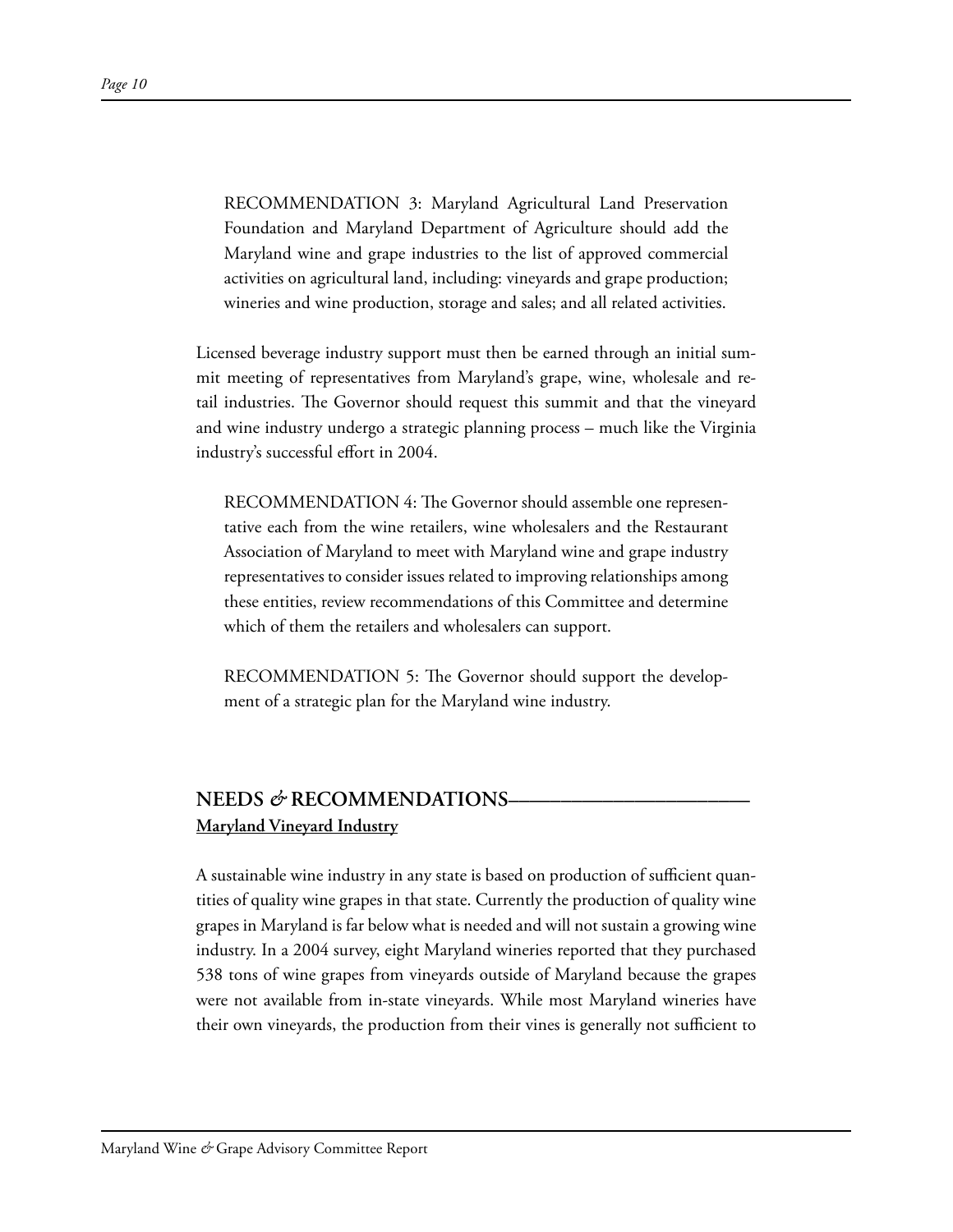meet their production needs. They must procure grapes from commercial grape growers in Maryland, as well as from out of state producers.

There are several major barriers to the planting of a vineyard: economics, information, disease and access to disease-free vines, and incentive. It costs between \$9,000 and \$15,000 per acre to plant a wine grape vineyard (mechanical equipment, trellis materials, vines, labor, and opportunity costs). A corn or soybean farmer can plant a crop and realize an economic return at the end of that growing season, while a wine grape grower must wait at least three years to see some economic return, and even then, he or she must wait several more years before production reaches its peak and initial investments can be returned. The availability of loans at attractive interest rates would serve to attract individuals to invest in wine grape growing. Two Maryland state agencies, The Department of Business and Economic Development (DBED) and the Maryland Agricultural and Resource Based Industry Development Corporation (MARBIDCO), may be sources of such financial support. Indeed, MARBIDCO is a new entity formed recently as a result of 2004 legislation (SB 589) signed by Governor Ehrlich on May 26, 2004. The Advisory Committee believes that the wine industry could be the first major industry to be assisted by MARBIDCO and recommends as much to the agency (see Recommendations 43 and 44). The Advisory Committee offers its expertise to MARBIDCO to serve as an advisory body as the agency creates and implements its plans.

Scientific, economic and other empirical data are critically important to individuals who are contemplating planting a vineyard. Information needed include the economic attractiveness of, the "how to" of grape growing, the nature of the grape growing segment of the wine industry, and how this segment is changing over time is a major component of the decision to plant a vineyard. Few good data exist that describe the current and future demand for wine grapes by Maryland wineries. Yet the first question that many potential investors ask is "Can I sell my fruit?" A recent survey of the Maryland Wineries Association (MWA) reveals that in 2004 there was an unfilled demand for over 500 tons of grapes that Maryland vineyards could not supply. That amounts to over \$640,000 that was sent to grape growers out of state. Such information could be a powerful incentive to potential growers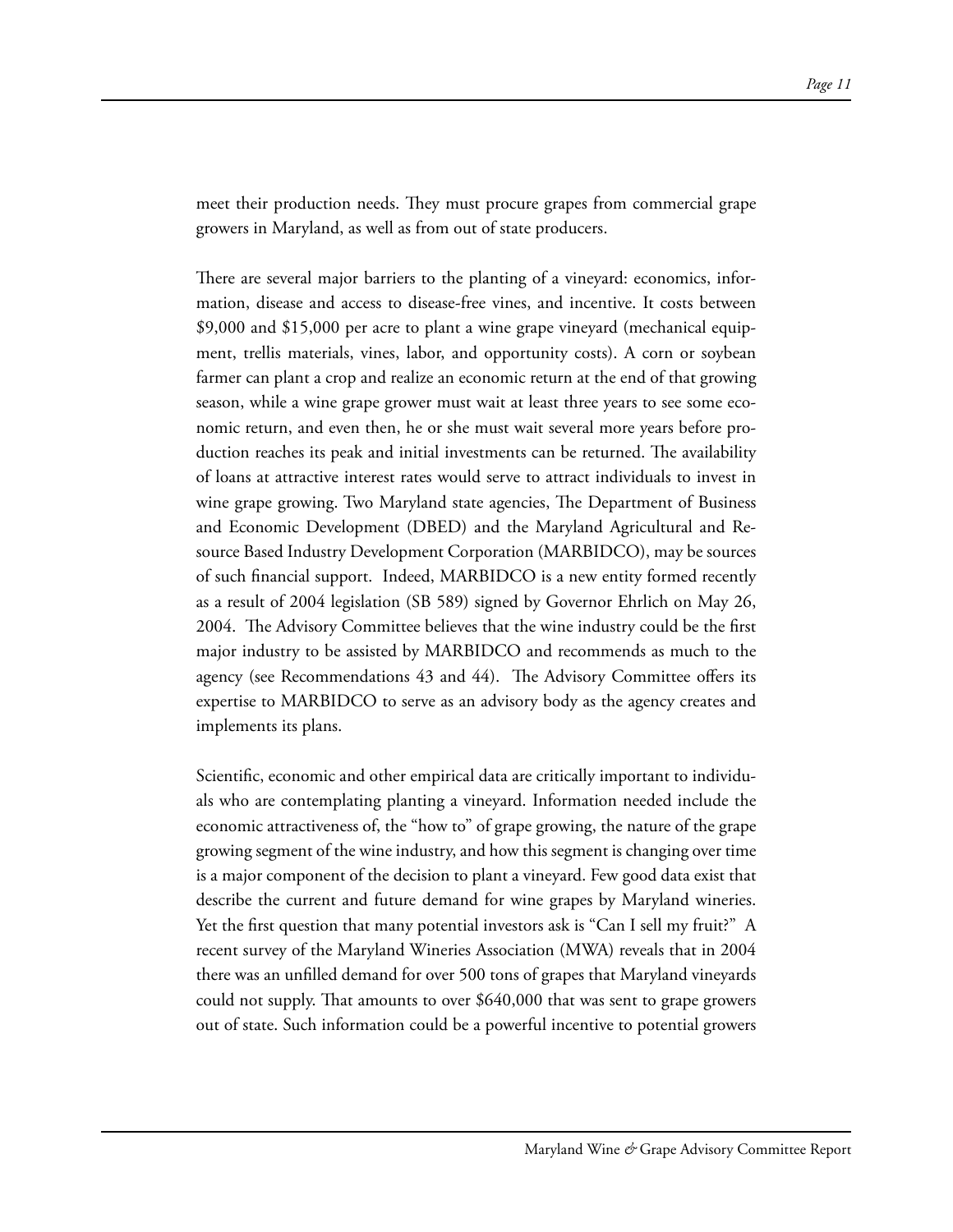to plant grapes. The Advisory Committee recommends to the Maryland Wineries Association that it conduct annual surveys of supply and demand for wine grapes (see Recommendation 52). While such demand information at one point in time is valuable, trend data over time would even be more valuable. In addition to providing information to potential growers, trend data would be useful to current growers who may be planning to expand or reconfigure their vineyards.

*Suitability Mapping Project:* One of the most important questions a prospective grape grower has to face is whether the land he/she is considering is suitable for growing wine grapes. Among the many elements that affect the growing of quality wine grapes are elevation, weather, degree of slope, orientation of slope, and the nature and quality of the soil. Timely access to this information as it applies to a particular section of land would greatly assist a potential grower to decide whether or not to invest in the land. Or a potential investor could use such information to identify and locate those areas in a state or county that would be highly suitable for growing wine grapes. Virginia developed site suitability maps for many of its counties. Pictured in Appendix D is a draft site suitability map for Washington County, Maryland. A site suitability map is a composite, color-coded map of a jurisdiction (such as a county) that provides a visual expression of the relative suitability of specific areas for growing grapes. Inputs into the map include weather, soil type, soil condition (wet lands, rock, etc.), degree of slope, and orientation of slope. Each input is scored and the composite score is expressed as a color.

Data exist regarding each of the inputs for all counties in Maryland. The problem is that they exist in varied formats and locations. The need is to bring them together in a model that produces the outcome that will be of informative value to prospective as well as existing growers.

The University of Maryland Cooperative Extension – through the efforts of Dr. Joseph A. Fiola, Specialist in Viticulture and Small Fruit – proposed that it prepare site suitability maps for each Maryland County. Washington County was selected as a pilot site for the first map. The Department of Planning has been assisting in this effort.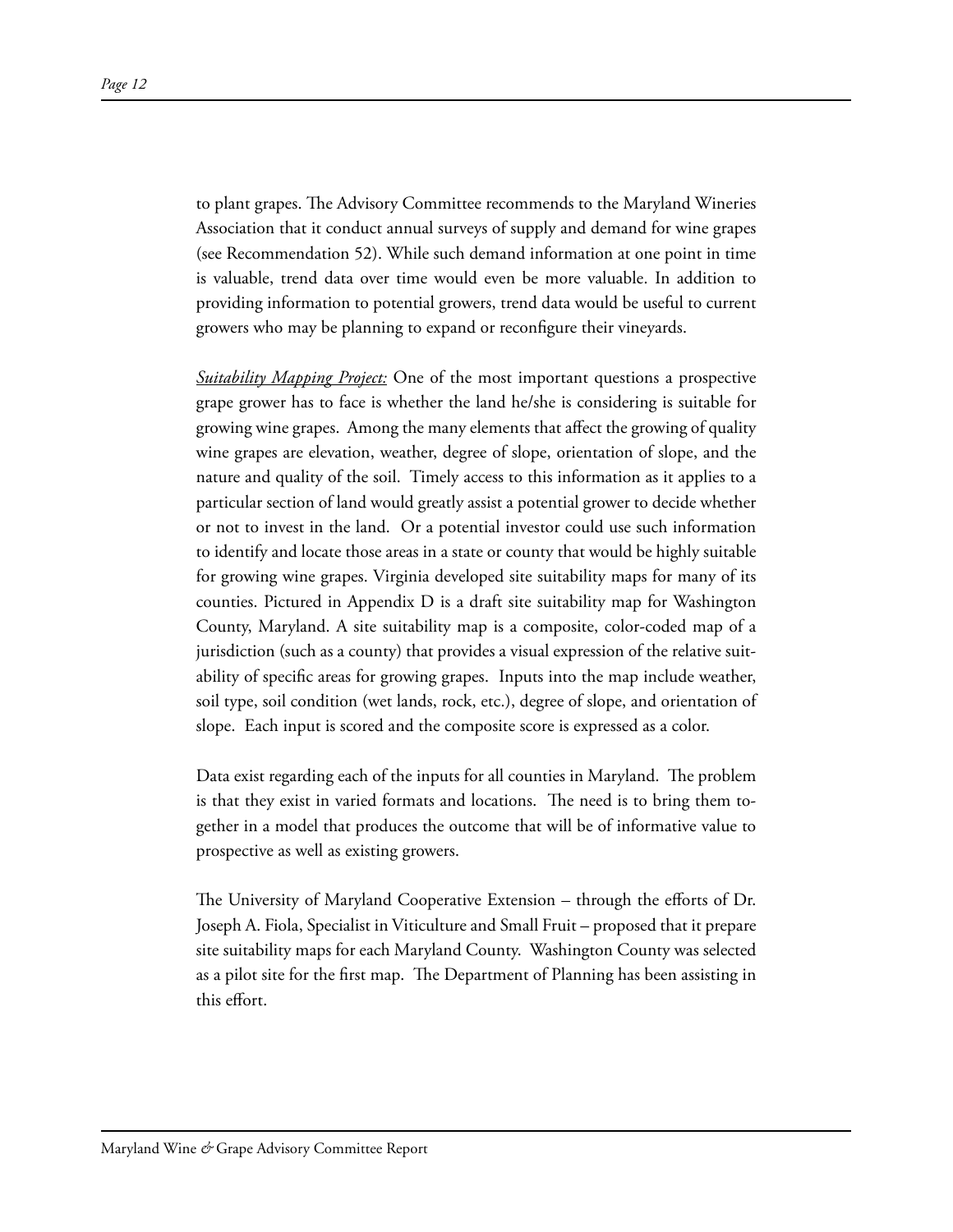The Advisory Committee agrees that a site suitability map will be of enormous value to prospective wine grape growers. Not only would such a map assist prospective growers to evaluate a site prior to planting, it would be a valuable asset to the State to identify prime agricultural land for purchase or preservation.

RECOMMENDATION 6: The University of Maryland Cooperative Extension, in conjunction with the Maryland Department of Planning, should create a grape vine suitability map of each Maryland county

*Germ-Plasm Repository/Clean-Vine Project:* Maryland vineyards have become increasingly susceptible to disease due to the unavailability of clean, disease-free vines. As the State's largest commercial grape growers, some wineries have lost up to 7 - 15% of their vines – others entire blocks – this past year due to having purchased infected vines. These vines must then be removed, the ground prepared and new vines planted. This is an expensive process that costs up to \$10,000 per acre. There are "clean vine" laboratories in both California and Washington, which screen for – and eliminate – disease in plant tissue, then propagate clean vines for distribution to nurseries. No such facility exists East of the Rocky Mountains.

There is a coordinated effort by Maryland, Virginia and Pennsylvania's Cooperative Extension viticulturalists to seek funding for a cooperative facility in the threestate region. A proposal has been submitted to USDA Cooperative State Research, Education, and Extension Service for federal funding of such a project.

Maryland is ideally suited to lead the germ-plasm repository/clean-vine project. The Maryland Department of Agriculture currently operates a laboratory used to create clean strawberries and brambles – though demand for these services is declining. This facility could quickly be converted to accommodate grape vines. Dr. Fiola has already instituted plans at the lab for the transition. In addition to the lab, Maryland's Eastern Shore is home to a state-of-the-art screenhouse facility that could be used to propagate and grow the clean vines for sale to nurseries or vineyards.

The Advisory Committee agrees that this project is both vital for the success of the grape industry in Maryland, and also that Maryland is positioned to take a leader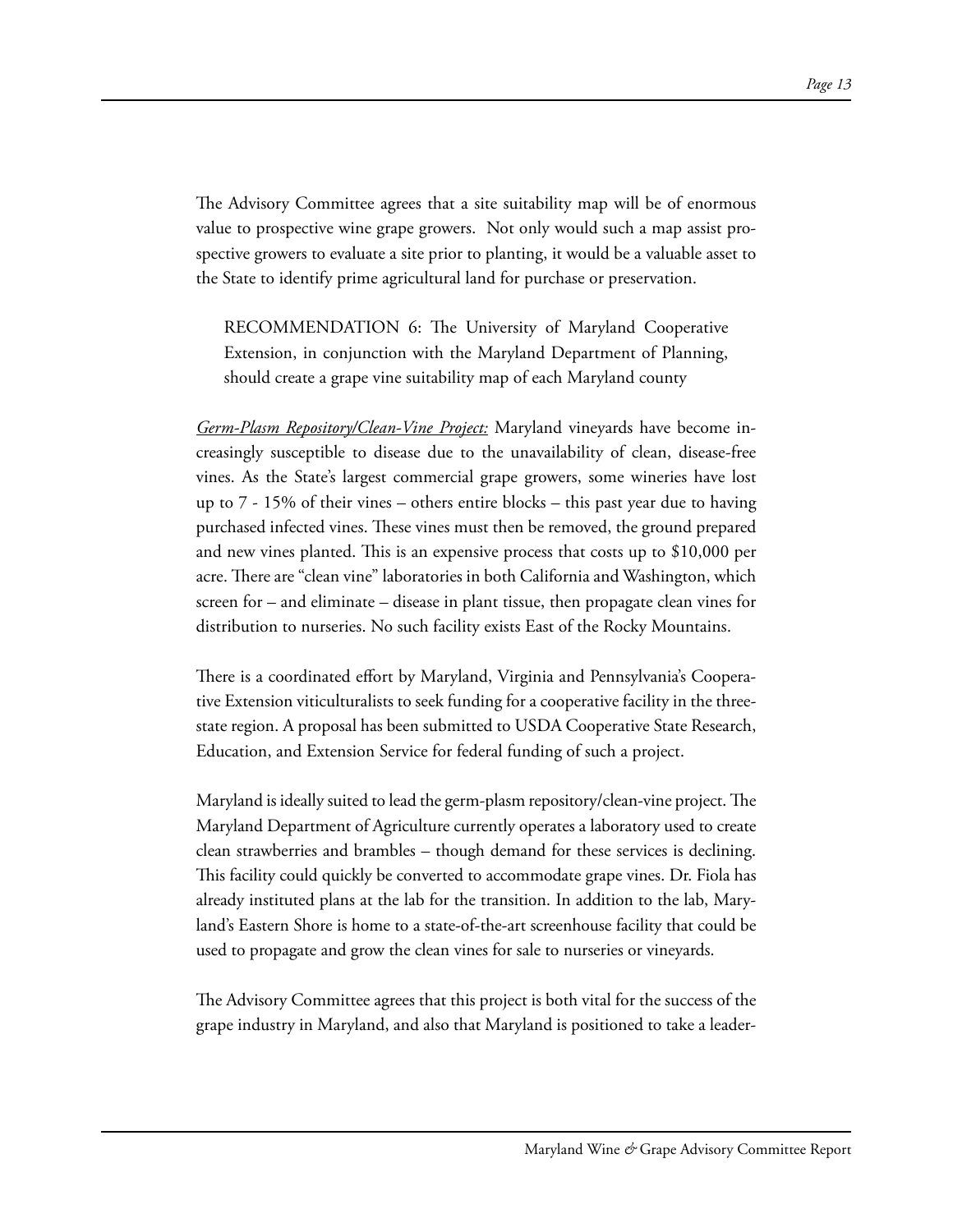ship role in a clean vine operation. The Committee urges the Governor to employ all means to support the funding of this project at the federal and State levels, and for the University of Maryland to take a leading role in this project.

RECOMMENDATION 7: The Office of the Governor should add to its list of federal priorities and present to the Maryland delegation support for the USDA/Supplemental Congressional appropriations of a clean vine program as proposed by the University of Maryland Cooperative Extension.

RECOMMENDATION 8: The University of Maryland and the Maryland Department of Agriculture should create and implement the clean vine nursery certification project, designed to ensure disease-free vines are made available to Maryland and regional vineyards.

## **NEEDS** *&* **RECOMMENDATIONS––––––––––––––––––––––– Grape and Wine Industry Support from the University of Maryland**

University of Maryland Faculty to Support the Industry: Maryland's vineyards need the support of both a full-time viticulturalist and fruit pathologist to assist in on-the-ground consultation, education, diagnosis and ongoing research. The fact that Maryland does not employ a full-time viticulturist or pathologist is often cited as a reason potential new investment chooses neighboring states.

RECOMMENDATION 9: The University of Maryland should place priority on – and formally request as a budget enhancement to the Governor – funds to hire a full-time, dedicated viticulturalist using new funds designated by the General Assembly. The industry needs hands-on support, research and recommendations available only from a local viticulturalist.

RECOMMENDATION 10: The University of Maryland should place priority on – and formally request as a budget enhancement to the Governor – funds to hire a full-time fruit pathologist to support the State viticulturalist with new funds designated by the General Assembly.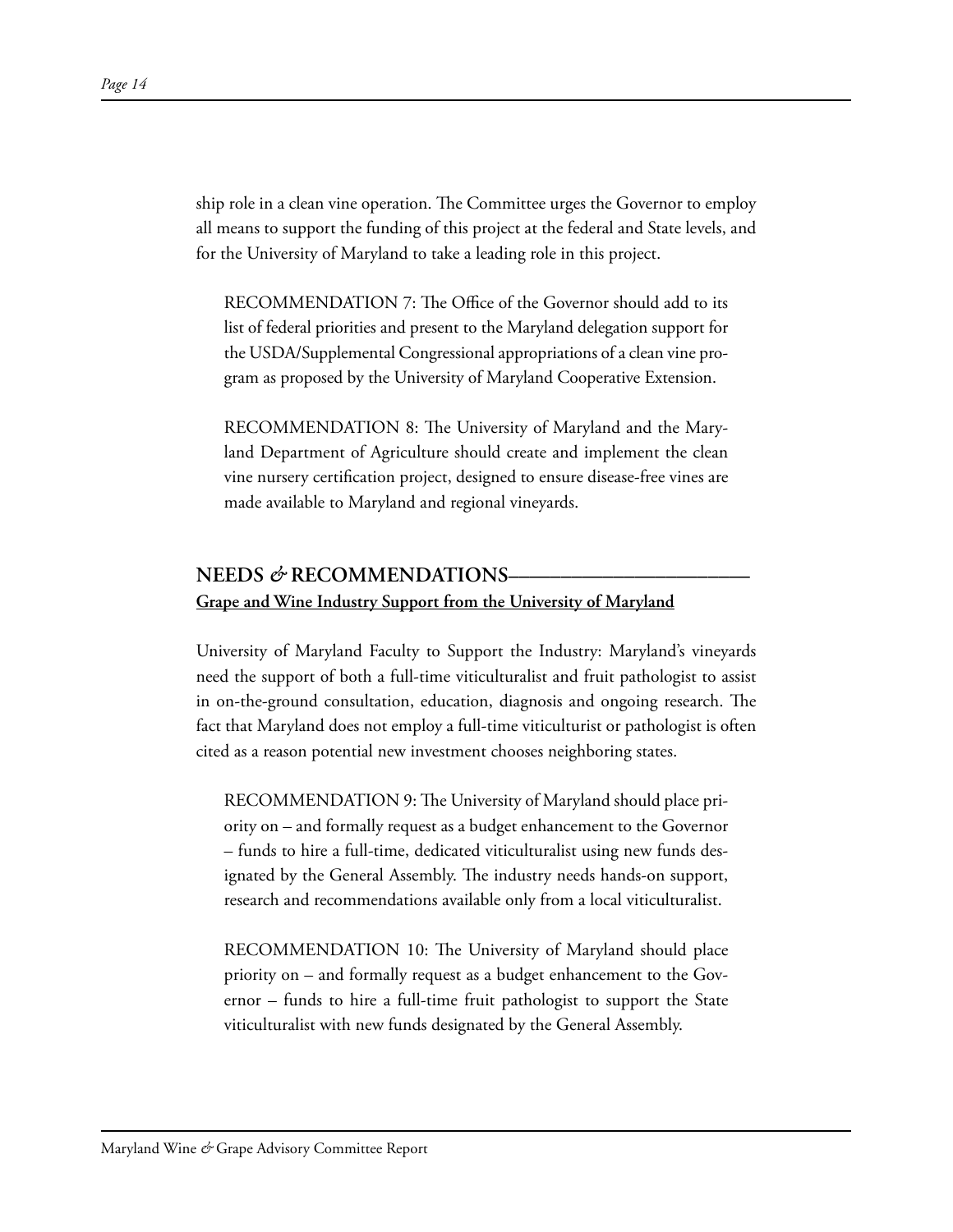Both Virginia and Pennsylvania employ full-time enologists to assist in the production of high-quality wine in the states' wine industries. Experience in these states demonstrates that enologists assisted significantly in improving the quality of wines produced by all wineries, especially new entrants that do not possess winemaking skills needed to be competitive. Since the hiring of their enologists, both Virginia and Pennsylvania's wine industries have grown in size and become more consistent in quality.

The University of Maryland does not have an enologist. Hence, Maryland wineries lack the timely assistance that such a scientist can provide. Winemaking becomes more technical each day, and the industry would benefit greatly from the services of a qualified enologist, ready to respond to winery enological issues, and able to present cutting-edge enological technology to the industry.

RECOMMENDATION 11: The University of Maryland should place priority on – and formally request as a budget enhancement to the Governor – funds to hire a full-time enologist to assist in building the quality of Maryland wines; the enologist would work for the University of Maryland Cooperative Extension.

*University of Maryland Cooperative Extension Support:* Experience in other states demonstrates conclusively that the active involvement of the states' land grant universities in their wine industries substantially and dramatically improves the industry. The University of Maryland can play a significant role in the evolution of Maryland's wine industry. It currently allocates a half-time position to viticulture through its Cooperative Extension. The Committee has recommended that this be a full-time position (Recommendation 9). The University's Cooperative Extension, working with the Maryland Wineries Association, created a quality assurance program to evaluate wines, educate industry members, and identify opportunities for improvement.

Local wineries desiring detailed analysis of their wines must send their wines to laboratories in New York or California for complete analysis. Laboratory analysis of wine is an expensive process beyond the capacity of the vast majority of winer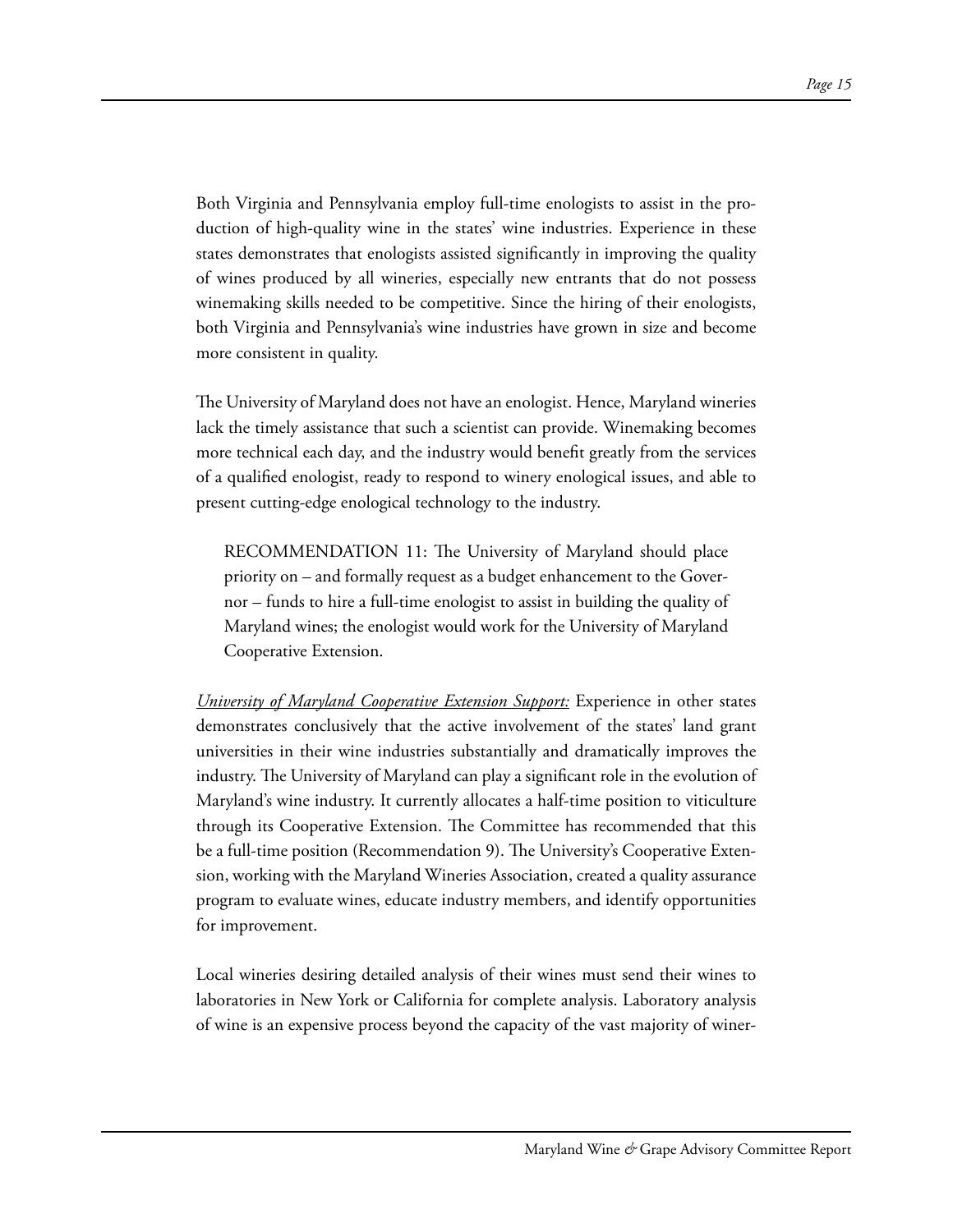ies. A cooperative, regional laboratory serving the needs of the mid Atlantic states would provide a real service to wineries in this region. The University of Maryland could take the lead in establishing such a facility.

RECOMMENDATION 12: The University of Maryland Cooperative Extension should continue quality assurance programs to identify flaws and recommend strategies for building quality.

RECOMMENDATION 13: The University of Maryland Cooperative Extension should consider the development of a regional (MD/PA/VA) cooperative lab facility to test wines for flaws.

# **NEEDS** *&* **RECOMMENDATIONS––––––––––––––––––––––– Maryland Wine Industry**

The Maryland Wine industry represents a unique union of agriculture and tourism. This is an outstanding opportunity to preserve disappearing farmland while engaging in a profitable enterprise. Opening a winery, however, is not simple matter. There are federal, state, county and jurisdictional hurdles to surmount – and in some instances, these hurdles preclude a winery's success. There are immense financial burdens when opening a winery in Maryland. A group of proprietors currently planning a winery estimate over \$35,000 in legal fees alone to work out local zoning and licensing issues, which are distinct to every jurisdiction.

But the jurisdictional issues are not the only barriers of entry into the Maryland wine industry. In 2004, two entities approached the Maryland Wineries Association with plans to open wineries in Maryland, Virginia or Pennsylvania. One winery was to be built, owned and operated by a retired couple hoping to begin a second career. The second winery was to be a multi-million dollar project with annual production expected to make it the State's largest winery upon opening. After investigating the statutory and regulatory environments in Maryland, both projects landed in neighboring states.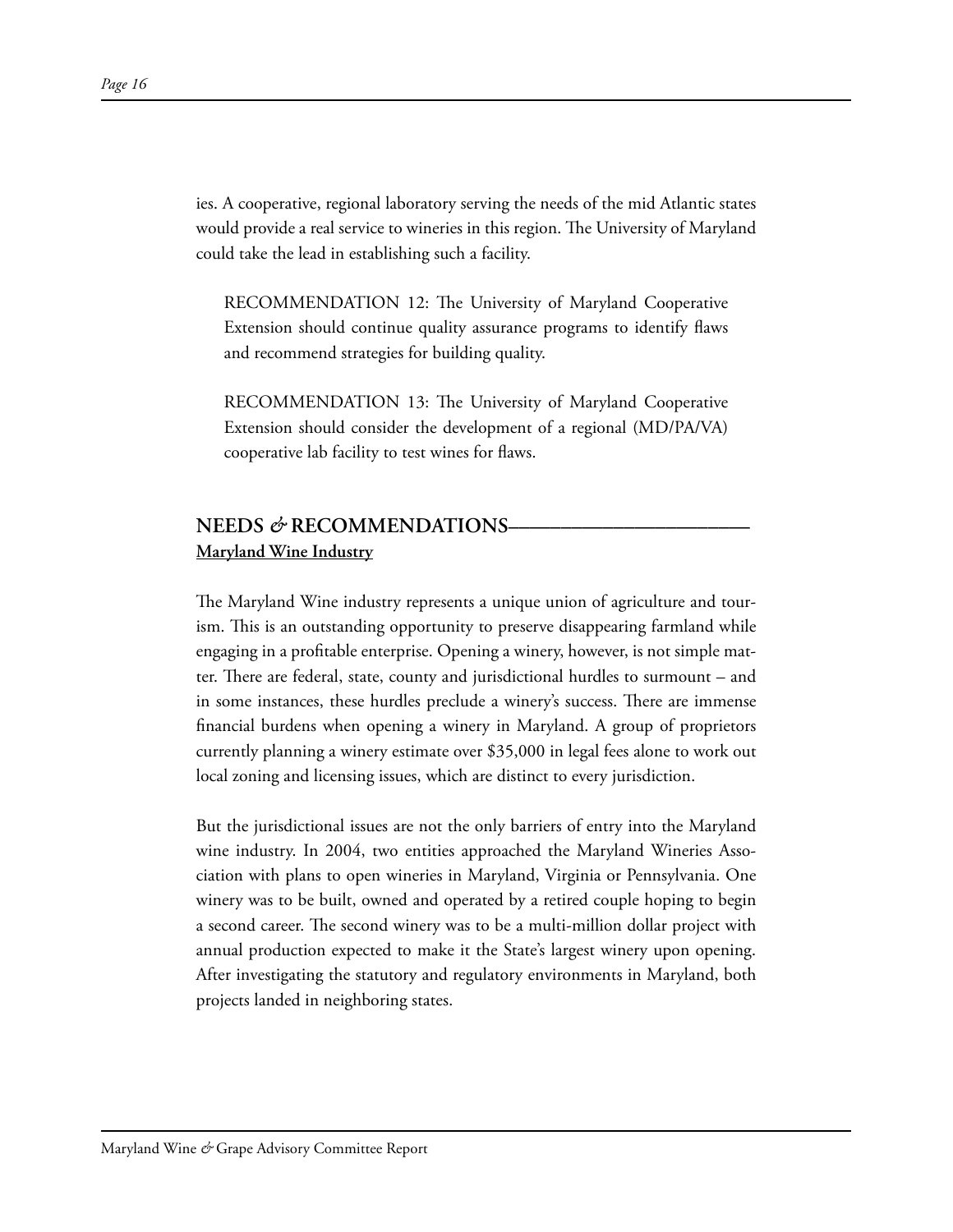This story has been repeated year after year – the reasons for choosing Virginia and Pennsylvania include their states':

- More favorable licensing and manufacturing laws;
- Support of the industry through marketing and research funds;
- Technical support of the industry through viticulture, pathology and enology positions;
- More favorable winery promotional and event laws.

Once established, Maryland wineries do not only compete with one another; they're competing in a global market where inexpensive wines from faraway wine-producing regions crowd store shelves. Thus, wineries need every opportunity to engage the consumer – to introduce products through festivals, tastings and other promotional events. Research shows that when a wine is tasted, it is much more likely to be purchased, so these interactions with consumers are vital to a winery' success.

*Governmental and Institutional Support:* A state's wine industry begets additional investment when it raises its profile. This can be achieved through large marketing budgets, but also through simple awareness to decision-makers. For example, other states' governments make a concerted effort to support the local wine industry by serving its products at state functions. Governor Ehrlich and the First Lady already support the industry by serving only Maryland wine at Government House, and the Advisory Committee suggests this be standard operating procedure by all State agencies at all State functions. Use of Maryland wine at State functions and by State funded entities shows commitment. Maryland wines are quality products, competitively priced and are readily available. This commitment would go a long way toward supporting the interest in Maryland wine by Marylanders.

RECOMMENDATION 14: The Governor should issue a directive that state agencies use and promote Maryland wine at functions where wine is served and encouragement should be given to all State fund-receiving entities to use Maryland wine at their functions.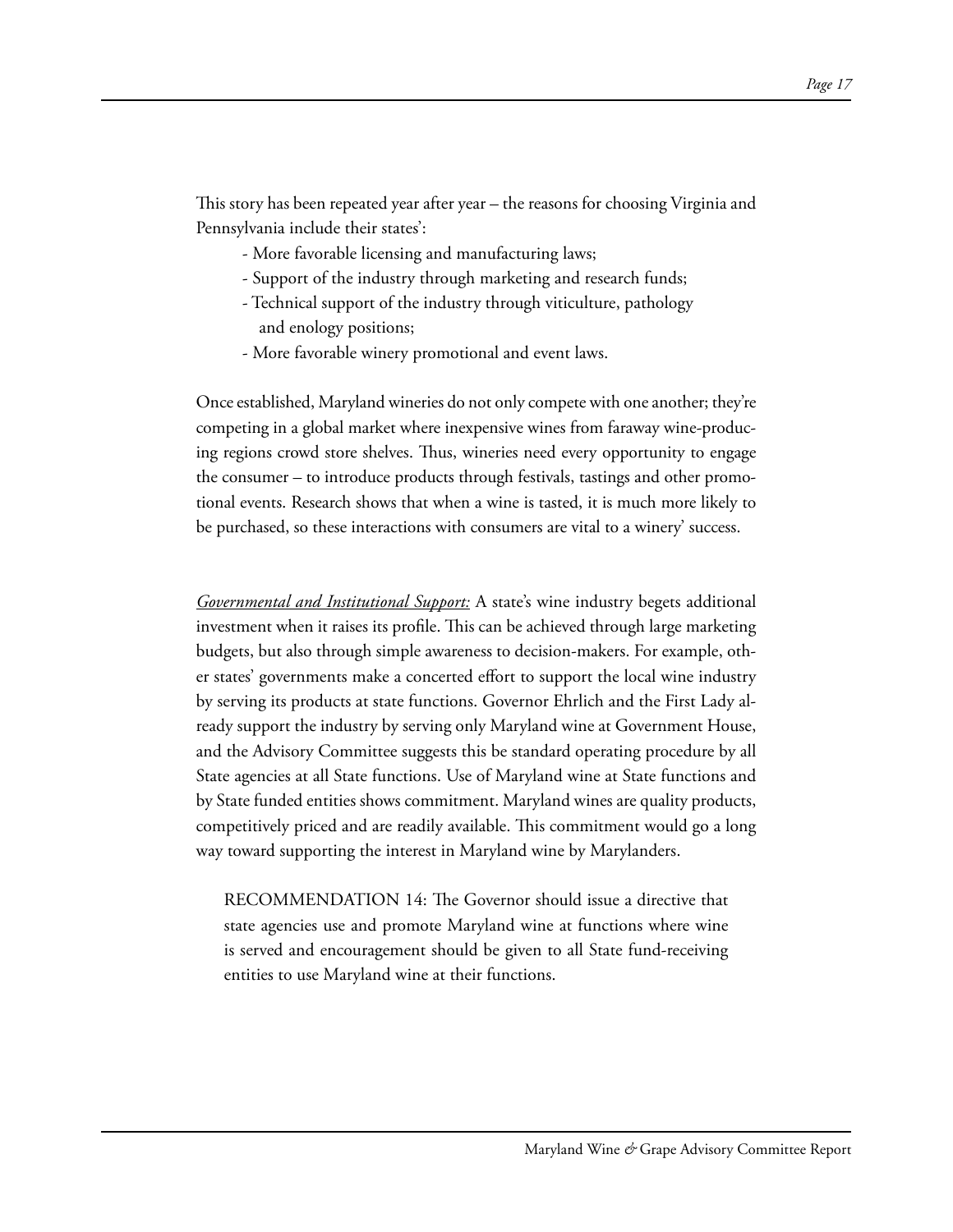*Winery Highway Signs:* Wineries need the ability to promote themselves through signs on main roads and through small guidance signs along the local route to the winery. The main road signs should state the winery name, including its logo, and perhaps hours of operation. Wineries, as agribusinesses, are usually located in the rural areas of Maryland, hence they are not easy to find. The Department of Transportation already has a program of signage on Interstate expressways. It would serve the winery visitor better, however, if the program were expanded to include major State roads, and were to include mileage indicators and additional directional signage

RECOMMENDATION 15: The Department of Transportation should develop a more complete and informative highway signage program for Maryland wineries.

*Legislative Changes to Foster Industry Growth:* This Advisory Committee recommends seven immediate legislative changes that would enable Maryland wineries to better operate and to promote their product. Each of these recommendations is based on successful aspects of neighboring states' laws. These changes would increase the viability of winery operations in the State, and thus would encourage great new investment in the industry. The Advisory Committee requests the General Assembly to consider favorably these legislative changes during upcoming legislative sessions.

RECOMMENDATION 16: Exempt Maryland wineries from jurisdictional in-store tasting quotas. In-store tastings are an important marketing tool for Maryland wineries. The number of permitted in-store tastings varies from jurisdiction to jurisdiction. In those jurisdictions where few tastings are permitted, retailers reserve them for the larger, more popular national branded wineries. By exempting Maryland wineries from the quotas, retailers would be encouraged to conduct more Maryland wine tastings. Providing the exemption will require an act of the legislature.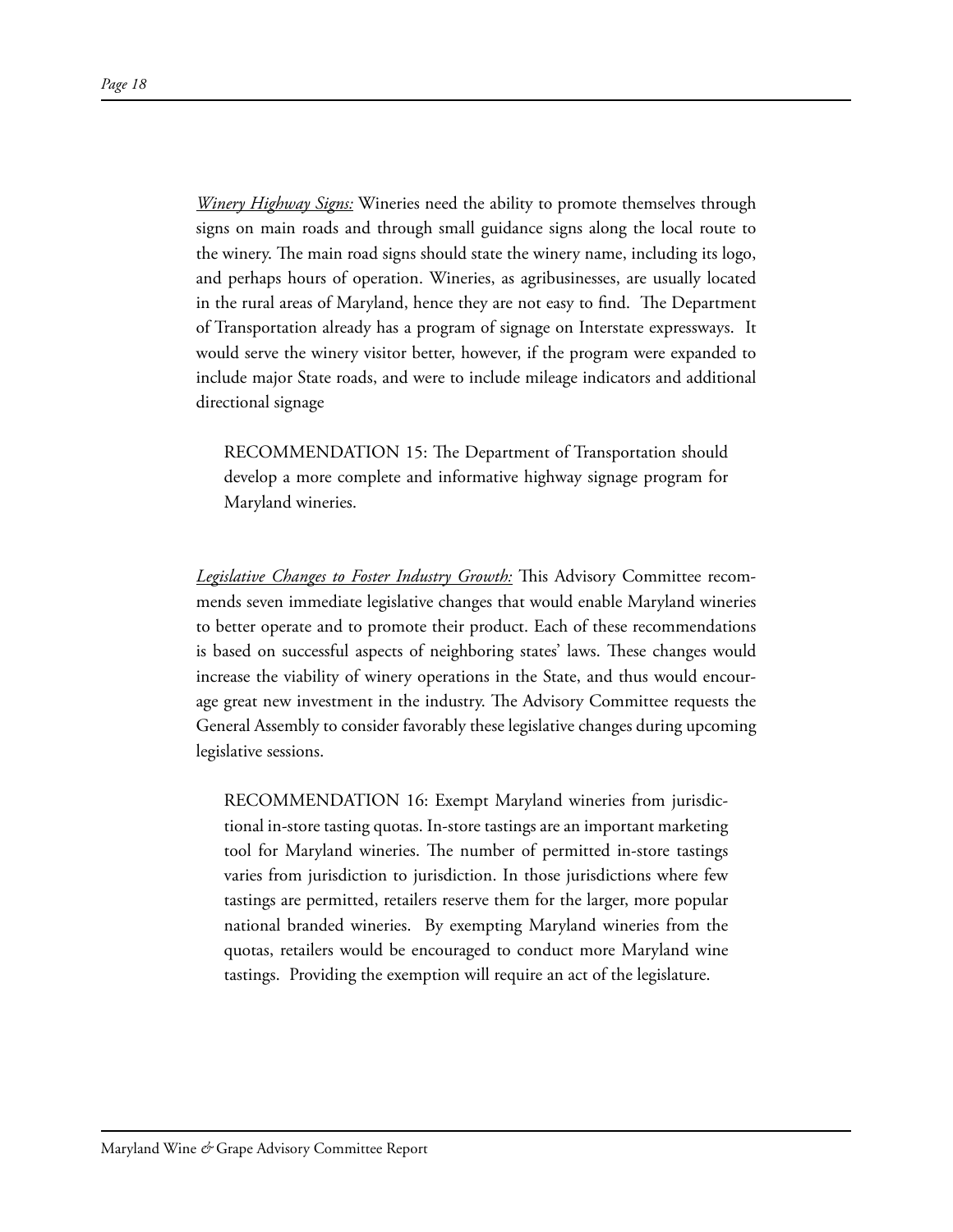RECOMMENDATION 17: Remove the cap on the number of Special Event Permits each Maryland winery may obtain. At the present time, each winery is limited to 12 special Event permits each year (Virginia allows 5 per day, 365 days of the year). And Maryland wineries can use no more than three of the permits in any one jurisdiction (Virginia has no such limitation). Special events provide a wonderful venue for educating the general public about Maryland wine. Removing the cap will require an act of the legislature.

RECOMMENDATION 18: Permit Class 4 wineries to transfer Maryland produced wine between Class 4 wineries. All wineries predict wine sales from one to three years in advance and decide their production accordingly. On occasion these predictions are wrong and the winery is left with either a surplus or deficit in its wine inventory. The ability to transfer bulk wine from winery to winery will bring a sense of stability to the grape/wine industry. To provide such ability will require an act of the legislature.

RECOMMENDATION 19: Enable Maryland wineries to establish a restaurant on the winery's premises. As tourist destinations, wineries need the ability to add related attractions to their site in an effort to further promote their product in an ideal setting: with food. A restaurant would facilitate longer visits and extend wineries' opportunities to market their wines to consumers.

RECOMMENDATION 20: Enable Maryland wineries to establish and operate multiple offsite retail locations. Operating multiple retail premises will enable Maryland wineries to reach markets otherwise unavailable. This would require an act of the legislature.

RECOMMENDATION 21: Enable Maryland Class 4 wineries to sell other Class 4 wineries' wines in their tasting rooms. In other states, this greatly enhances a wineries tasting room, sales and illustrates to consumers the existence of a viable wine industry.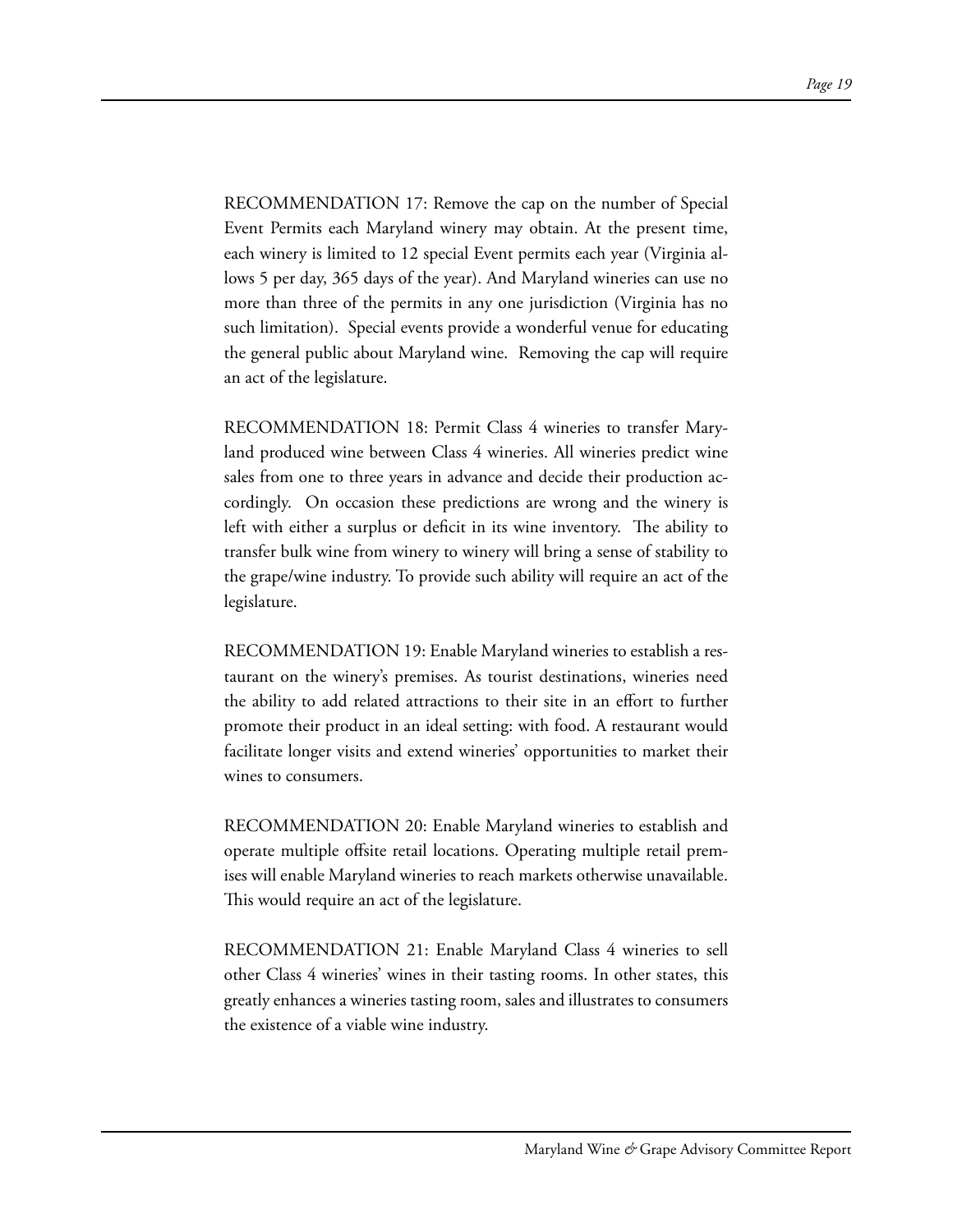RECOMMENDATION 22: Enable Maryland wineries to co-locate and share processing, fermenting and storage equipment and facilities. This would allow small, startup wineries the ability to lower their initial investment and create a cooperative environment.

*For Future Consideration:* Industry members support a change in Maryland's law to allow the direct shipment of wine into Maryland – which, in turn, would allow Maryland wineries more open access to markets outside of the State. Maryland wineries attract visitors from all over the State, as well as from other states. Often, these visitors seek the opportunity to have wine shipped home and/or wish to order wine at a later date from their home. At the present time, a winery would commit a felony if it were to ship wine to a consumer in Maryland. Also, current Maryland law is not compatible with the requirements for Maryland to receive reciprocal shipping privileges. Both of these recommendations will require an act of the Legislature.

RECOMMENDATION 23: Enable wineries to ship wine directly to consumers within the State and remove the obstacles to Maryland becoming a reciprocal state, which would allow Maryland wineries to ship to out-of-state customers.

The Comptroller has indicated that he is not in a position to support this recommendation, thus the Advisory Committee will continue to generate information and data to support the recommendation in the hope that all parties may support the industry on this matter in the future.

*Regulatory Changes to Foster Industry Growth:* In addition to the aforementioned legislative changes, the Advisory Committee recommends two regulatory changes through the Office of the Comptroller. These two recommendations intend to solve difficulties the wineries have in promoting their products to consumers – a key ability of wineries to market their products effectively. The Advisory Committee believes that these issues can be resolved through regulatory means, avoiding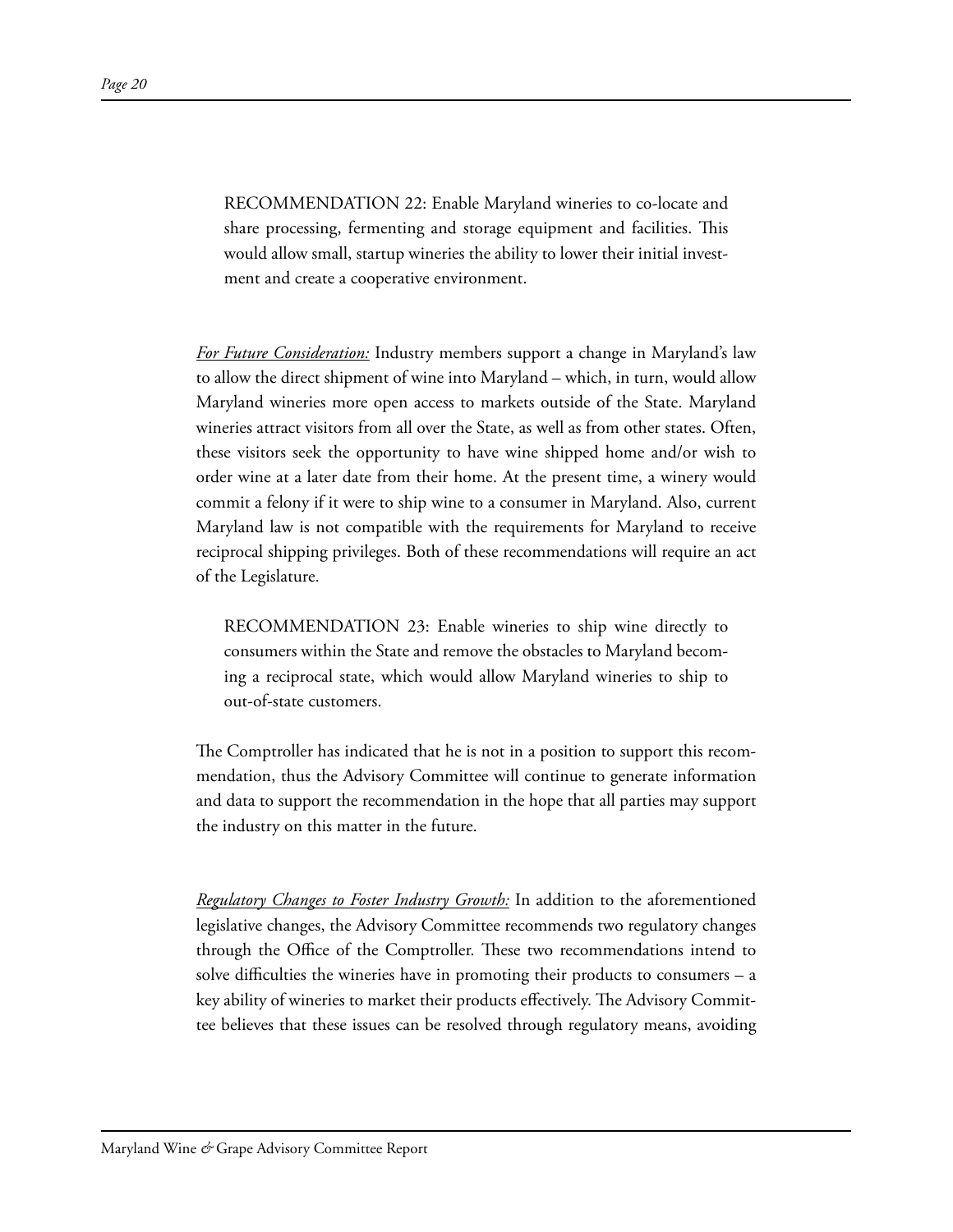legislative action. If legislative action is needed to make the changes, the Advisory Committee supports such action.

The Comptroller's office requires anyone who represents a winery to the public in any capacity as a manufacturer or wholesaler, including those who only conduct wine tastings in retail stores to register as a Solicitor. Commonly, wineries will use people other than the normal sales staff, to conduct in-store tastings. Use of generic Solicitors Permits would represent a monetary savings to wineries and would make it easier to manage the in-store tasting process. It is hoped that the Comptroller's office can affect this through regulatory change rather than through legislation

RECOMMENDATION 24: Allow wineries to obtain a number of generic Solicitor Permits, rather than requiring each individual who conducts wine tastings to have one.

Today, a winery's intent to conduct a wine-pouring event must be filed with the Comptroller's office by the 20th of the month prior to the month in which the event will be held. Entities requesting assistance from Maryland wineries have no understanding of this reporting requirement and often make requests on short notice. Such events are important to the marketing efforts of wineries, and it is believed that this recommendation can be implemented through regulation not requiring legislation

RECOMMENDATION 25: Permit Maryland wineries to file their intent to conduct a wine-pouring event up to five days prior to the event, and to file that intent via e-mail.

*<u>Wine Industry Marketing & Promotion:</u>* As the trade organization of the Maryland wine industry, the Maryland Wineries Association should take a lead role in developing and implementing promotional and marketing plans for the industry and its products.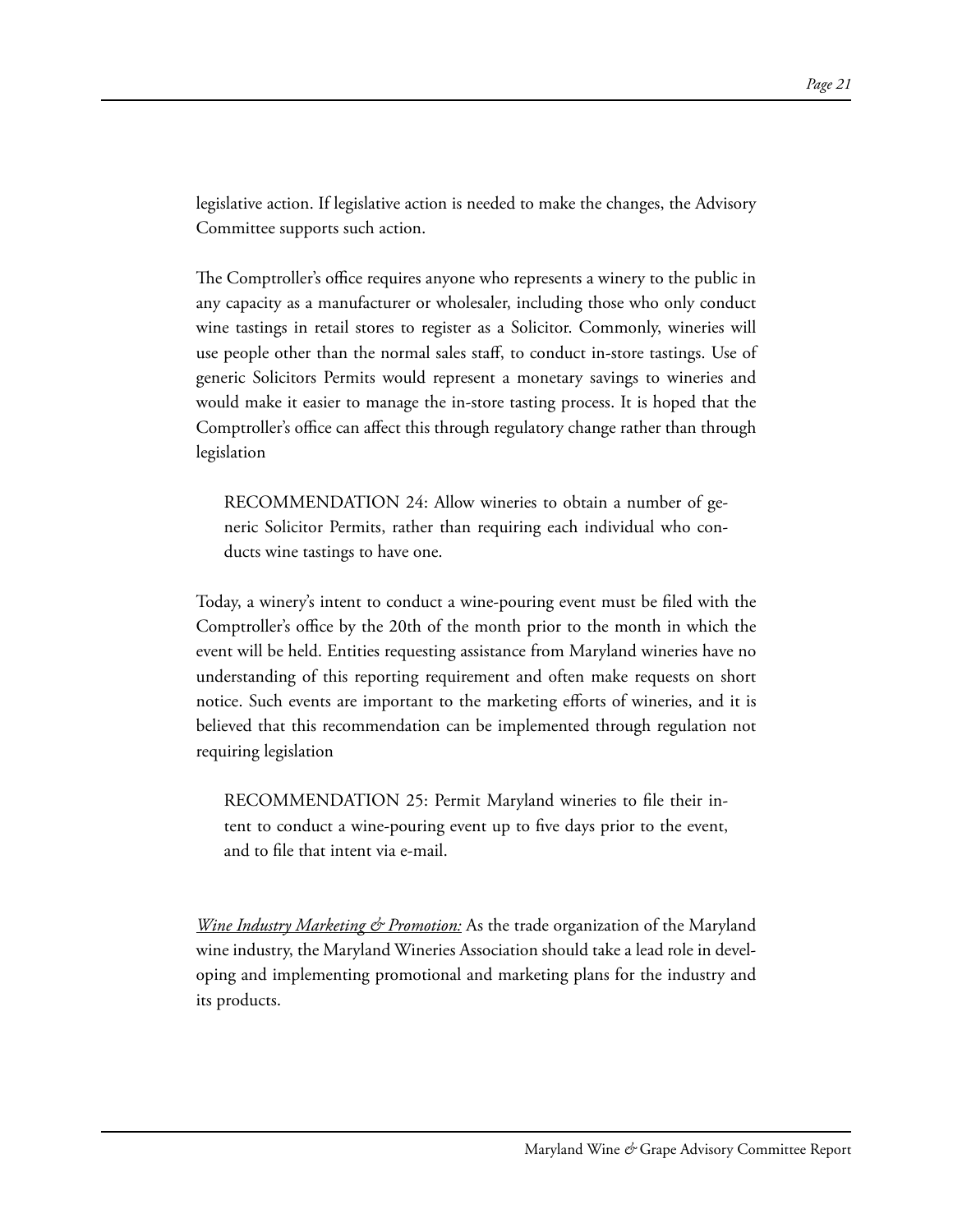RECOMMENDATION 26: The Maryland Wineries Association should develop and implement an aggressive and comprehensive marketing plan targeted to restaurants, distributors, retailers, consumers, and media.

RECOMMENDATION 27: The Maryland Wineries Association should develop and coordinate marketing activities in coordination with the Maryland's agriculture and tourism agencies.

RECOMMENDATION 28: The Maryland Wineries Association should further develop consumer wine tasting opportunities for premium Maryland wines through the organization of high visibility state and regional food and wine tasting events.

RECOMMENDATION 29: The Maryland Wineries Association should develop marketing strategies to increase distributor interest in Maryland wines and expand distributor sales in major market areas.

RECOMMENDATION 30: The Maryland Wineries Association should develop peer review programs to sustain quality and peer confidence in Maryland wine.

RECOMMENDATION 31: The Maryland Wineries Association should encourage greater participation in accredited national and international wine competitions to critique and build the reputation of Maryland wine.

RECOMMENDATION 32: The Maryland Wineries Association should create additional competitions designed to highlight Maryland wine.

RECOMMENDATION 33: The Maryland Wineries Association should implement marketing activities, training and educational programs to encourage more Maryland restaurants to carry Maryland wines and to emphasize Maryland wine-by-the-glass sales. By-the-glass sales are more profitable for restaurants, and encourage customers to try new Maryland wines.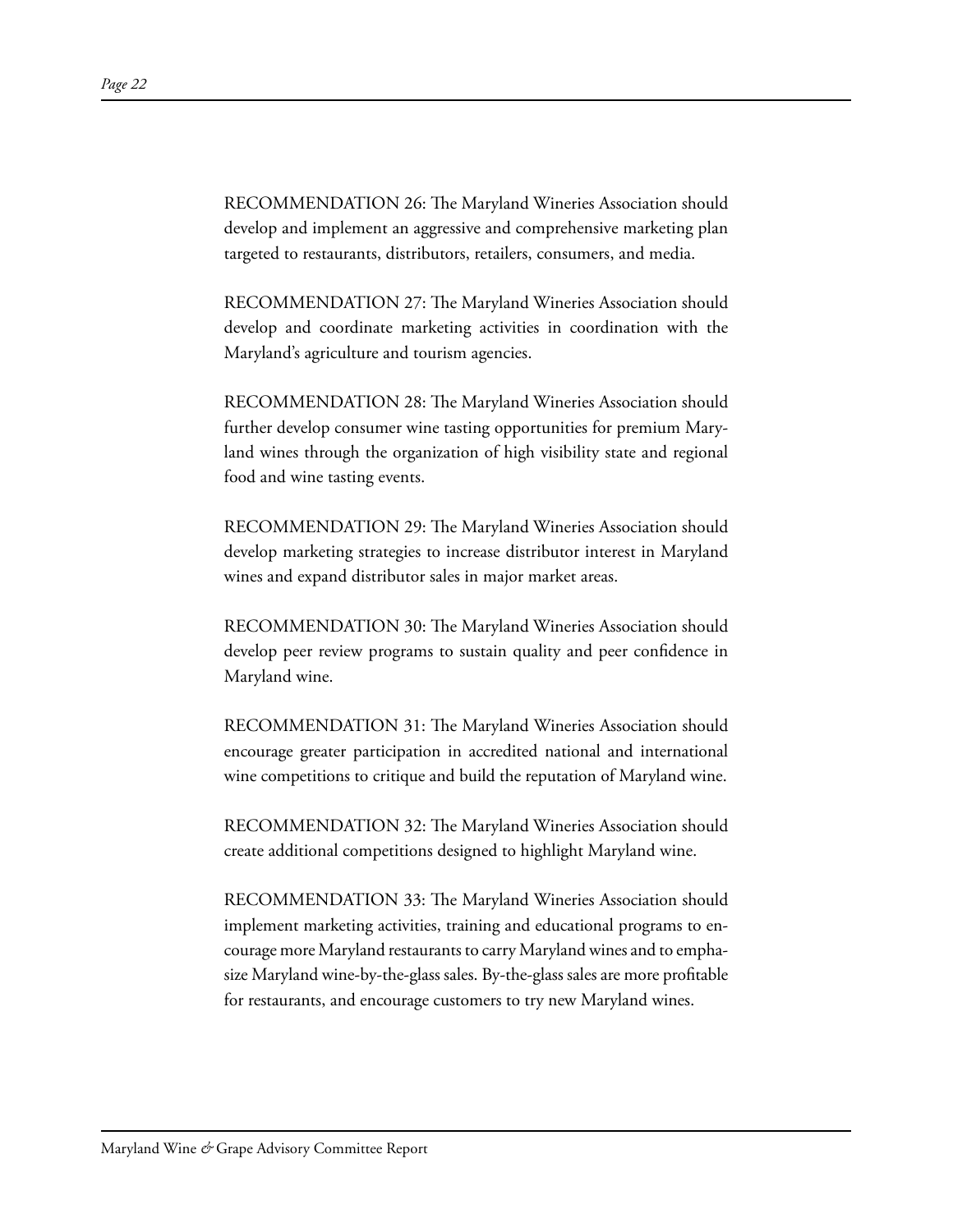*Wine Industry Promotional Research:* The Maryland Wineries Association and its members currently promote products to consumers through tastings, targeted marketing and through festivals. The Maryland Wineries Association hosts an annual Governor's Cup Competition through which the best wine in Maryland is identified and promoted. Additional marketing opportunities should be created to increase general awareness of Maryland wine.

RECOMMENDATION 34: The Maryland Wineries Association should evaluate the feasibility of a Maryland Wine Trails Program.

RECOMMENDATION 35: The Maryland Wineries Association should evaluate the feasibility of a monthly or quarterly Maryland wine print publication, distributed via wineries, hotels, tourism centers.

RECOMMENDATION 36: The Maryland Wineries Association should analyze market trends and evaluations of Maryland produced wine varietals for promotional potential as a Maryland identity-based wine.

*Promotion & Education:* It is then vitally important to spread the word of the State's support for the industry to all State and local governmental organizations. The Department of Business and Economic Development and the Department of Agriculture should begin using themes such as "Maryland Wine Country" as part of their promotional campaigns. Maryland Departments of Agriculture and Business and Economic Development should also organize programs to promote the needs and benefits of the industry to local, jurisdictional organizations. Over the years Maryland has been "America in Miniature," "The Chesapeake Bay," " horse country," etc. A "Maryland Wine Country" image could very effectively be used to put forward a positive image when promoting the State, and would bring notice to the industry within and outside of the State.

RECOMMENDATION 37: The Departments of Business and Economic Development and Agriculture should use themes such as "Maryland Wine Country" as a State-identifying image when promoting the State.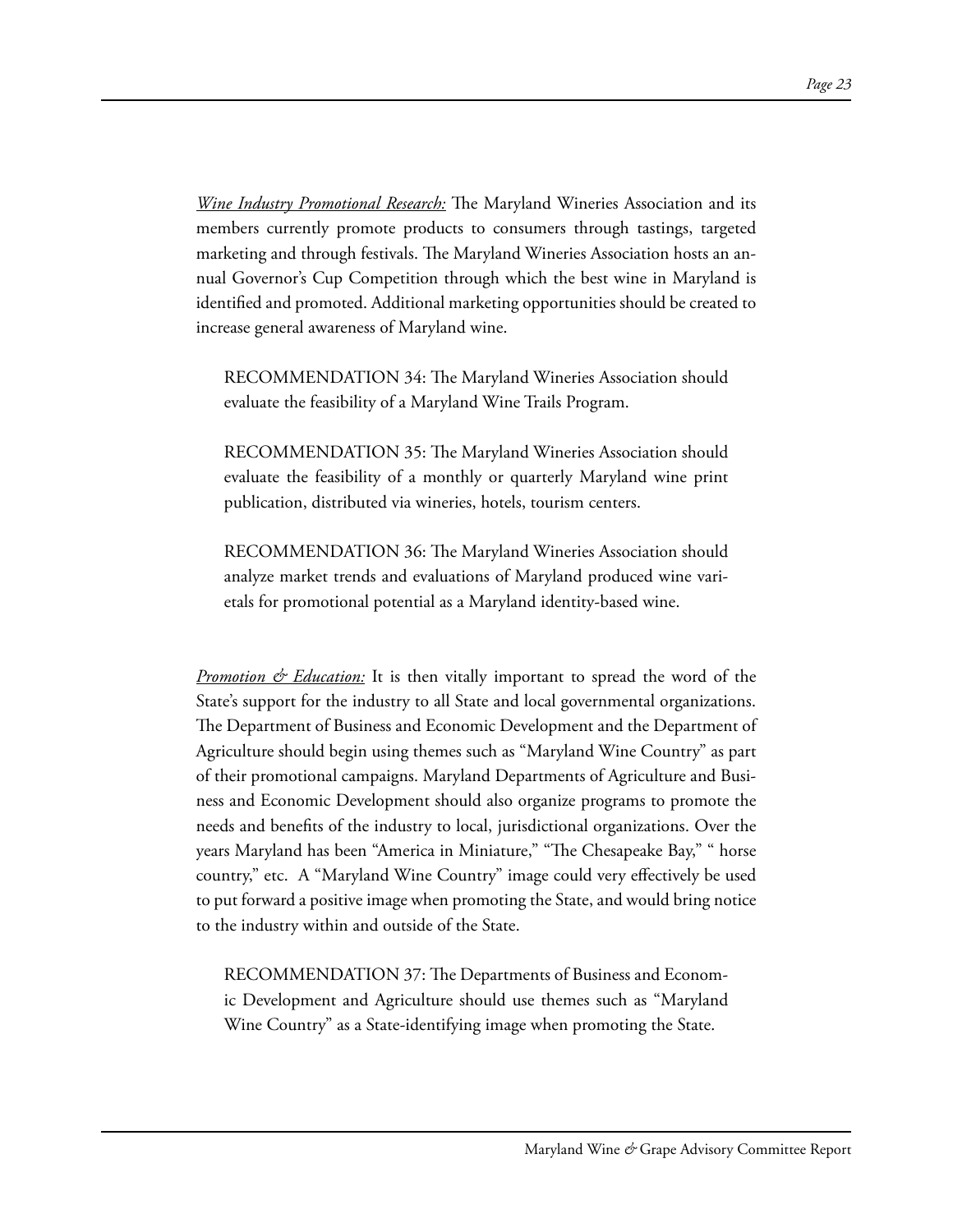RECOMMENDATION 38: The Maryland Department of Agriculture, the Department of Business and Economic Development and the Office of the Comptroller should design and provide industry sponsored educational programs for local government officials, planning commissions, and zoning administrators on the local economic development, agritourism and farmland preservation benefits of the Maryland wine industry.

*Tourism Development:* The Advisory Committee believes that Maryland wineries are important elements in Maryland's tourism industry. The Committee recommends that the Maryland Department of Agriculture and the Office of Tourism Development in the Department of Business and Economic Development spearhead promotions of the industry in connection to other local attractions and themes.

RECOMMENDATION 39: Maryland Department of Agriculture and Office of Tourism Development should develop tourist promotions that connect wineries to predominant Maryland themes and attractions.

RECOMMENDATION 40: Office of Tourism Development should conduct annual surveys of consumers to ascertain winery visitation rates, patterns, and experiences.

*Economic Development & Support:* In 2004, the General Assembly created the Maryland Agricultural and Resource Based Industry Development Corporation (MARBIDCO), an entity set up to provide low-cost financing to the agricultural community support State agricultural industries. However, MARBIDCO was created without funding, and this Advisory Committee recognizes the importance of MARBIDCO and recommends funding the organization immediately. This Advisory Committee recommends MARBIDCO focus on the grape and wine industry as one of its initial development priorities. The State should identify alternative funding sources for dedication to MARBIDCO going forward.

RECOMMENDATION 41: The Maryland wine and grape industry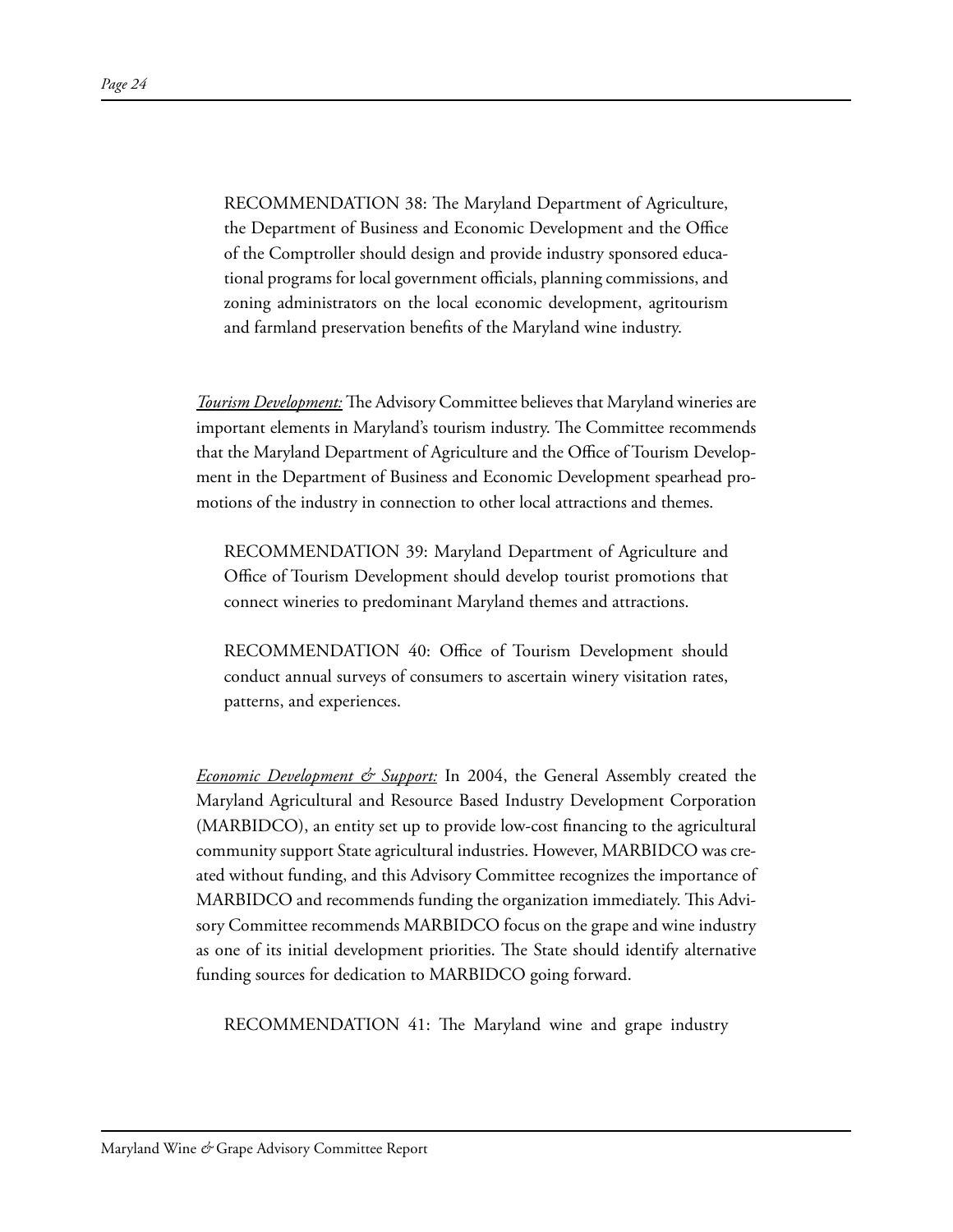should continue working with the Maryland Department of Agriculture and the Department of Business and Economic Development to seek federal grants for the Maryland wine and grape industry participants and representative organizations.

RECOMMENDATION 42: The Advisory Committee urges the General Assembly to fully fund MARBIDCO as soon as possible.

RECOMMENDATION 43: MARBIDCO should begin functioning promptly.

RECOMMENDATION 44: MARBIDCO should focus on the wine industry (grape growing and wine making as one of its first development priorities. It should make available to new grape growers low or no-interest loans to purchase land, vines, equipment, and labor. It should also make available to start-up wineries no or low interest loans to purchase buildings, equipment, expertise, and labor.

RECOMMENDATION 45: MARBIDCO should use the Maryland Wine & Grape Advisory Committee to recommend areas in which developmental assistance is needed.

The Advisory Committee believes that the Department of Business and Economic Development should work with the industry organizations to provide business planning and financing opportunities to new and established vineyards and wineries. Vineyards and wineries are not high margin businesses, and must follow carefully crafted business plans to be successful. Such assistance would assist in stabilizing the industry. There is a long lag-time before vineyards and wineries can begin to retire their high initial investments. A low interest loan program and/or tax credits would help enormously in managing this debt.

RECOMMENDATION 46: Department of Business and Economic Development should offer business planning technical assistance to new and existing vineyards and wineries.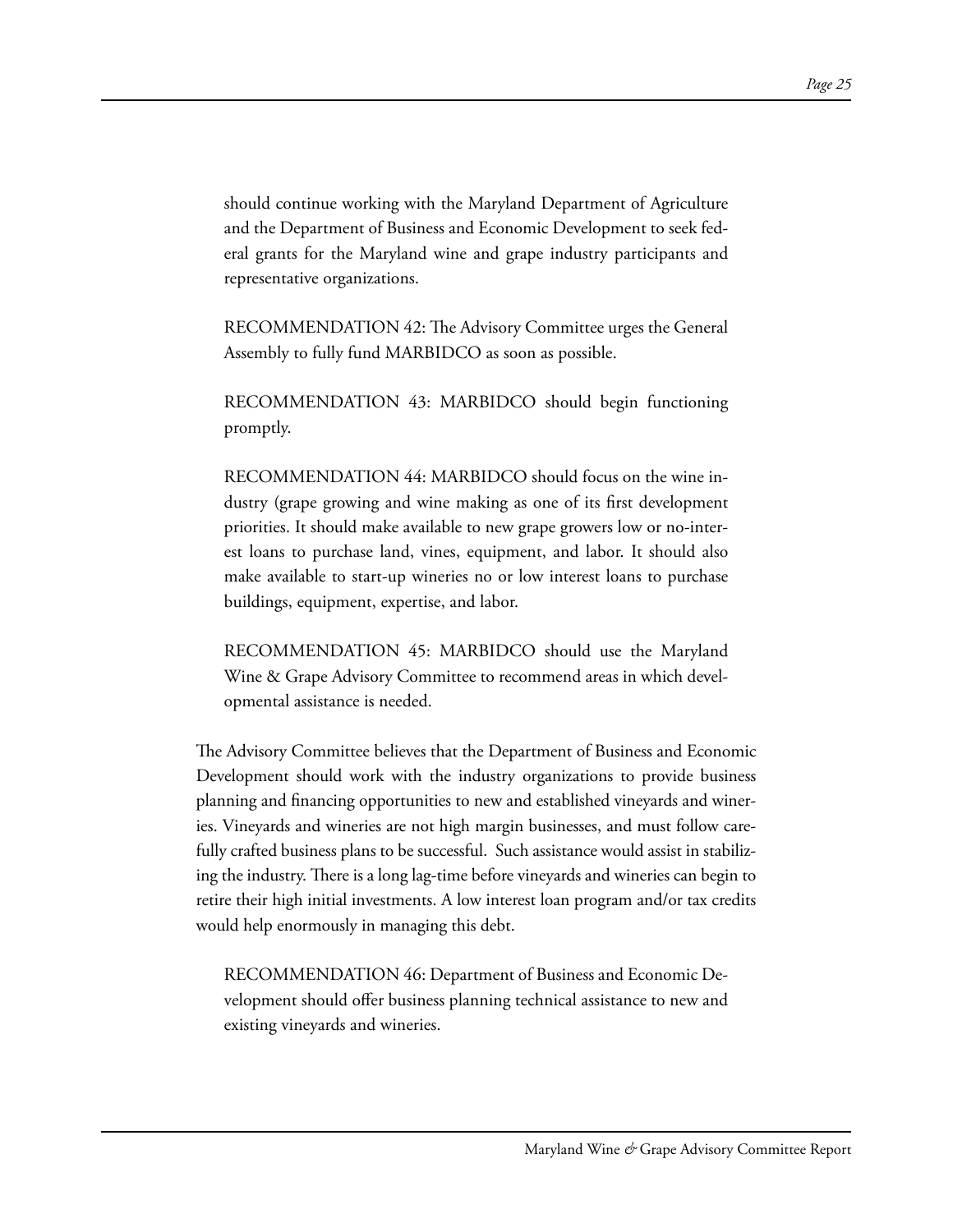RECOMMENDATION 47: Department of Business and Economic Development should make available to the grape/wine industry low interest financing and/or tax credits.

Neighboring states have designated funds for wine industry marketing and research either through dedicated taxes or from the general fund. In order for Maryland's wine industry to increase market share, funds must be made available to assist the industry in the marketing of its tourism, agriculture and product. Research is also needed to explore proper growing techniques and grape varieties for our region.

The Advisory Committee believes that the grape/wine industry has the potential of contributing to the State's economy at a far higher rate than occurs today. But to do this, the State's commitment to provide support must be long-term. The funds should be assigned to the Department of Agriculture and administered by a Maryland Wine and Grape Council, established through legislation. The Council should receive and consider funding requests that would support industry marketing initiatives and grape/wine research projects.

RECOMMENDATION 48: The Governor should budget, and General Assembly should move to provide funding for the grape/wine industry for ongoing viticultural and enological research and to underwrite marketing and promotion initiatives.\*

# **NEEDS** *&* **RECOMMENDATIONS––––––––––––––––––––––– Joint Grape** *&* **Wine Industry**

*Industry Education & Cooperative Opportunities:* The Maryland Wineries Association and Maryland Grape Growers Association must continue to coordinate educational activities. New and established growers and wineries should be engaged in the collective promotion, growth, research and education of all industry members. The organizations should pursue cooperative opportunities to help lower equipment, insurance and processing costs to new and established growers and wineries.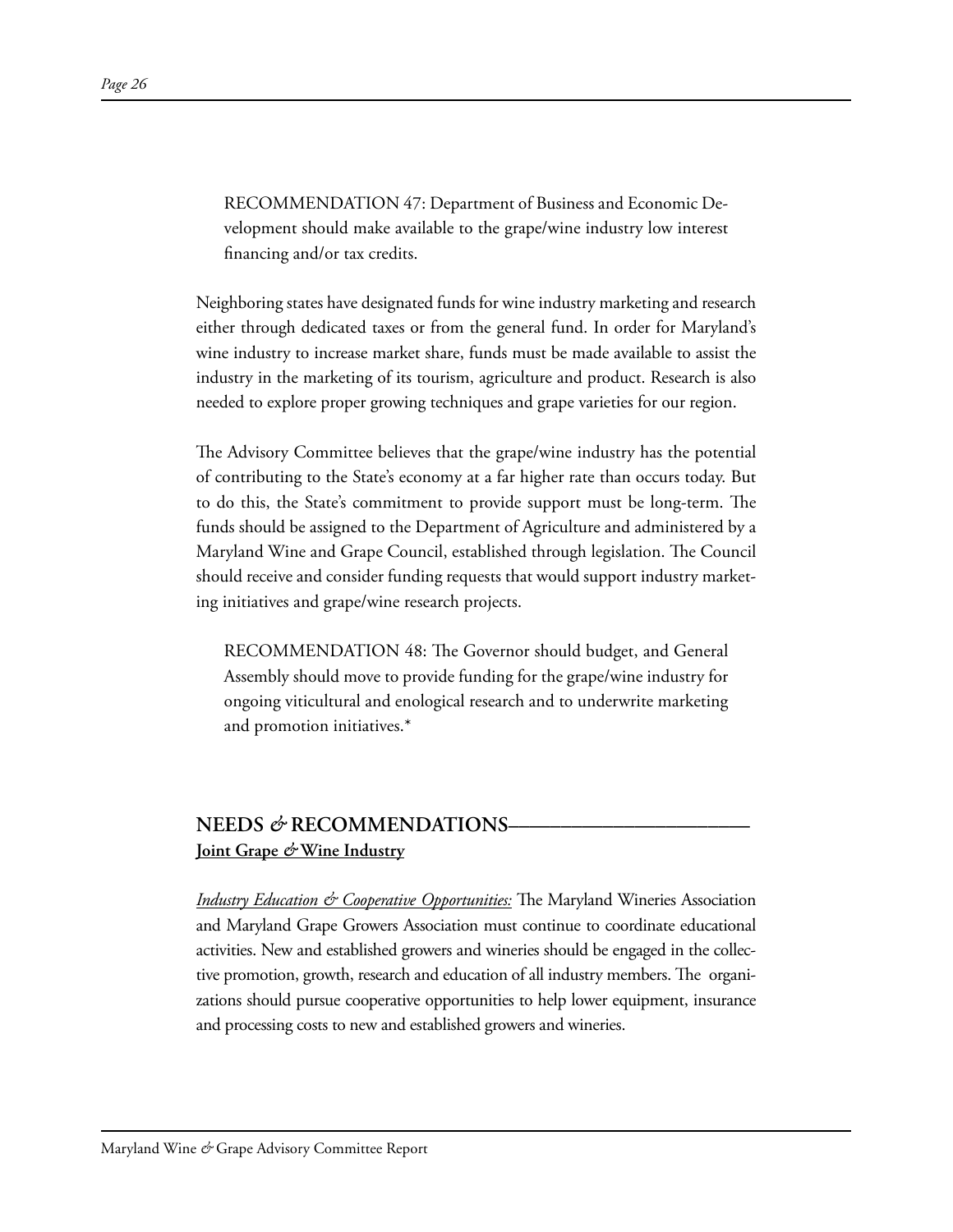RECOMMENDATION 49: The Maryland Wineries Association and Maryland Grape Growers Association should investigate cooperative opportunities for harvesting, crushing equipment, etc., for purchase or lease.

RECOMMENDATION 50: The Maryland Wineries Association and Maryland Grape Growers Association should encourage attendance at educational programs for winery tasting room staff, winemakers and vineyard masters, held at Wineries Unlimited and other venues annually.

RECOMMENDATION 51: The Maryland Wineries Association and Maryland Grape Growers Association should institute or expand wine industry dialogue with private sector credit institutions on the economics and financial returns for vineyard and winery operations.

*Wine Industry Research:* The Maryland Wineries Association should conduct research to identify and publish information about the industry, the most pressing restrictions on winery and vineyard development on both the State and local levels.

RECOMMENDATION 52: The Maryland Wineries Association, with the assistance of the Maryland Department of Agriculture, should regularly collect and publish data on the nature of the wine industry in Maryland and how it is changing over time. Data needed include demand for Maryland wine grapes by Maryland wineries, amount of wine produced by Maryland wineries, and economic impact of Maryland wineries to the state.

RECOMMENDATION 53: The Maryland Wineries Association and Maryland Grape Growers Association, with the assistance of the Maryland Department of Planning, should identify various county regulations affecting vineyard and winery establishment, allowing prospective wineries and vineyards to gauge viability or expansion based upon county zoning requirements, local taxation, land use assessments and farmland preservation incentives.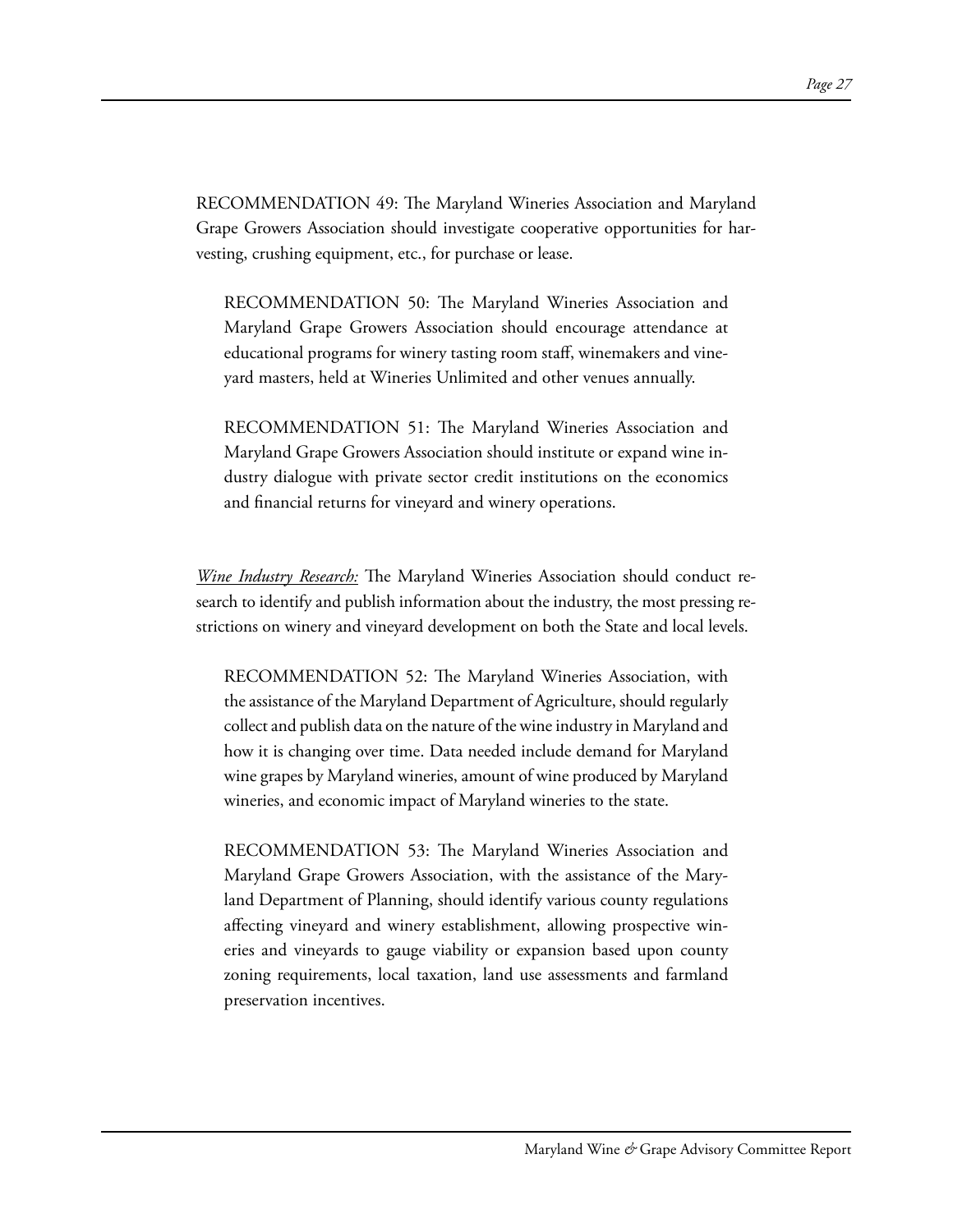*Grape Industry Research:* It is imperative that the Maryland grape industry selfmonitor its size, scope and production, and publish that data for wineries and potential investors.

RECOMMENDATION 54: The Maryland Grape Growers Association, with the assistance of the Maryland Department of Agriculture, should develop a system to collect and publish data on all commercial growers in the State, and conduct regular surveys to determine varieties and quantities/acres grown.

## FINAL RECOMMENDATION–

The Maryland Wine & Grape Advisory Committee

The members of this Advisory Committee have requested that it be extended to continue work to provide support for Maryland's wine and grape industry. The Committee suggests its mission be expanded to include ongoing legislative support and to provide review and recommendation of funding requests when state funds are made available to the industry. Specific future agenda items for the committee include: communicating with State jurisdictions about zoning, financia and legal aspects of vineyard and winery development; the ownership of more than one winery by a single entity; and, the importation of limited out-of-state wine by Maryland wineries.

RECOMMENDATION 55: The Governor should extend the Maryland Wine and Grape Advisory Committee and charge it with meeting on a quarterly basis to review progress of its recommendations and consider other matters brought to its attention.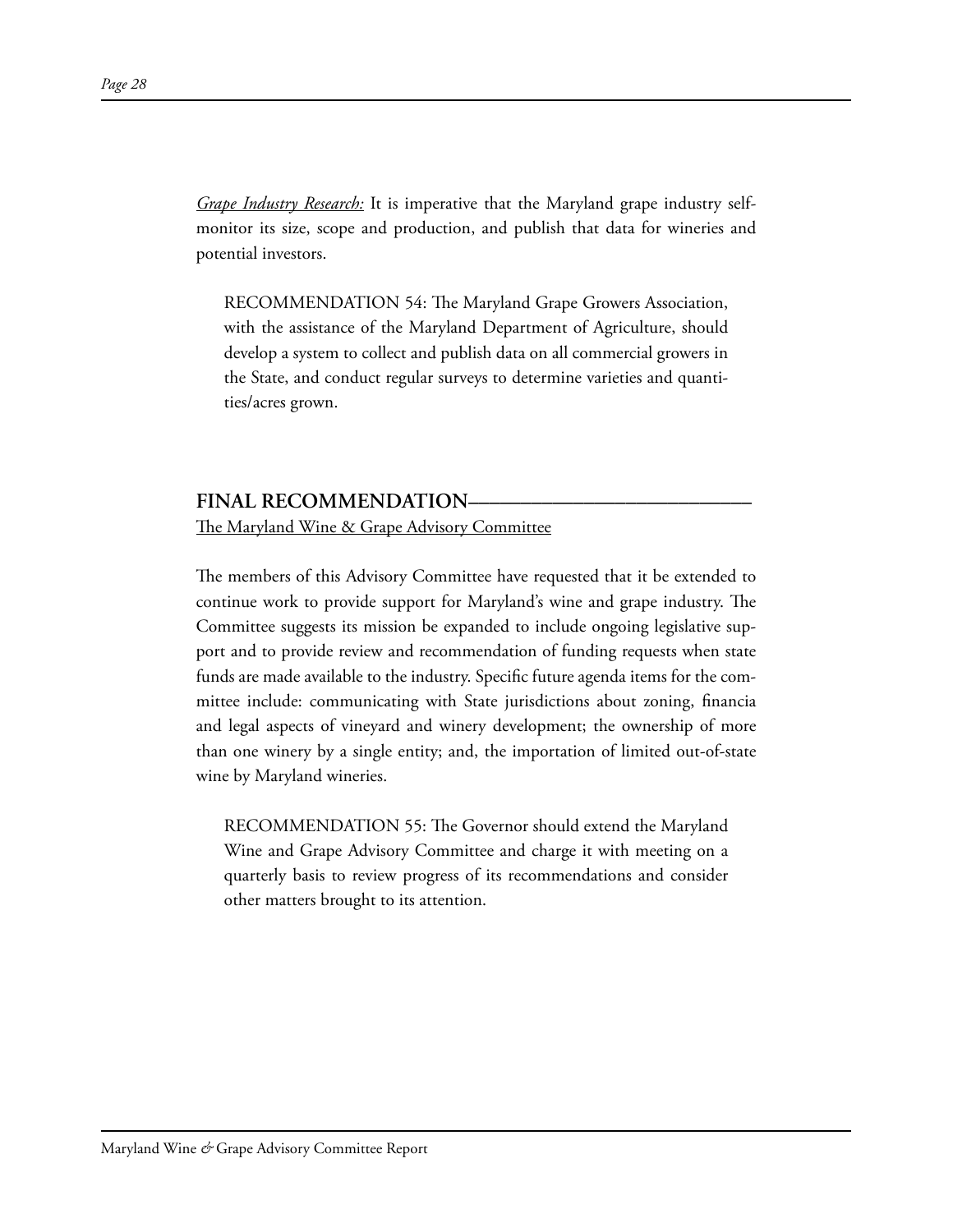

The Maryland Wine and Grape Advisory Committee have examined the status of the wine industry in Maryland. It finds that the industry in Maryland lags behind those of Pennsylvania and Virginia. While showing signs of growth, the Committee believes that the wine-grape growers through the Maryland Grape Growers Association, the wineries through the Maryland Wineries Association, the University of Maryland through its Cooperative Extension Service, the Governor through his own actions and those of his administrative agencies, and the General Assembly must initiate immediate steps to stimulate the growth of the industry. These steps are outlined in the recommendations contained in this report. The Committee believes that concerted efforts on the parts of these key entities will result in the wine industry's sustained growth. The results will be an industry that contributes not only to the State's economy, but also to Maryland's image as a place that people want to visit and enjoy.

The Committee wishes to thank Governor Robert L. Ehrlich, Jr. and Secretary Lewis R. Riley for appointing this Advisory Committee.

*\*Because these recommendations would have the Governor increase his budget, state agency representatives, who are obligated by the Governor to reduce the state's budget, did not sign off on them. These recommendations represent a consensus of opinion among members of the Committee.*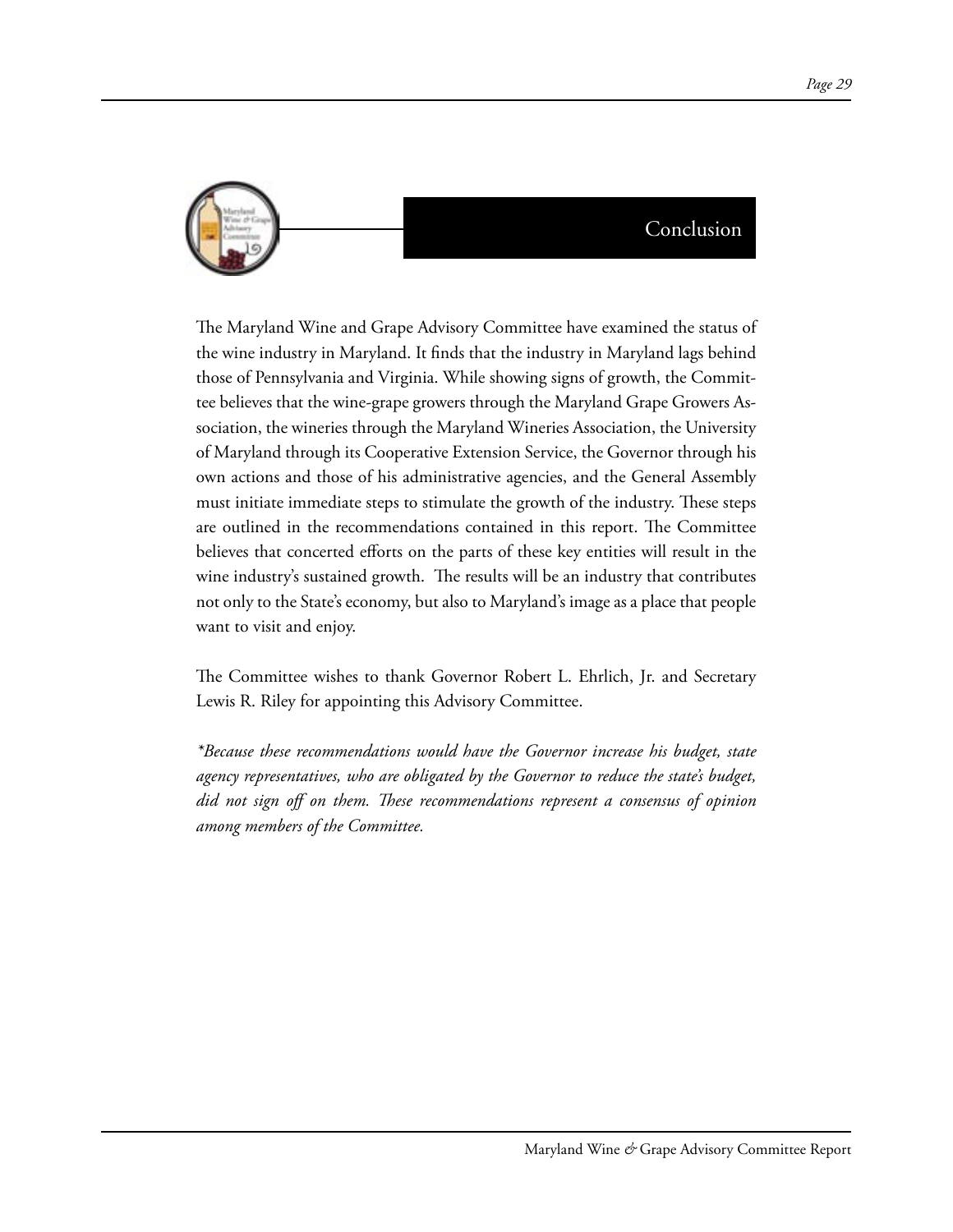

# Appendix A: Maryland Wine *&* Grape Advisory Committee Members

Delegate Virginia Clagett Maryland House of Delegates Lowe House Office Building, Room 212 84 College Ave., Annapolis, MD 21401 Telephone: 410-867-1550 Office telephone: 410841-3216 Fax: 410-867-1493 Email: virginia\_clagett@house.state.md.us

Senator Donald F. Munson Maryland State Senate 28 West Church St Hagerstown, MD 21740 Telephone: 301-791-4515 Fax: 301-790-2338 Email: donald\_munson@senate.state.md.us

Dr. J. Scott Angle, Interim Executive Dean and Associate Director University of MD College of Agriculture & Natural Resources MD Cooperative Extension 1201 Symons Hall, University of MD College Park, MD 20742-5551 Telephone: 301-405-2462 or 301-405-2907 Email: jangle@umd.edu

Mr. Dennis Castleman, Director DBED/MD Office of Tourism Development 217 East Redwood Street, 9th Floor Baltimore, MD 21202 Telephone: 410-767-6266 Cell: 443-324-4383 Email: dcastleman@choosemaryland.org

Mr. Albert Copp Woodhall Wine Cellars 17912 York Road Parkton, Maryland 21120 Telephone: 410-357-8644 Cell: 410-206-7156 Email: acoppp@msn.com

Mr. Rob Deford Boordy Vineyards 12820 Long Green Pike Hydes, Maryland 21082 Telephone: 410-592-5015 Cell: 410-456-5375 Fax: 410-592-5385 Email: rob@boordy.com

Mr. Dean Kenderdine, Chief of Staff Office of the Comptroller Louis L. Goldstein Treasury Building 80 Calvert Street, Room 121 Annapolis, MD 21404-0466 Telephone: 410-260-7795 Email: dkenderdine@comp.state.md.us

Mr. Patrick McMillan, Assistant Secretary Marketing, Animal Industries, and Consumer Services, Maryland Department of Agriculture 50 Harry S Truman Parkway Annapolis, MD 21401 Telephone: 410-841-5782 Fax: 410-841-5999 Email: mcmillsp@mda.state.md.us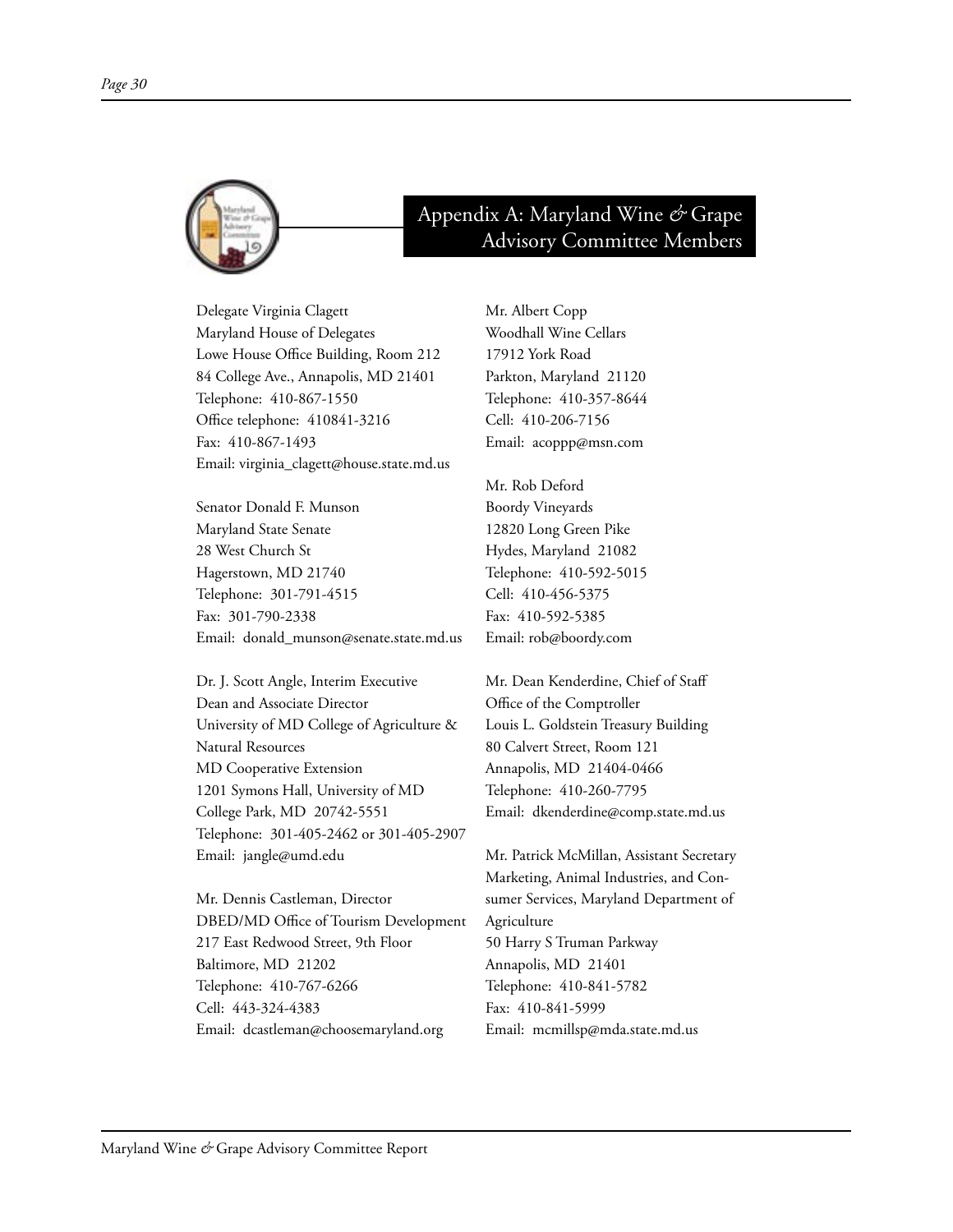Mr. Richard Penna, Chairperson Antietam Vineyards 19706 Frog Eye Road Knoxville, Maryland 21758 Telephone: 301-432-2338 Cell: 703-403-7210 Email: dickaacp@aol.com

Dr. Robert T. Scott Bellenedine Vineyard 2611 Old Taneytown Road Westminster, Maryland 21157 Telephone: 410-875-3379 Cell: 410-984-9417 Email: carolynlss@aol.com

#### **ALTERNATES, ATTENDEES AND STAFF**

Dr. Kevin Atticks, Executive Director Maryland Wineries Association PO Box 173 Timonium, Maryland 21094-0173 Telephone: 410-528-0027 Telephone: 800-237 WINE Fax: 240-525-7438 Email: kevin@marylandwine.com

Mr. Daniel J. Adams, Assistant Director Alcohol & Tobacco Tax Bureau Office of the Comptroller Louis L. Goldstein Treasury Building 80 Calvert Street, Room 310 Annapolis, MD 21404-2999 Telephone: 410-260-7319 Email: dadams2@comp.state.md.us

Mr. David Bahlman, Deputy Director Office of Tourism Development/DBED 217 East Redwood Street, 9th Floor Baltimore, MD 21202 Telephone: 410-767-6299 Fax: 410-333-6643 Email: dbahlman@mdwelcome.org

Ms. Theresa Brophy International Marketing Specialist – Wine Industry Liaison Maryland Department of Agriculture 50 Harry S Truman Parkway Annapolis, Maryland 21401 Telephone: 410-841-5770 Direct line: 410-841-5780 Fax: 410-841-5987 Email: brophyt@mda.state.md.us

Dr. Joseph Fiola Regional Extension Specialist Viticulture & Small Fruit WMREC/18330 Keedysville Road Keedysville, MD 21756-4089 Telephone: 301-432-2767 x 344 Email: jfiola@umd.edu

Mr. Lindsey Duvall, Esq. Chairman, Governmental Affairs Committee Maryland Grape Growers Association 14300 Gallant Fox Lane, Suite 218 Bowie, Maryland 20715 Telephone: 410-721-5291 Cell: 410-562-4118 Email: mdatty@earthlink.net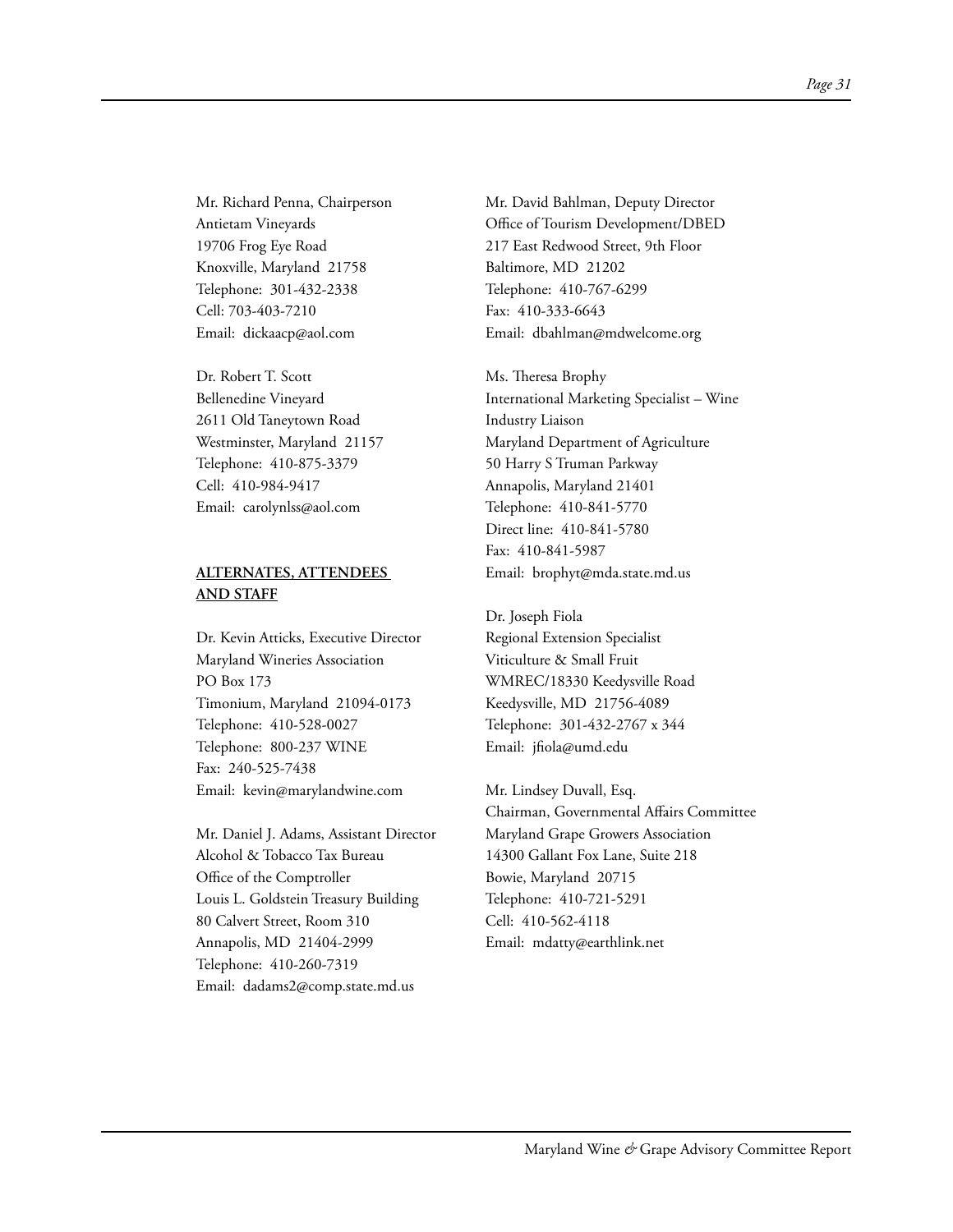Ms. Christie Mattox Administrative Manager Alcohol & Tobacco Tax Bureau Office of the Comptroller Louis L. Goldstein Treasury Building 80 Calvert Street, Room 310 Annapolis, MD 21404-2999 Telephone: 410-260-7312 Fax: 410-974-3201 Email: cmattox@comp.state.md.us

Ms. Maria-Elena Perez Database Administrator Office of Information Technology Department of Budget & Management 301 W. Preston Street Room 1304 Baltimore, MD 21201-2305 Telephone: 410-767-4112 Fax: 410-333-5163 Email: mperez@dbm.state.md.us

Mr. William Rohrer, President Maryland Grape Growers Association 17411 Cool Spring Road Marydel, MD 21649 Telephone: 410-482-8158 Cell: 302-632-7977 Email: rohrer17411@hotmail.com

Mr. Errol Small, Chief of Marketing Maryland Department of Agriculture 50 Harry S Truman Parkway Annapolis, MD 21401 Telephone: 410-841-5770 Fax: 410-841-5987 Email: smalled@mda.state.md.us

Dr. Bob Tjaden, Associate Director University of MD College of Agriculture & Natural Resources MD Cooperative Extension 1201 Symons Hall, University of Maryland College Park, MD 20742-5551 Telephone: 301-405-7992 Cell: 410-310-4690 Email: RT20@umail.umd.edu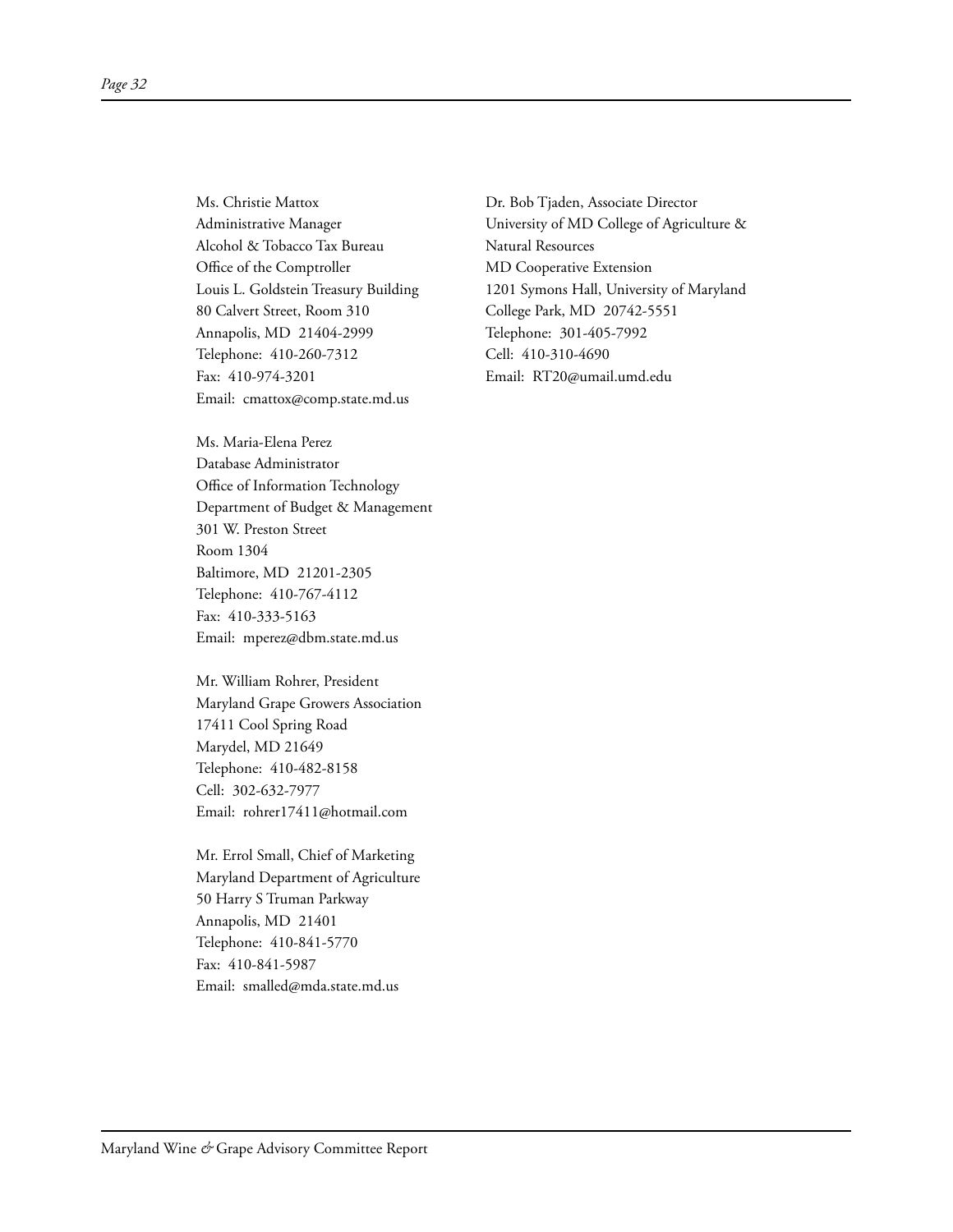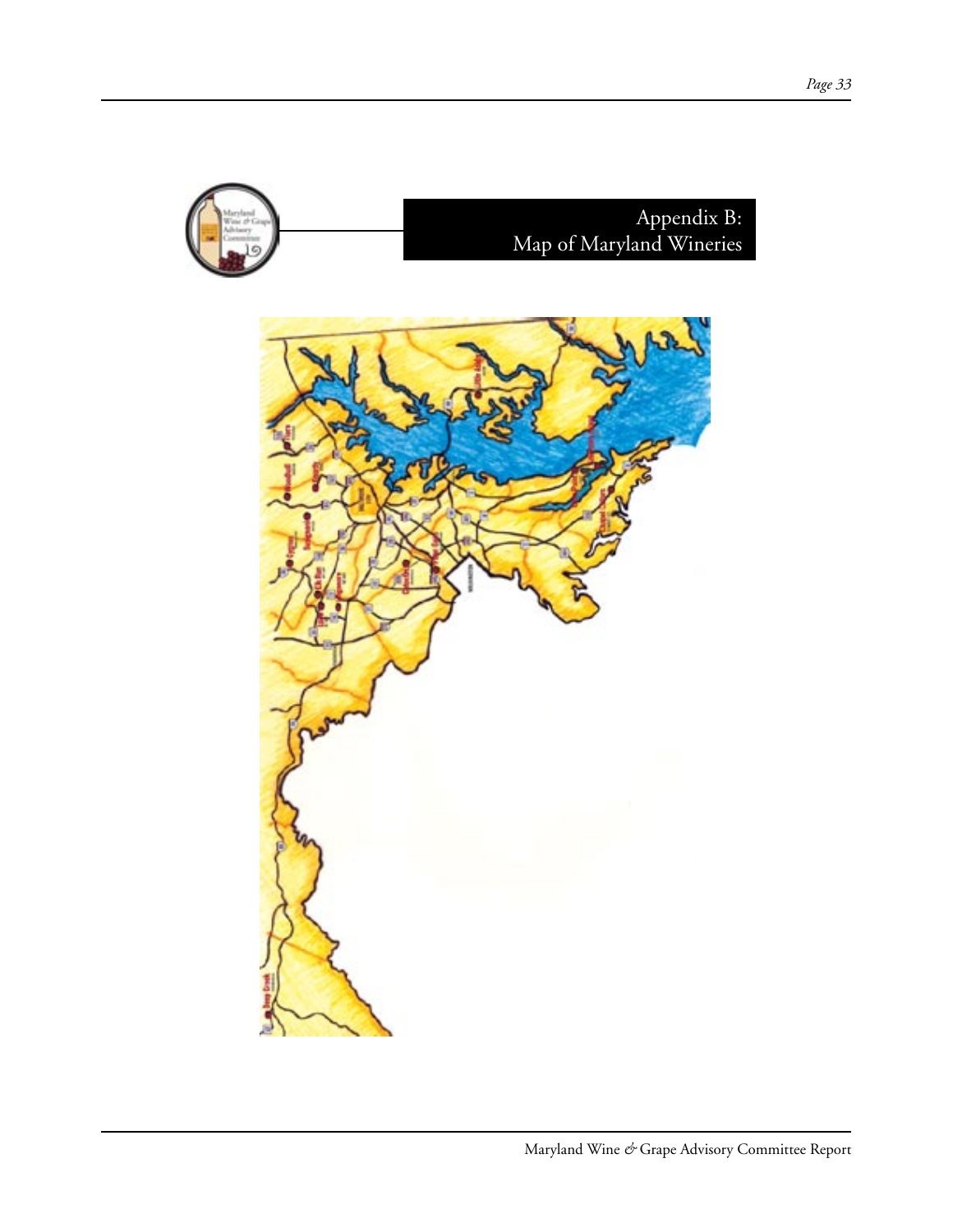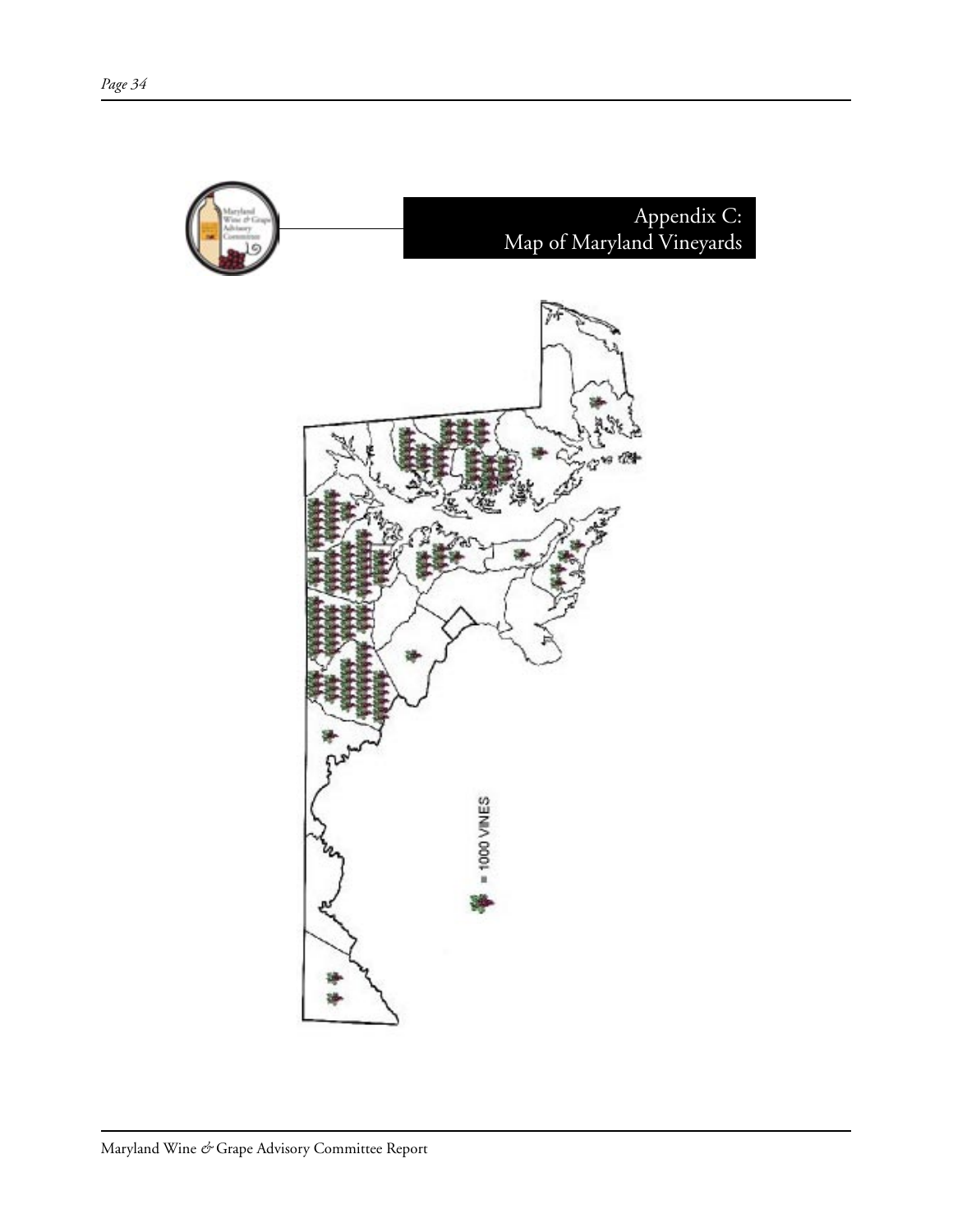

# Appendix D: Washington County, MD Draft Site Suitability Map

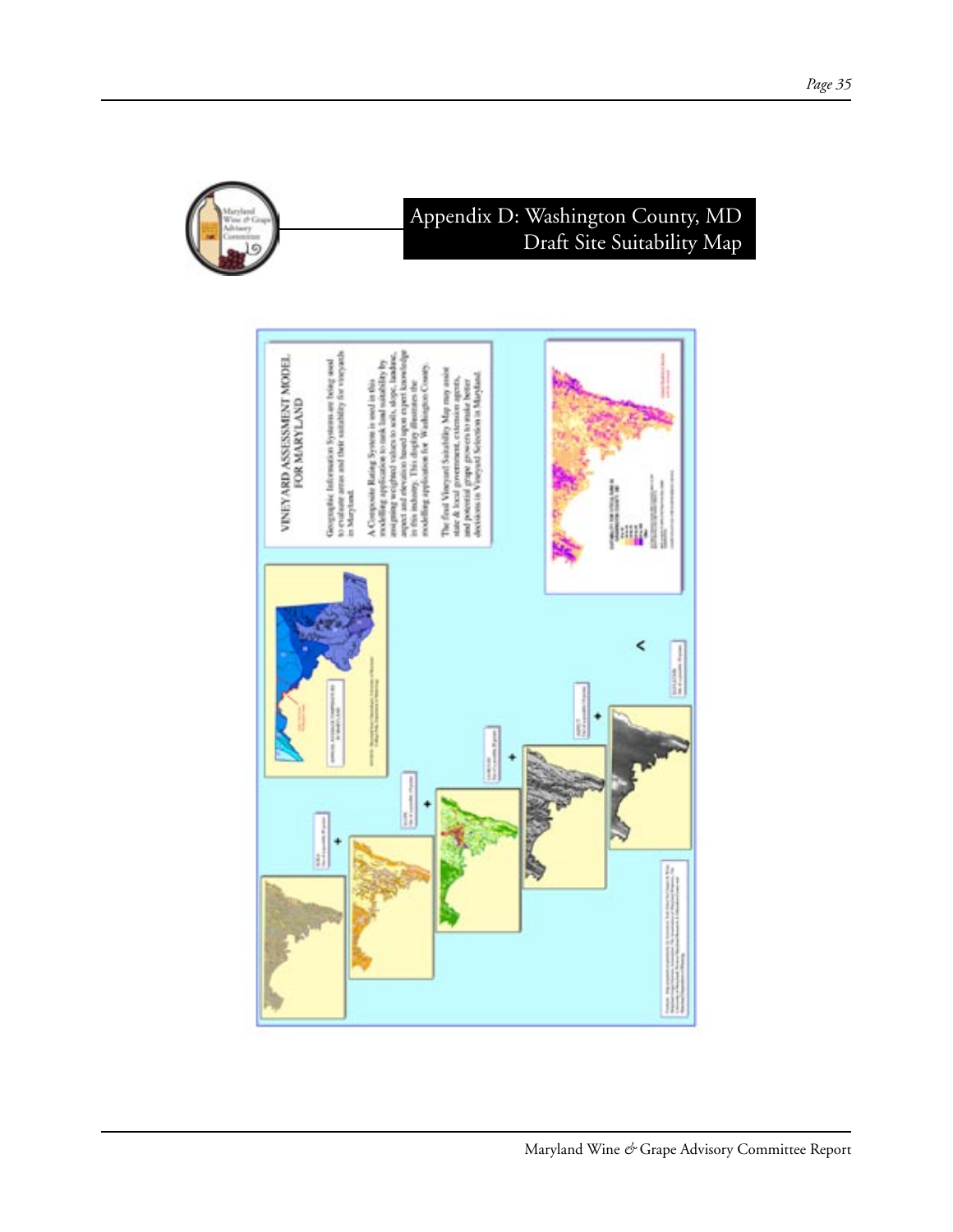

Appendix E: Advisory Board Recommendations – by Agency

## **Office of the Governor**

RECOMMENDATION 1: The Governor should issue a public proclamation and a directive to all State Agencies declaring the wine/grape industry to be an important part of the Agriculture and Tourism sectors of Maryland's economy, worthy of the State's support.

RECOMMENDATION 4: The Governor should assemble one representative each from the wine retailers, wine wholesalers and the Restaurant Association of Maryland to meet with Maryland wine and grape industry representatives to consider issues related to improving relationships among these entities, review recommendations of this Committee and determine which of them the retailers and wholesalers can support.

RECOMMENDATION 5: The Governor should support the development of a strategic plan for the Maryland wine industry.

RECOMMENDATION 7: The Office of the Governor should add to its list of federal priorities and present to the Maryland delegation support for the USDA/ Supplemental Congressional appropriations of a clean vine program as proposed by the University of Maryland Cooperative Extension.

RECOMMENDATION 14: The Governor should issue a directive that state agencies use and promote Maryland wine at functions where wine is served and encouragement should be given to all State fund-receiving entities to use Maryland wine at their functions.

RECOMMENDATION 48: The Governor should budget, and General Assembly should move to provide funding for the wine/grape industry for ongoing viticultural and enological research and to underwrite marketing and promotion initiatives.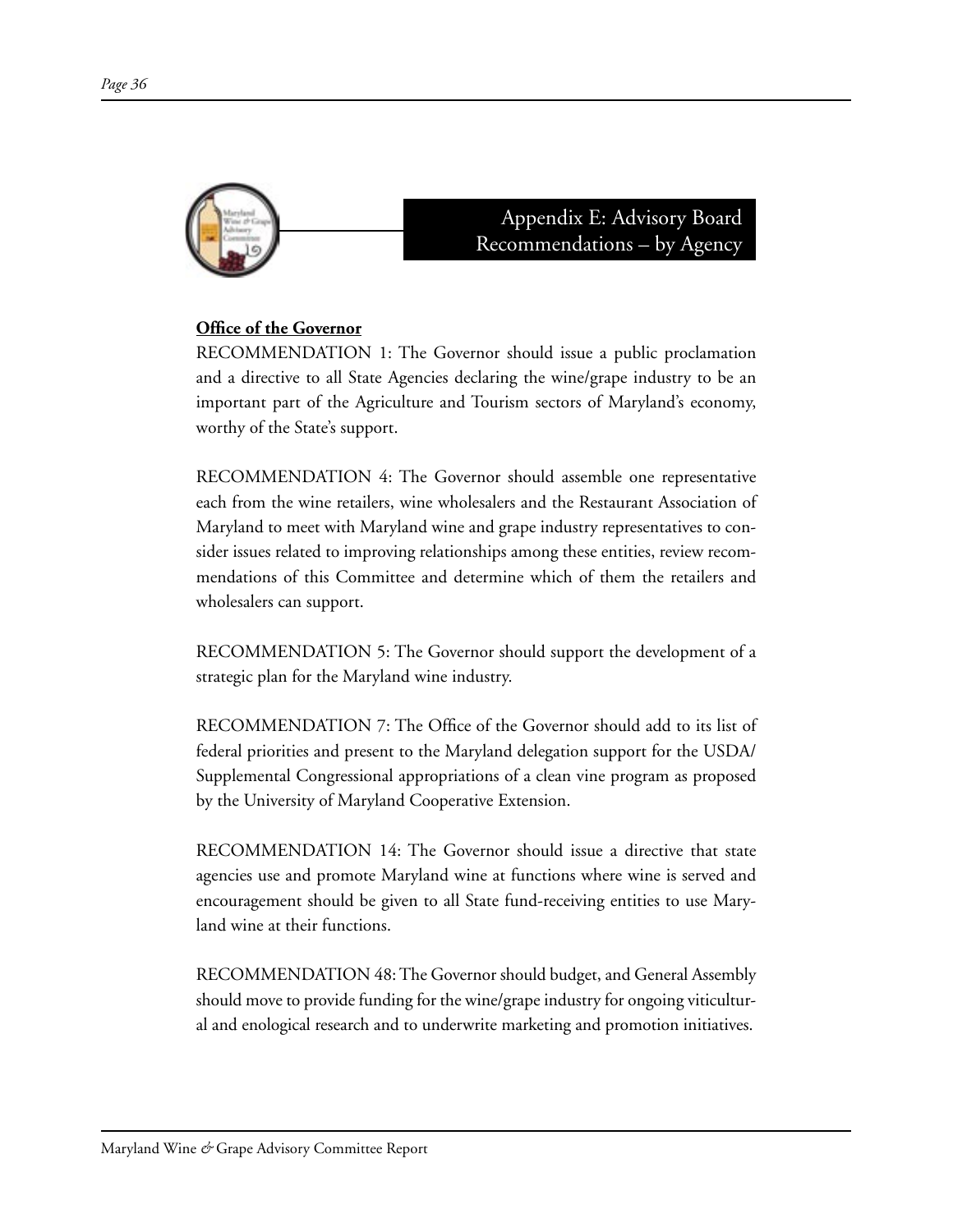RECOMMENDATION 55: The Governor should extend the Maryland Wine and Grape Advisory Committee and charge it with meeting on a quarterly basis to review progress of its recommendations and consider other matters brought to its attention.

#### **General Assembly**

RECOMMENDATION 2: The General Assembly should define vineyards and grape processing, and wineries and wine processing and related activities as agricultural businesses in appropriate sections of the law.

RECOMMENDATION 16: Exempt Maryland wineries from jurisdictional instore tasting quotas. In-store tastings are an important marketing tool for Maryland wineries. The number of permitted in-store tastings varies from jurisdiction to jurisdiction. In those jurisdictions where few tastings are permitted, retailers reserve them for the larger, more popular national branded wineries. By exempting Maryland wineries from the quotas, retailers would be encouraged to conduct more Maryland wine tastings. Providing the exemption will require an act of the legislature.

RECOMMENDATION 17: Remove the cap on the number of Special Event Permits each Maryland winery may obtain. At the present time, each winery is limited to 12 special Event permits each year (Virginia allows 5 per day, 365 days of the year). And Maryland wineries can use no more than three of the permits in any one jurisdiction (Virginia has no such limitation). Special events provide a wonderful venue for educating the general public about Maryland wine. Removing the cap will require an act of the legislature.

RECOMMENDATION 18: Permit Class 4 wineries to transfer Maryland produced wine between Class 4 wineries. All wineries predict wine sales from one to three years in advance and decide their production accordingly. On occasion these predictions are wrong and the winery is left with either a surplus or deficit in its wine inventory. The ability to transfer bulk wine from winery to winery will bring a sense of stability to the wine/grape industry. To provide such ability will require an act of the legislature.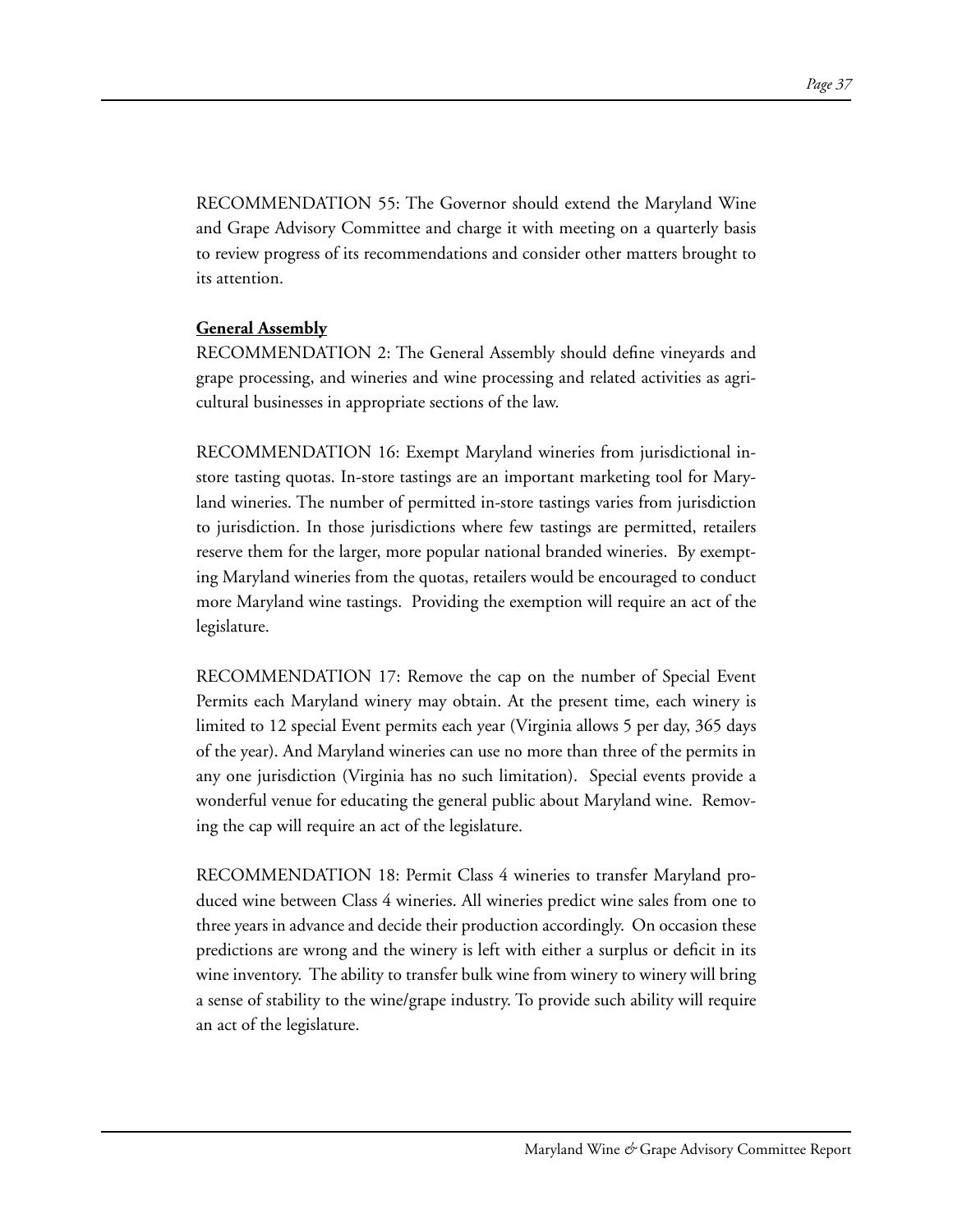RECOMMENDATION 19: Enable Maryland wineries to establish a restaurant on the winery's premises. As tourist destinations, wineries need the ability to add related attractions to their site in an effort to further promote their product in an ideal setting: with food. A restaurant would facilitate longer visits and extend wineries' opportunities to market their wines to consumers.

RECOMMENDATION 20: Enable Maryland wineries to establish and operate multiple offsite retail locations. Operating multiple retail premises will enable Maryland wineries to reach markets otherwise unavailable. This would require an act of the legislature.

RECOMMENDATION 21: Enable Maryland Class 4 wineries to sell other Class 4 wineries' wines in their tasting rooms. In other states, this greatly enhances a wineries tasting room, sales and illustrates to consumers the existence of a viable wine industry.

RECOMMENDATION 22: Enable Maryland wineries to co-locate and share processing, fermenting and storage equipment and facilities. This would allow small, startup wineries the ability to lower their initial investment and create a cooperative environment.

RECOMMENDATION 23: Enable wineries to ship wine directly to consumers within the State and remove the obstacles to Maryland becoming a reciprocal state, which would allow Maryland wineries to ship to out-of-state customers.

RECOMMENDATION 42: The Advisory Committee urges the General Assembly to fully fund MARBIDCO as soon as possible.

RECOMMENDATION 48: The Governor should budget, and General Assembly should move to provide funding for the wine/grape industry for ongoing viticultural and enological research and to underwrite marketing and promotion initiatives.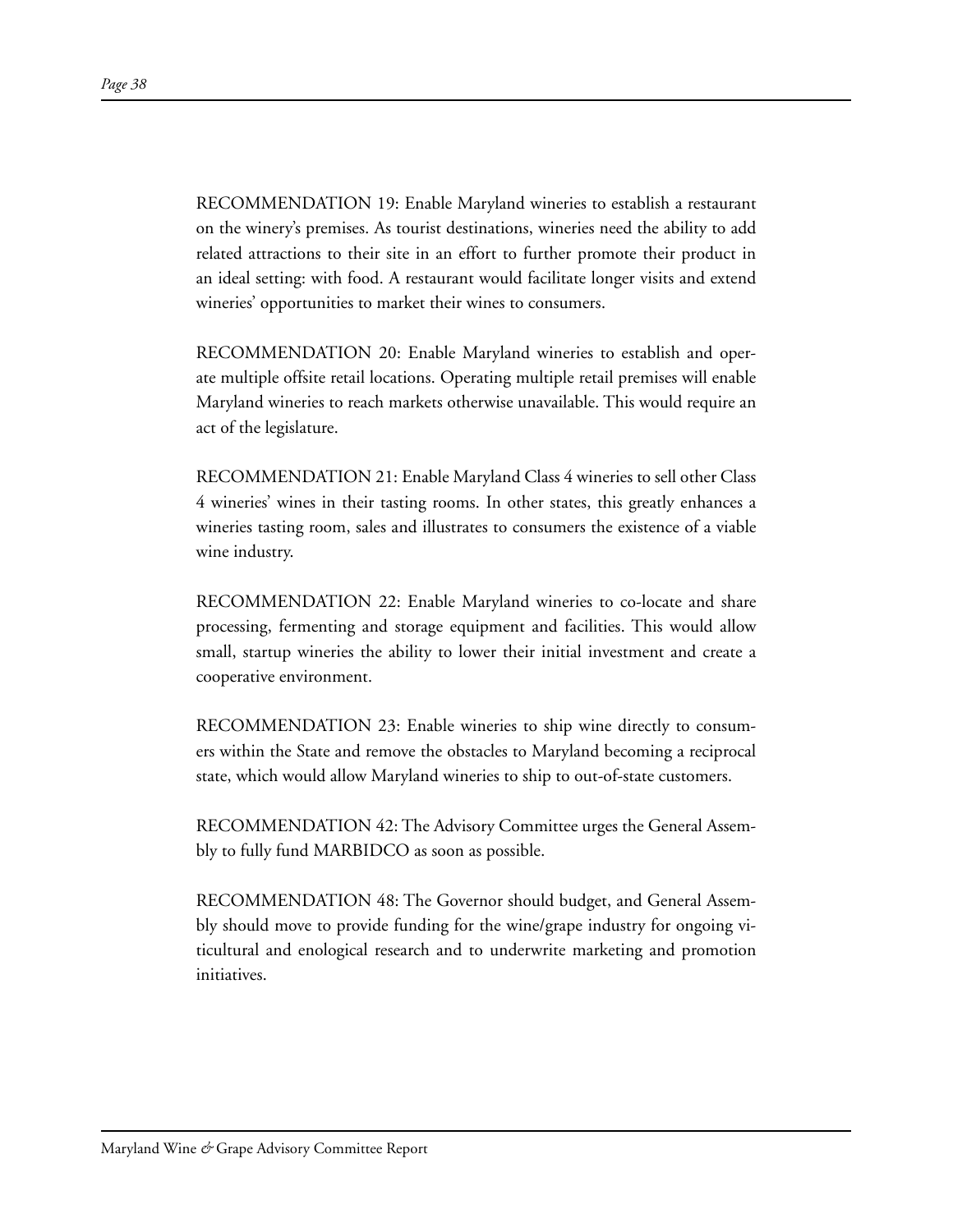## **Maryland Department of Agriculture**

RECOMMENDATION 3: The Maryland Agricultural Land Preservation Foundation and Maryland Department of Agriculture should add the Maryland wine and grape industries to the list of approved commercial activities on agricultural land, including: vineyards and grape production; wineries and wine production, storage and sales; and all related activities.

RECOMMENDATION 8: The University of Maryland and the Maryland Department of Agriculture should create and implement the clean vine nursery certification project, designed to ensure disease-free vines are made available to Maryland and regional vineyards.

RECOMMENDATION 37: The Departments of Business and Economic Development and Agriculture should recognize and use themes such as "Maryland Wine Country" as a State-identifying image when promoting the State.

RECOMMENDATION 38: The Maryland Department of Agriculture, the Department of Business and Economic Development and the Office of the Comptroller should design and provide industry sponsored educational programs for local government officials, planning commissions, and zoning administrators on the local economic development, agritourism and farmland preservation benefits of the Maryland wine industry.

RECOMMENDATION 39: Maryland Department of Agriculture and Office of Tourism Development should develop tourist promotions that connect wineries to predominant Maryland themes and attractions.

RECOMMENDATION 54: The Maryland Grape Growers Association, with the assistance of the Maryland Department of Agriculture, should develop a system to collect and publish data on all commercial growers in the State, and conduct regular surveys to determine varieties and quantities/acres grown.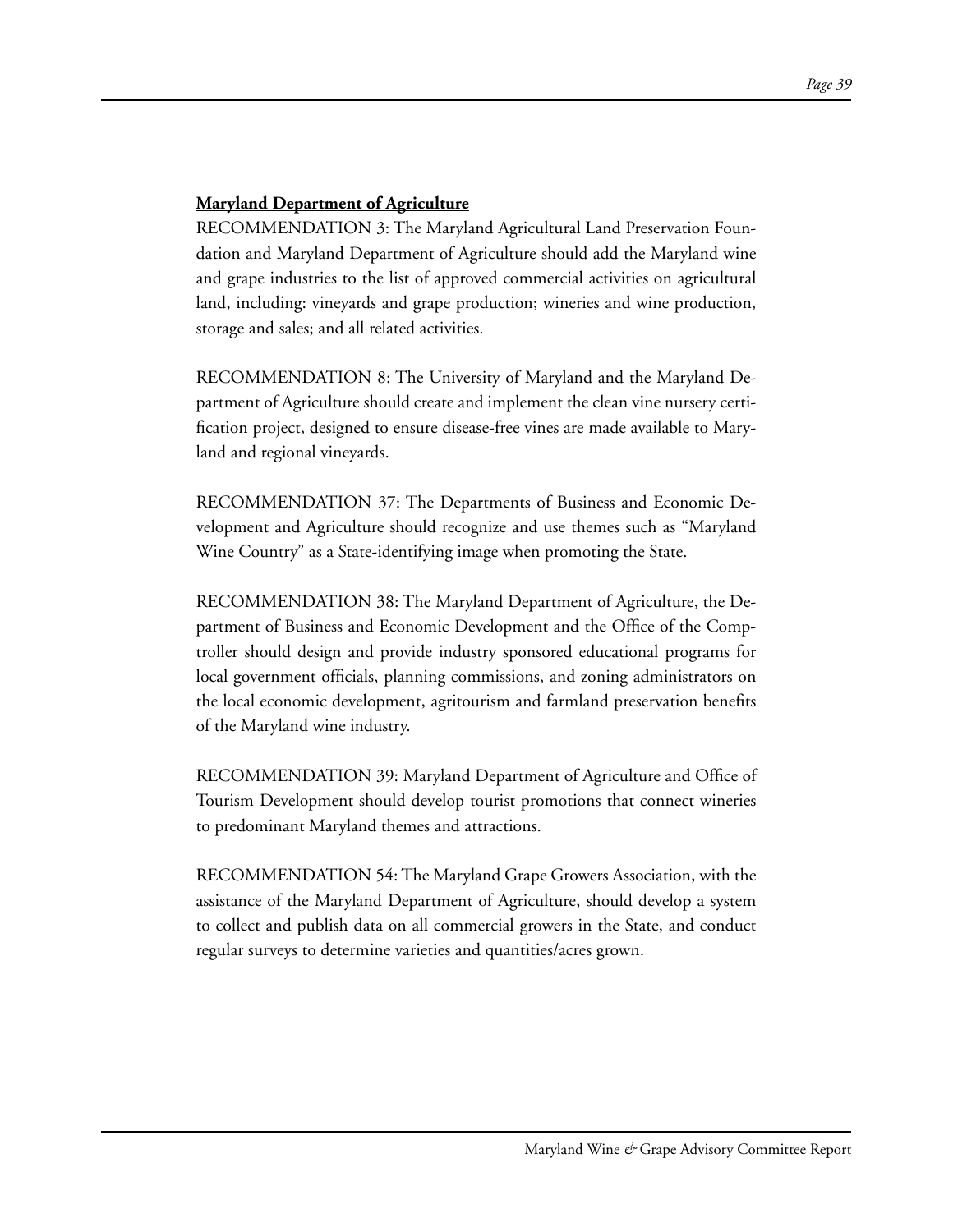#### **Department of Business and Economic Development (DBED)**

RECOMMENDATION 37: The Departments of Business and Economic Development and Agriculture should recognize and use themes such as "Maryland Wine Country" as a State-identifying image when promoting the State.

RECOMMENDATION 38: The Maryland Department of Agriculture, the Department of Business and Economic Development and the Office of the Comptroller should design and provide industry sponsored educational programs for local government officials, planning commissions, and zoning administrators on the local economic development, agritourism and farmland preservation benefits of the Maryland wine industry.

RECOMMENDATION 46: Department of Business and Economic Development should offer business planning technical assistance to new and existing vineyards and wineries.

RECOMMENDATION 47: Department of Business and Economic Development should make available to the wine/grape industry low interest financing and/ or tax credits.

# **Maryland Agricultural and Resource Based Industry Development Corporation (MARBIDCO)**

RECOMMENDATION 43: MARBIDCO should begin functioning promptly.

RECOMMENDATION 44: MARBIDCO should focus on the wine industry (grape growing and wine making as one of its first development priorities. It should make available to new grape growers low or no-interest loans to purchase land, vines, equipment, and labor. It should also make available to start-up wineries no or low interest loans to purchase buildings, equipment, expertise, and labor.

RECOMMENDATION 45: MARBIDCO should use the Maryland Wine & Grape Advisory Committee to recommend areas in which developmental assistance is needed.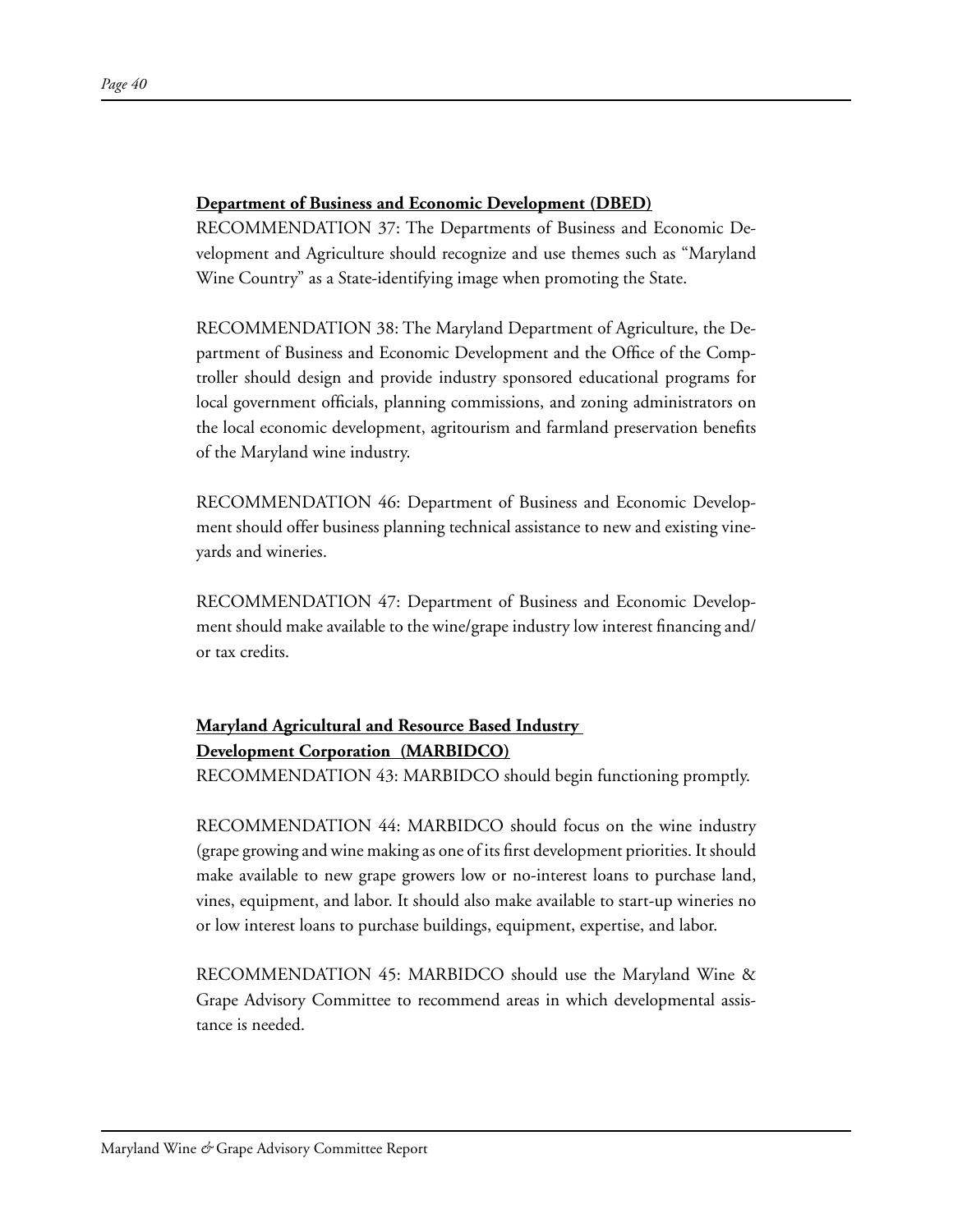#### **Maryland Agricultural Land Preservation Foundation**

RECOMMENDATION 3: Maryland Agricultural Land Preservation Foundation and Maryland Department of Agriculture should add the Maryland wine and grape industries to the list of approved commercial activities on agricultural land, including: vineyards and grape production; wineries and wine production, storage and sales; and all related activities

## **Maryland Department of Planning**

RECOMMENDATION 5: The University of Maryland Cooperative Extension, in conjunction with the Maryland Department of Planning, should create a grape vine suitability map of each Maryland county.

RECOMMENDATION 53: The Maryland Wineries Association and Maryland Grape Growers Association, with the assistance of the Maryland Department of Planning, should identify various county regulations affecting vineyard and winery establishment, allowing prospective wineries and vineyards to gauge viability or expansion based upon county zoning requirements, local taxation, land use assessments and farmland preservation incentives

## **Maryland Department of Transportation**

RECOMMENDATION 15: The Department of Transportation should develop a more complete and informative highway signage program for Maryland wineries.

## **Office of the Comptroller**

RECOMMENDATION 24: Allow wineries to obtain a number of generic Solicitor Permits, rather than requiring each individual who conducts wine tastings to have one.

RECOMMENDATION 25: Permit Maryland wineries to file their intent to conduct a wine-pouring event up to five days prior to the event, and to file that intent via e-mail.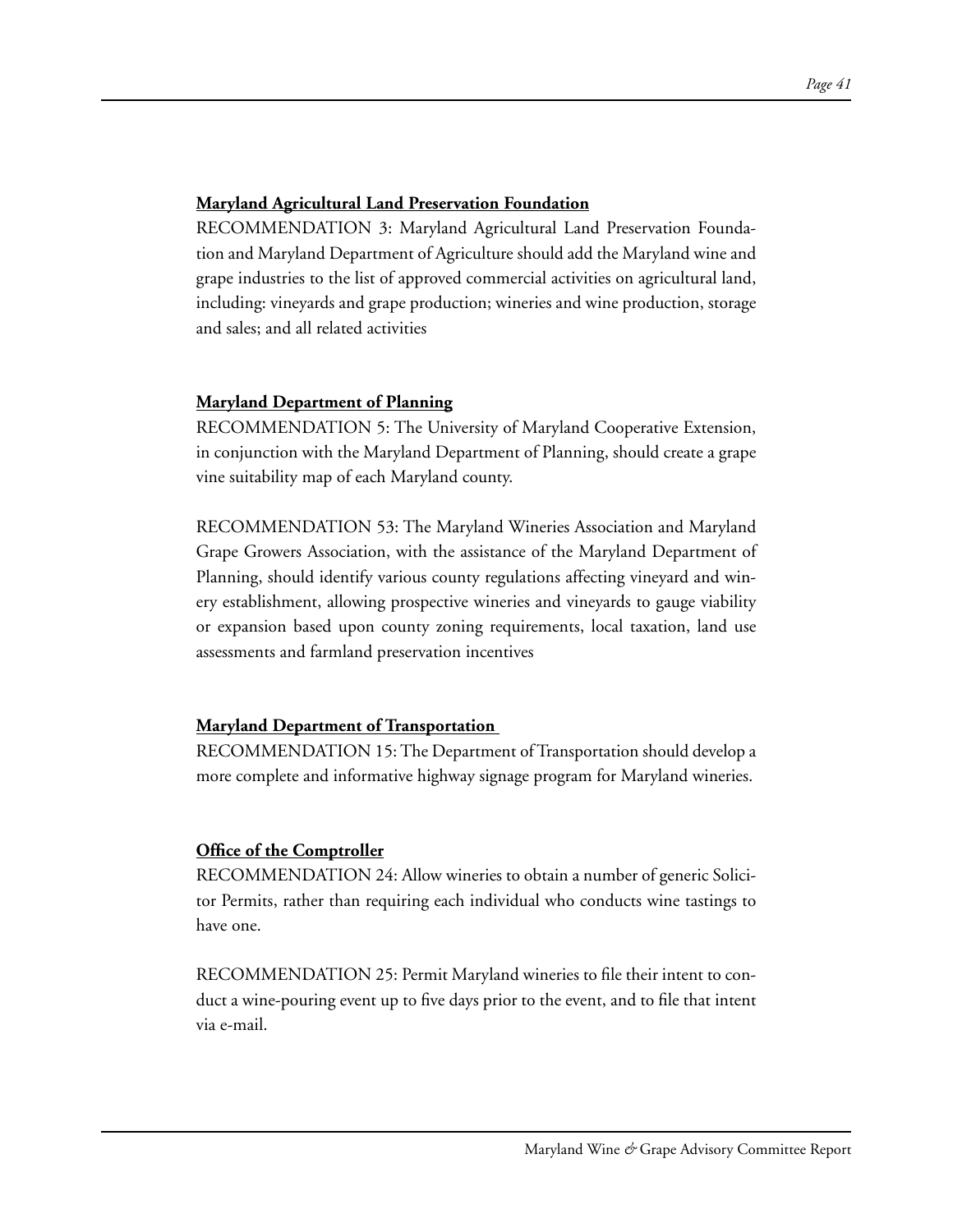RECOMMENDATION 38: The Maryland Department of Agriculture, the Department of Business and Economic Development and the Office of the Comptroller should design and provide industry sponsored educational programs for local government officials, planning commissions, and zoning administrators on the local economic development, agritourism and farmland preservation benefits of the Maryland wine industry.

#### **Maryland Office of Toursim**

RECOMMENDATION 39: Maryland Department of Agriculture and Office of Tourism Development should develop tourist promotions that connect wineries to predominant Maryland themes and attractions.

RECOMMENDATION 40: Office of Tourism Development should conduct annual surveys of consumers to ascertain winery visitation rates, patterns, and experiences.

#### **University of Maryland**

RECOMMENDATION 6: The University of Maryland Cooperative Extension, in conjunction with the Maryland Department of Planning, should create a grape vine suitability map of each Maryland county.

RECOMMENDATION 8: The University of Maryland and the Maryland Department of Agriculture should create and implement the clean vine nursery certification project, designed to ensure disease-free vines are made available to Maryland and regional vineyards.

RECOMMENDATION 9: The University of Maryland should place priority on – and formally request that the Governor budget for hire – a full-time, dedicated viticulturist using new funds designated by the General Assembly. The vineyard industry needs hands-on support, research and recommendations available only from a local viticulturist.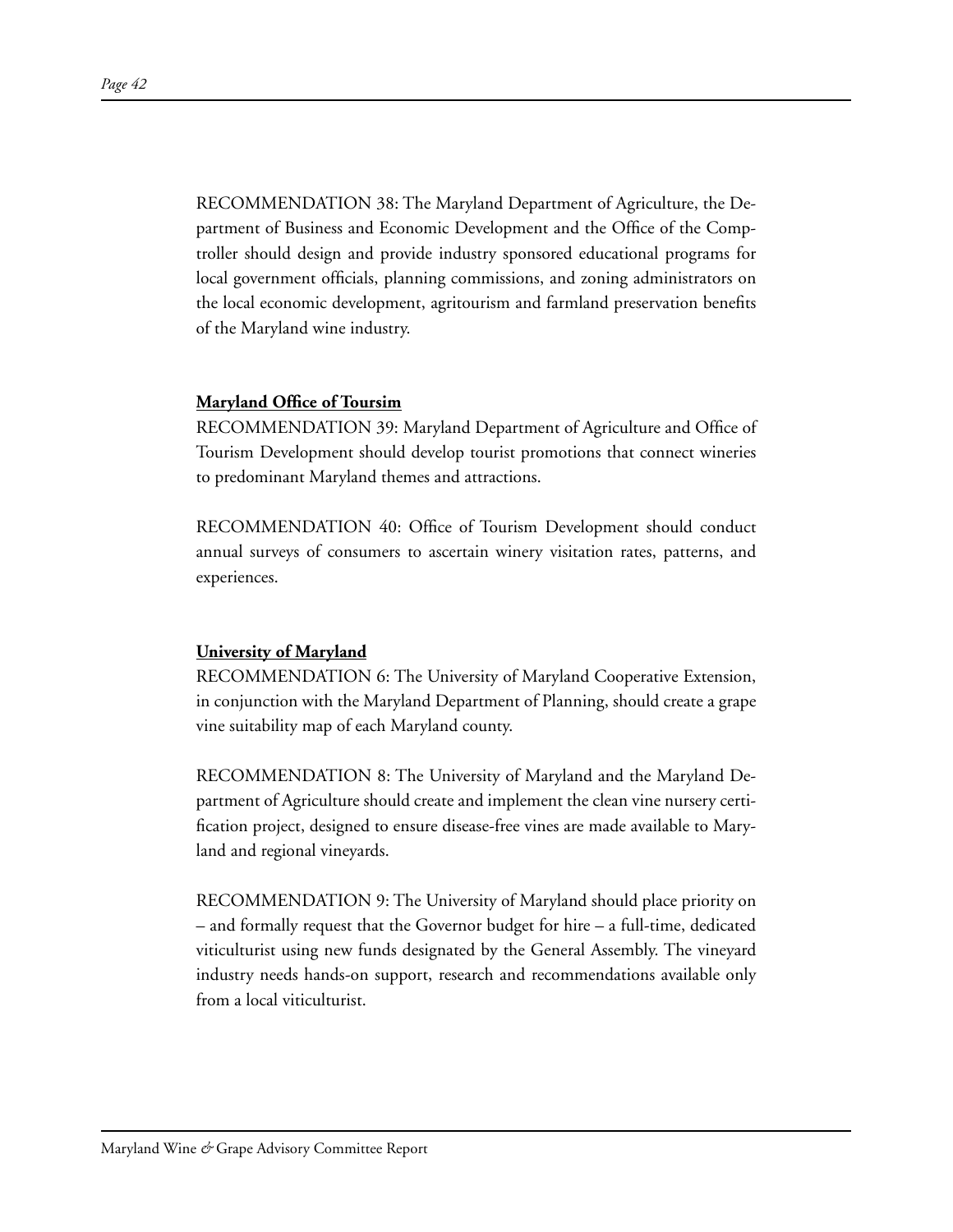RECOMMENDATION 10: The University of Maryland should place priority on – and formally request that the Governor budget for hire – a full-time fruit pathologist to support the State viticulturist with new funds designated by the General Assembly.

RECOMMENDATION 11: The University of Maryland should place priority on – and formally request that the Governor budget for hire – a full-time enologist to assist in building the quality of Maryland wines; the enologist would work for the University of Maryland Cooperative Extension.

RECOMMENDATION 12: The University of Maryland Cooperative Extension should continue quality assurance programs to identify flaws and recommend strategies for building quality.

RECOMMENDATION 13: The University of Maryland Cooperative Extension should consider the development of a regional (MD/PA/VA) cooperative lab facility to test wines for flaws

#### **Maryland Grape Growers Association**

RECOMMENDATION 41: The Maryland wine and grape industry should continue working with the Maryland Department of Agriculture and the Department of Business and Economic Development to seek federal grants for the Maryland wine and grape industry participants and representative organizations.

#### **Maryland Wineries Association**

RECOMMENDATION 49: The Maryland Wineries Association and Maryland Grape Growers Association should investigate cooperative opportunities for harvesting, crushing equipment, etc., for purchase or lease.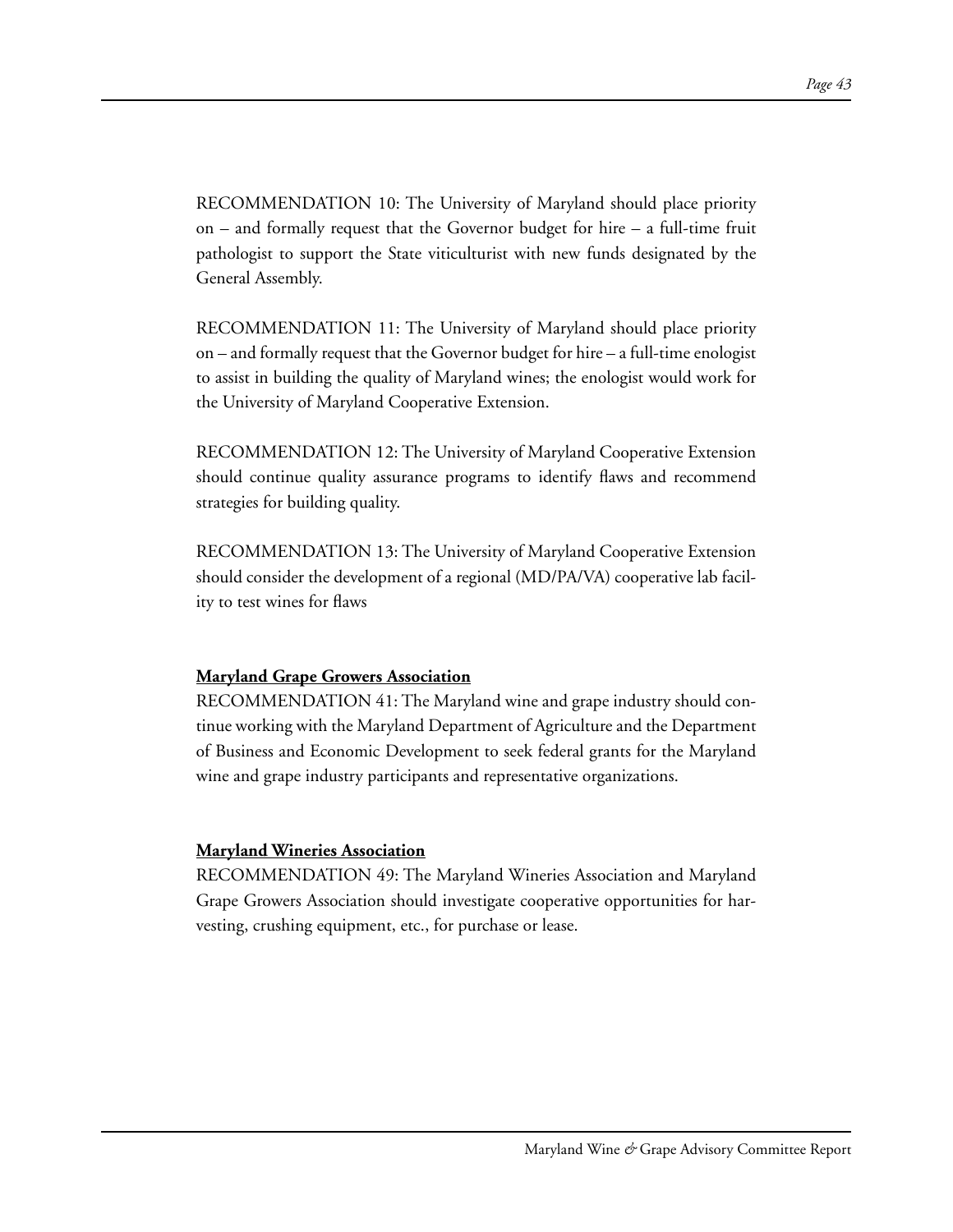RECOMMENDATION 50: The Maryland Wineries Association and Maryland Grape Growers Association should encourage attendance at educational programs for winery tasting room staff, winemakers and vineyard masters, held at Wineries Unlimited and other venues annually.

RECOMMENDATION 51: The Maryland Wineries Association and Maryland Grape Growers Association should institute or expand wine industry dialogue with private sector credit institutions on the economics and financial returns for vineyard and winery operations.

RECOMMENDATION 53: The Maryland Wineries Association and Maryland Grape Growers Association, with the assistance of the Maryland Department of Planning, should identify various county regulations affecting vineyard and winery establishment, allowing prospective wineries and vineyards to gauge viability or expansion based upon county zoning requirements, local taxation, land use assessments and farmland preservation incentives.

RECOMMENDATION 54: The Maryland Grape Growers Association, with the assistance of the Maryland Department of Agriculture, should develop a system to collect and publish data on all commercial growers in the State, and conduct regular surveys to determine varieties and quantities/acres grown. Maryland Wineries Association

RECOMMENDATION 26: The Maryland Wineries Association should develop and implement an aggressive and comprehensive marketing plan targeted to restaurants, distributors, retailers, consumers, media and wine publications.

RECOMMENDATION 27: The Maryland Wineries Association should develop and coordinate marketing activities in coordination with the Maryland's agriculture and tourism agencies.

RECOMMENDATION 28: The Maryland Wineries Association should further develop consumer wine tasting opportunities for premium Maryland wines through the organization of high visibility state and regional food and wine tasting events.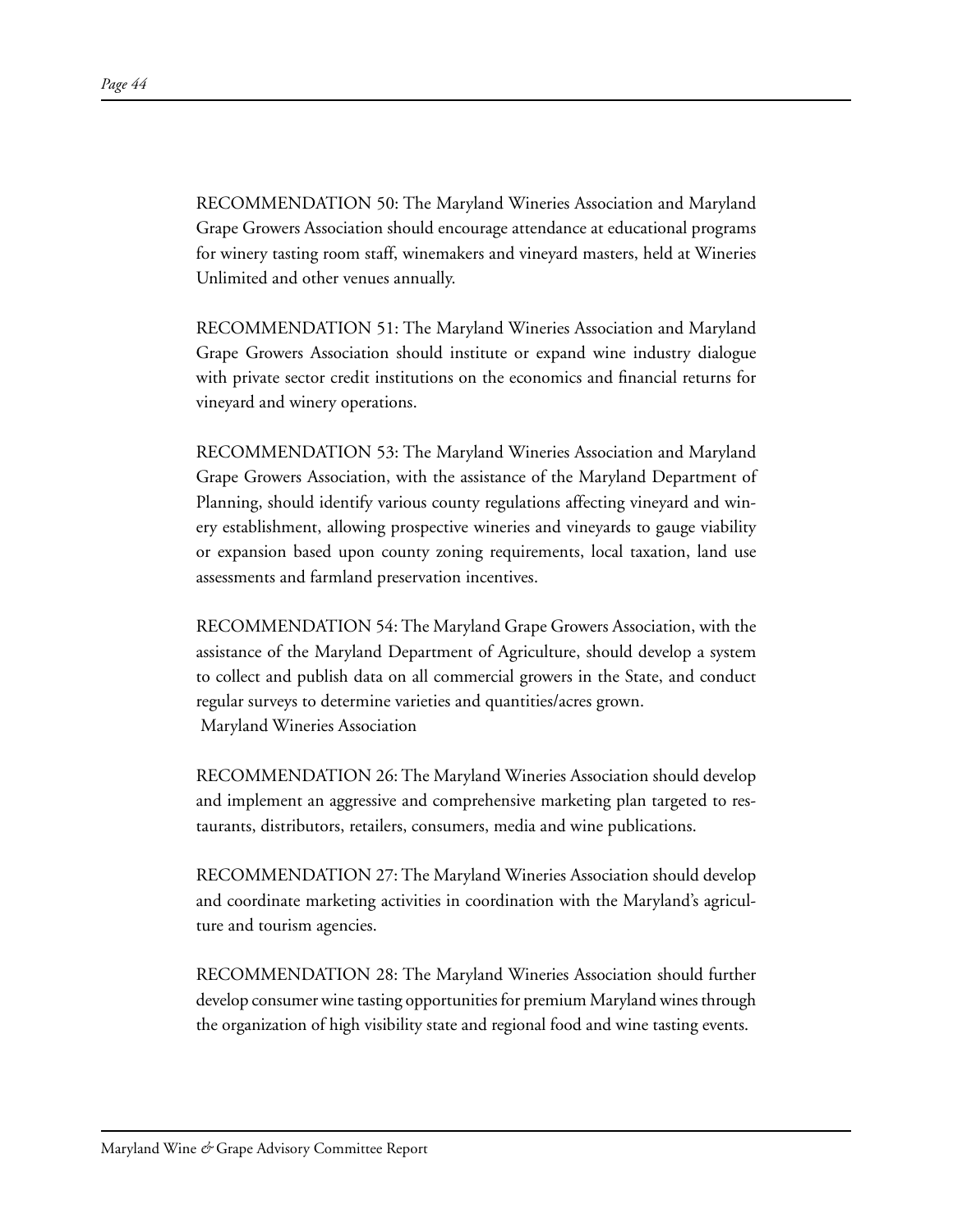RECOMMENDATION 29: The Maryland Wineries Association should develop marketing strategies to increase distributor interest in Maryland wines and expand distributor sales in major market areas.

RECOMMENDATION 30: The Maryland Wineries Association should develop peer review programs to sustain quality and peer confidence in Maryland wine.

RECOMMENDATION 31: The Maryland Wineries Association should encourage greater participation in accredited national and international wine competitions to critique and build the reputation of Maryland wine.

RECOMMENDATION 32: The Maryland Wineries Association should create additional competitions designed to highlight Maryland wine.

RECOMMENDATION 33: The Maryland Wineries Association should implement marketing activities, training and educational programs to encourage more Maryland restaurants to carry Maryland wines and to emphasize Maryland wineby-the-glass sales. By-the-glass sales are more profitable for restaurants, and encourage customers to try new Maryland wines.

RECOMMENDATION 34: The Maryland Wineries Association should evaluate the feasibility of a Maryland Wine Trails Program.

RECOMMENDATION 35: The Maryland Wineries Association should evaluate the feasibility of a monthly or quarterly Maryland wine print publication, distributed via wineries, hotels, tourism centers.

RECOMMENDATION 36: The Maryland Wineries Association should analyze market trends and evaluations of Maryland produced wine varietals for promotional potential as a Maryland identity-based wine.

RECOMMENDATION 41: The Maryland wine and grape industry should continue working with the Maryland Department of Agriculture and the Department of Business and Economic Development to seek federal grants for the Maryland wine and grape industry participants and representative organizations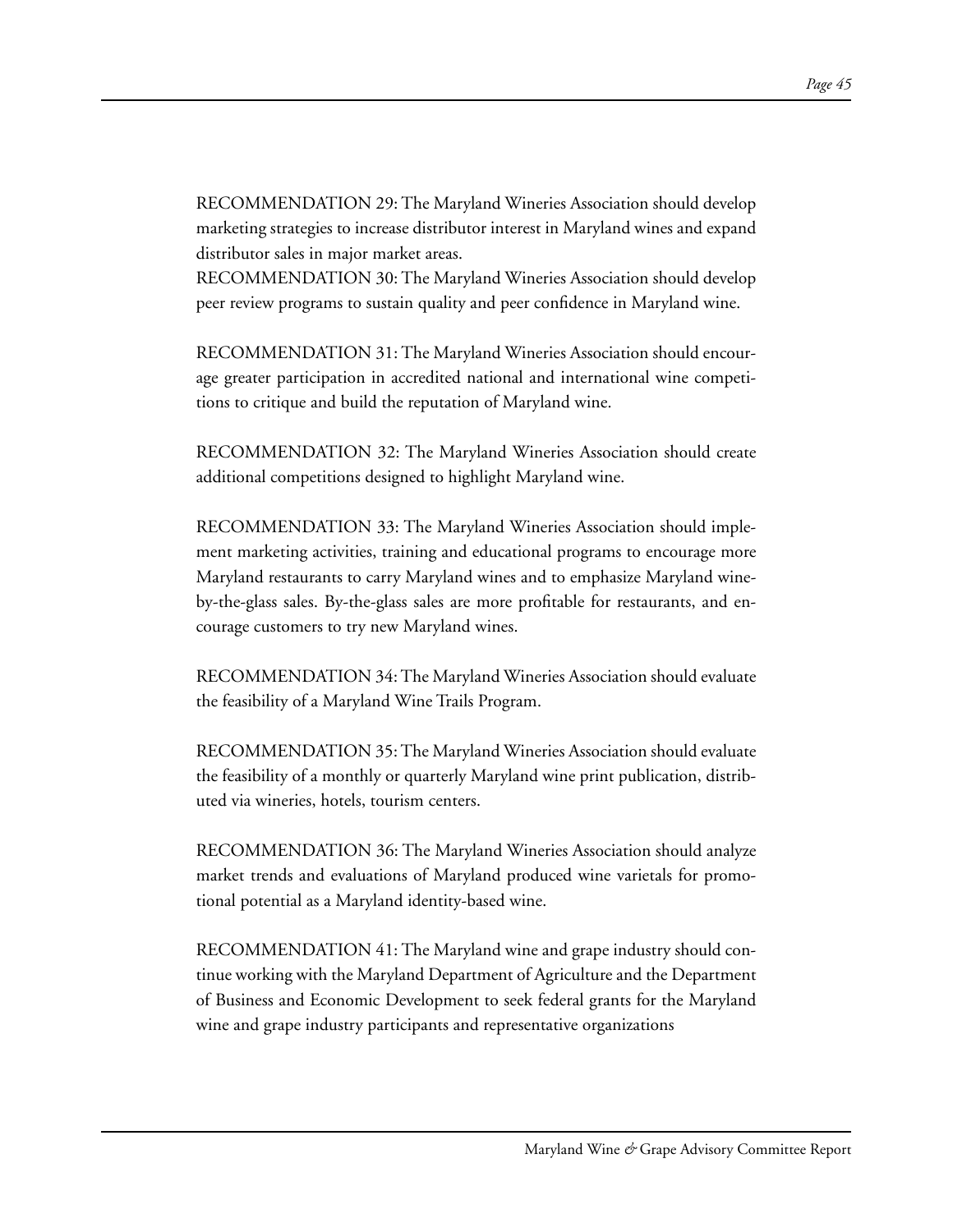RECOMMENDATION 49: The Maryland Wineries Association and Maryland Grape Growers Association should investigate cooperative opportunities for harvesting, crushing equipment, etc., for purchase or lease.

RECOMMENDATION 50: The Maryland Wineries Association and Maryland Grape Growers Association should encourage attendance at educational programs for winery tasting room staff, winemakers and vineyard masters, held at Wineries Unlimited and other venues annually.

RECOMMENDATION 51: The Maryland Wineries Association and Maryland Grape Growers Association should institute or expand wine industry dialogue with private sector credit institutions on the economics and financial returns for vineyard and winery operations.

RECOMMENDATION 52: The Maryland Wineries Association, with the assistance of the Maryland Department of Agriculture, should regularly collect and publish data on the nature of the wine industry in Maryland and how it is changing over time. Data needed include demand for Maryland wine grapes by Maryland wineries, amount of wine produced by Maryland wineries, and economic impact of Maryland wineries to the state.

RECOMMENDATION 53: The Maryland Wineries Association and Maryland Grape Growers Association, with the assistance of the Maryland Department of Planning, should identify various county regulations affecting vineyard and winery establishment, allowing prospective wineries and vineyards to gauge viability or expansion based upon county zoning requirements, local taxation, land use assessments and farmland preservation incentives.